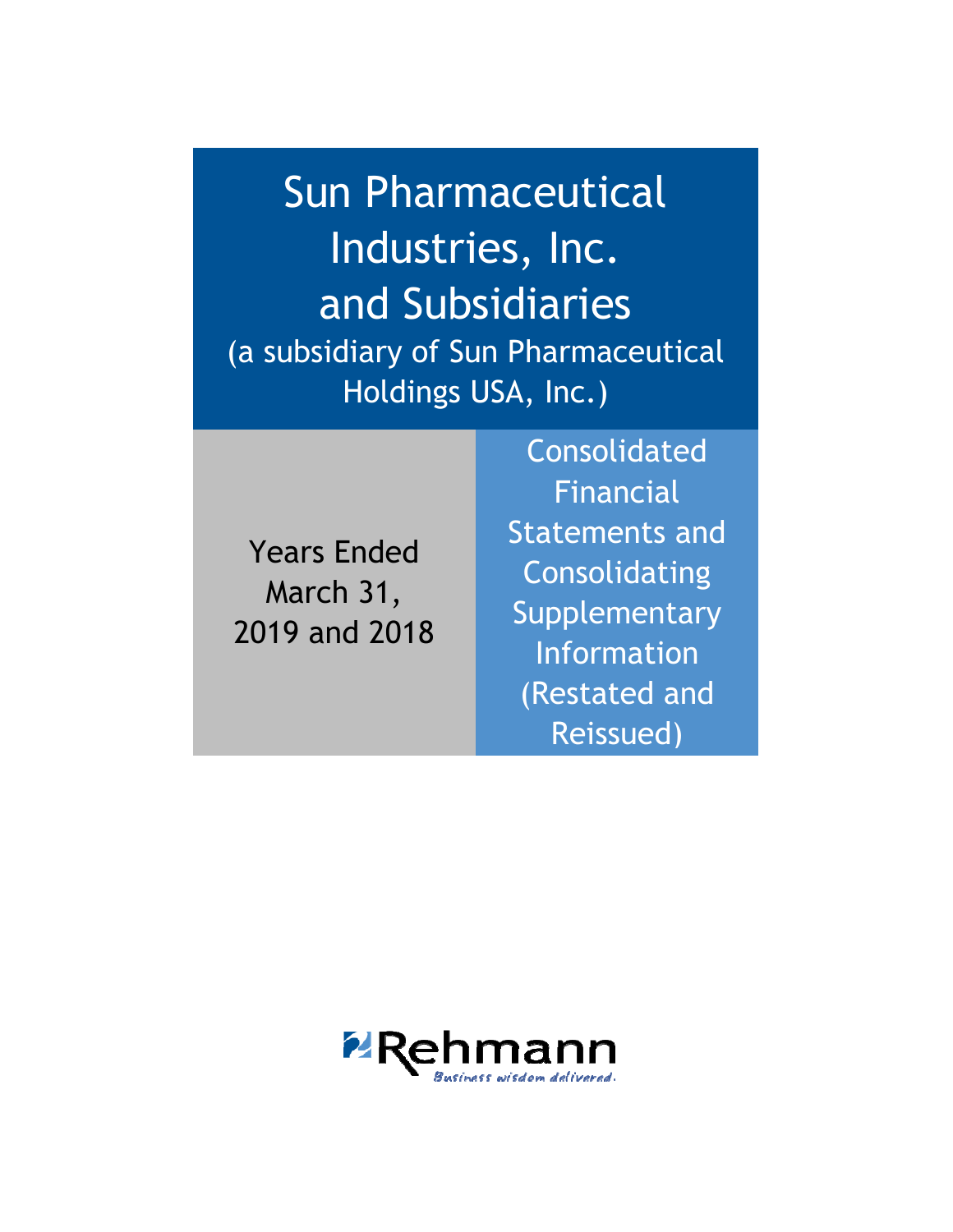## **Table of Contents**

|                                                                                                                             | Page |
|-----------------------------------------------------------------------------------------------------------------------------|------|
| <b>Independent Auditors' Report</b>                                                                                         | 1    |
| <b>Consolidated Financial Statements for the Years Ended</b><br>March 31, 2019 and 2018 (As Restated and Reissued - Note 2) |      |
| <b>Consolidated Balance Sheets</b>                                                                                          | 3    |
| <b>Consolidated Statements of Income</b>                                                                                    | 5    |
| Consolidated Statements of Comprehensive Income                                                                             | 6    |
| <b>Consolidated Statements of Shareholders' Equity</b>                                                                      | 7    |
| <b>Consolidated Statements of Cash Flows</b>                                                                                | 8    |
| Notes to Consolidated Financial Statements                                                                                  | 9    |
| Independent Auditors' Report on Consolidating Supplementary Information                                                     | 37   |
| Consolidating Supplementary Information for the Years Ended<br>March 31, 2019 and 2018                                      | 38   |
| <b>Consolidating Balance Sheets</b>                                                                                         | 39   |
| <b>Consolidating Statements of Income</b>                                                                                   | 43   |
| <b>Consolidating Statements of Shareholders' Equity</b>                                                                     | 45   |
| <b>Consolidating Statements of Cash Flows</b>                                                                               | 46   |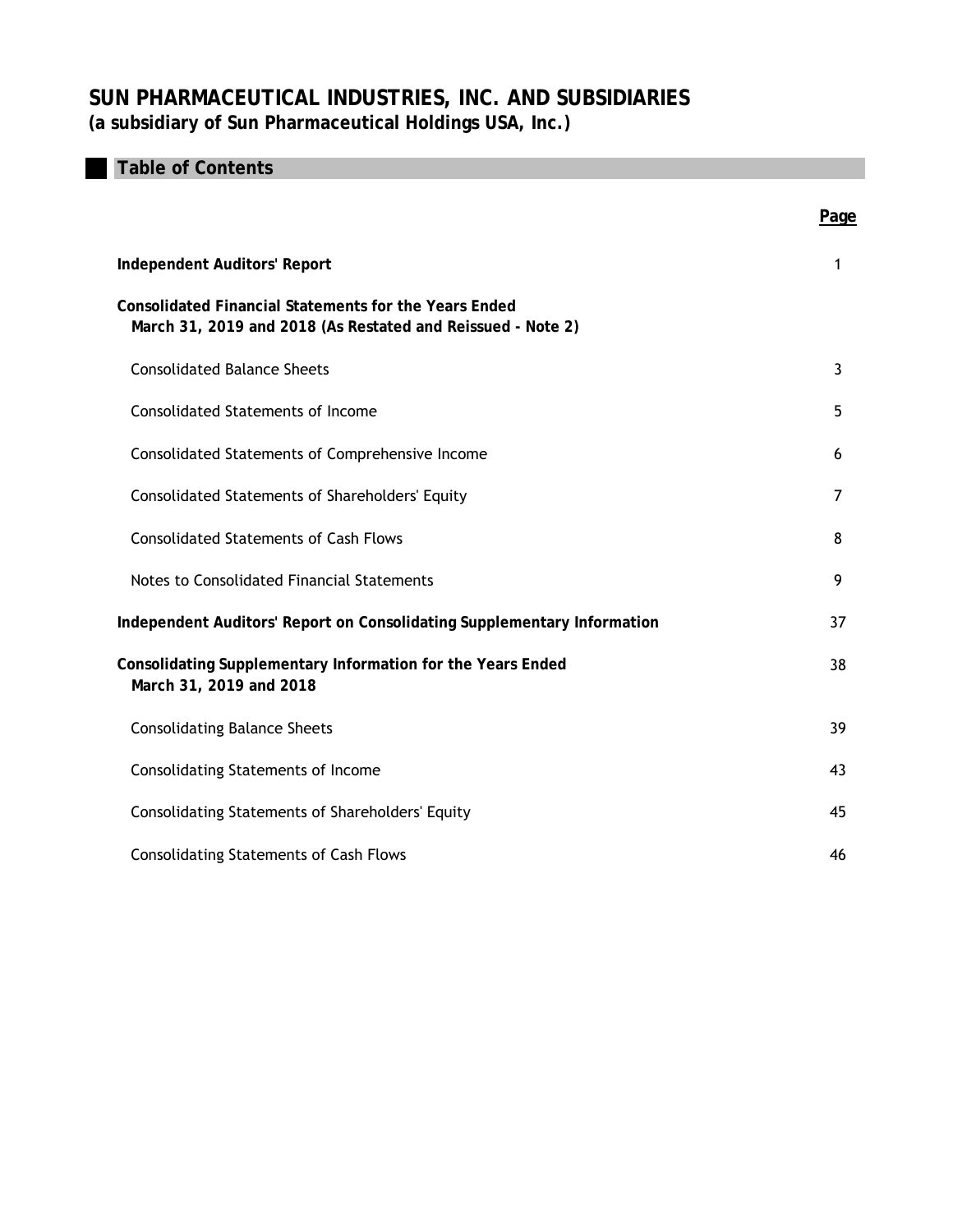# **ZRehmann**

#### **Rehmann Robson**

555 Briarwood Circle Suite 300 Ann Arbor, MI 48108 Ph: 734.761.2005 Fx: 734.761.3856 rehmann.com

### **INDEPENDENT AUDITORS' REPORT**

July 9, 2019

Board of Directors and Shareholders Sun Pharmaceutical Industries, Inc. and Subsidiaries Princeton, New Jersey

We have audited the accompanying consolidated financial statements of *Sun Pharmaceutical Industries, Inc and Subsidiaries* (the "Company"), a subsidiary of Sun Pharmaceutical Holdings USA, Inc., which comprise the consolidated balance sheets as of March 31, 2019 and 2018, and the related consolidated statements of income, comprehensive income, shareholders' equity, and cash flows for the years then ended, and the related notes to the consolidated financial statements.

### *Management's Responsibility for the Consolidated Financial Statements*

Management is responsible for the preparation and fair presentation of these consolidated financial statements in accordance with accounting principles generally accepted in the United States of America; this includes the design, implementation, and maintenance of internal control relevant to the preparation and fair presentation of consolidated financial statements that are free from material misstatement, whether due to fraud or error.

### *Independent Auditors' Responsibility*

Our responsibility is to express an opinion on these consolidated financial statements based on our audits. We conducted our audits in accordance with auditing standards generally accepted in the United States of America. Those standards require that we plan and perform the audits to obtain reasonable assurance about whether the consolidated financial statements are free from material misstatement.

An audit involves performing procedures to obtain audit evidence about the amounts and disclosures in the consolidated financial statements. The procedures selected depend on auditor judgment, including the assessment of the risks of material misstatement of the consolidated financial statements, whether due to fraud or error. In making those risk assessments, the auditor considers internal control relevant to the Company's preparation and fair presentation of the consolidated financial statements in order to design audit procedures that are appropriate in the circumstances, but not for the purpose of expressing an opinion on the effectiveness of the Company's internal control. Accordingly, we express no such opinion. An audit also includes evaluating the appropriateness of accounting policies used and the reasonableness of significant accounting estimates made by management, as well as evaluating the overall presentation of the consolidated financial statements.

We believe that the audit evidence we have obtained is sufficient and appropriate to provide a basis for our audit opinion.

Rehmann is an independent member of Nexia International.

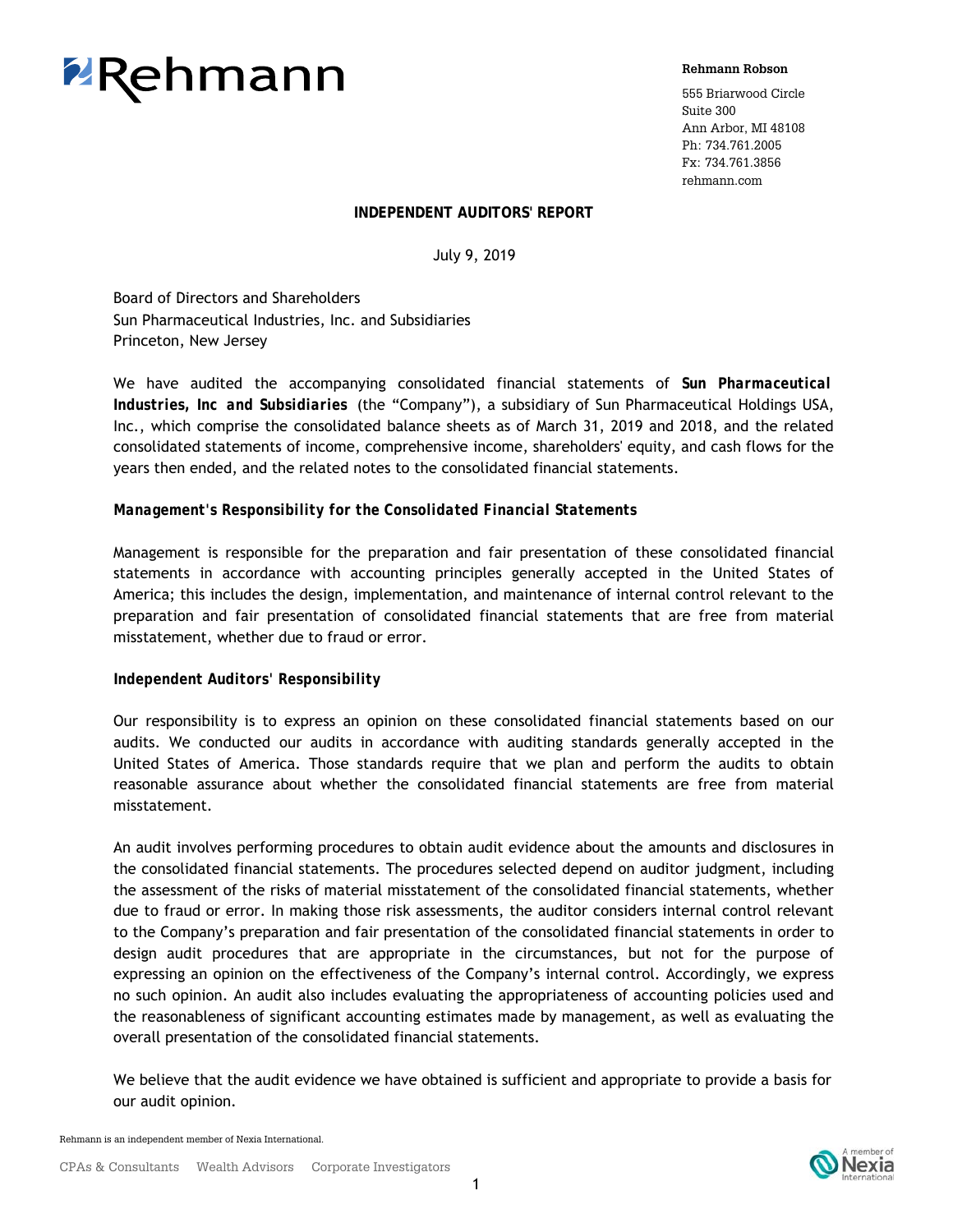### *Opinion*

In our opinion, the consolidated financial statements referred to above present fairly, in all material respects, the consolidated financial position of *Sun Pharmaceutical Industries Inc. and Subsidiaries* as of March 31, 2019 and 2018, and the consolidated results of their operations and their cash flows for the years then ended in accordance with accounting principles generally accepted in the United States of America.

### *Changes in Accounting Principles*

As described in Note 1, effective April 1, 2018, the Company implemented recent accounting principles related to revenue recognition and the recognition and measurement of certain financial assets and liabilities. Our opinion is not modified with respect to these matters.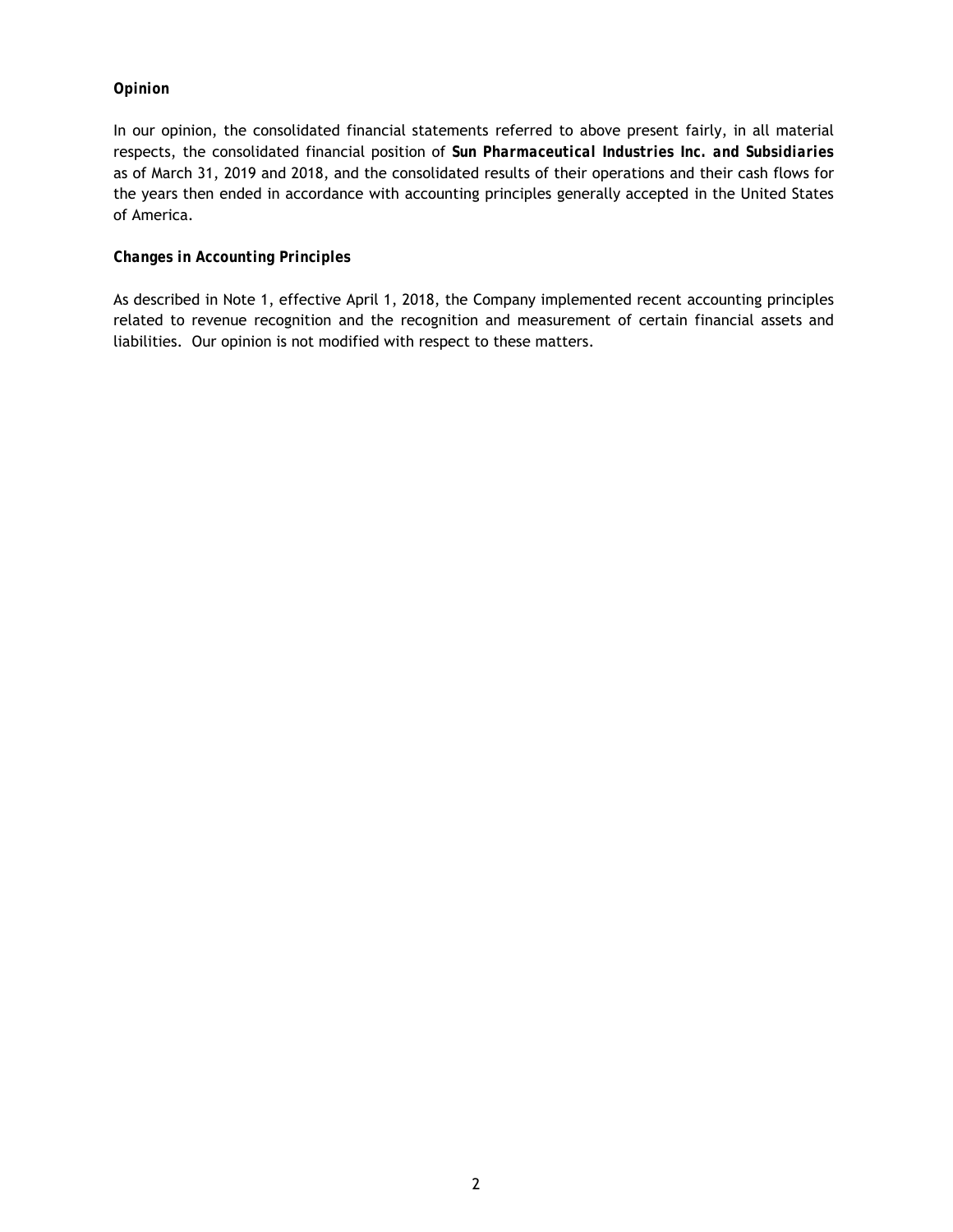### **Consolidated Balance Sheets (As Restated and Reissued)**

*(amounts in thousands)*

|                                                  | March 31     |    |           |  |
|--------------------------------------------------|--------------|----|-----------|--|
| <b>ASSETS</b>                                    | 2019         |    | 2018      |  |
| <b>Current assets</b>                            |              |    |           |  |
| Cash and cash equivalents                        | \$<br>57,885 | \$ | 116,071   |  |
| Accounts receivable, net                         | 522,680      |    | 343,943   |  |
| Accounts receivable - Sun Limited and affiliates | 160,156      |    | 24,307    |  |
| Inventories                                      | 270,461      |    | 277,058   |  |
| Prepaid expenses and other assets                | 11,137       |    | 16,231    |  |
| Note receivable                                  |              |    | 12,695    |  |
| <b>Total current assets</b>                      | 1,022,319    |    | 790,305   |  |
|                                                  |              |    |           |  |
| Property, plant and equipment<br>Land            | 2,122        |    | 2,122     |  |
| Buildings and improvements                       | 33,839       |    | 28,135    |  |
| Equipment                                        | 68,773       |    | 103,832   |  |
| Furniture and fixtures                           | 2,825        |    | 2,636     |  |
| <b>Vehicles</b>                                  | 16,864       |    | 11,112    |  |
| Construction in process                          | 15,642       |    | 33,525    |  |
| Total                                            | 140,065      |    | 181,362   |  |
| Less accumulated depreciation                    | 58,222       |    | 82,363    |  |
|                                                  |              |    |           |  |
| Net property, plant and equipment                | 81,843       |    | 98,999    |  |
| Investments                                      |              |    |           |  |
| Marketable equity securities                     | 262,588      |    | 2,777     |  |
| Nonmarketable equity securities                  | 7,361        |    | 36,576    |  |
| Investment in unconsolidated subsidiaries        | 107,565      |    | 71,838    |  |
| Convertible notes                                | 11,100       |    | 7,000     |  |
| <b>Total investments</b>                         | 388,614      |    | 118,191   |  |
| Goodwill                                         | 70,913       |    | 70,913    |  |
| Other intangible assets, net                     | 87,858       |    | 126,597   |  |
| Deferred income taxes                            |              |    | 47,357    |  |
| <b>Total assets</b>                              | 1,651,547    | \$ | 1,252,362 |  |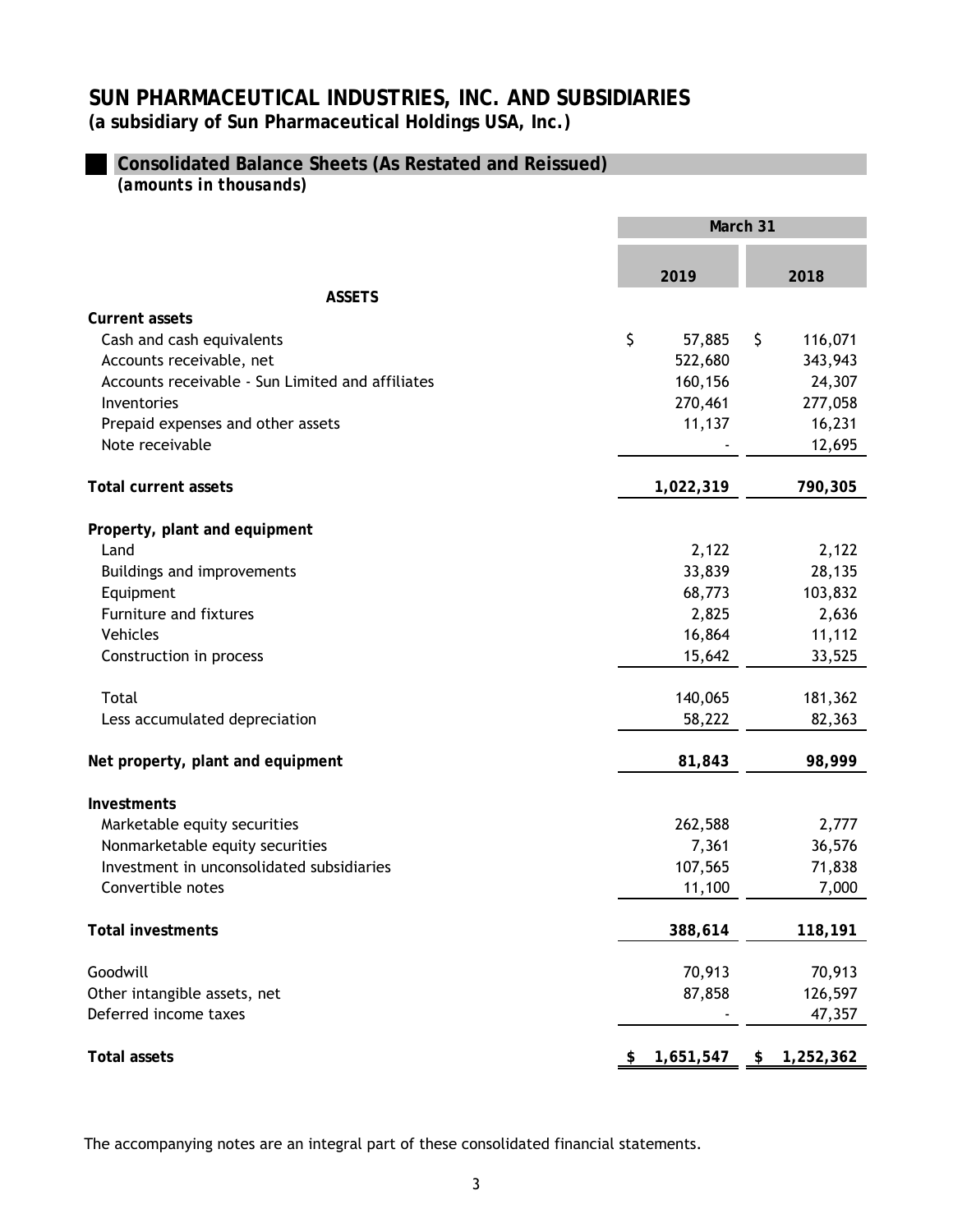### **Consolidated Balance Sheets (As Restated and Reissued)**

*(amounts in thousands)*

|                                                                    | March 31        |    |           |  |
|--------------------------------------------------------------------|-----------------|----|-----------|--|
|                                                                    | 2019            |    | 2018      |  |
| LIABILITIES AND SHAREHOLDERS' EQUITY                               |                 |    |           |  |
| <b>Current liabilities</b>                                         |                 |    |           |  |
| Short-term borrowings                                              | \$<br>370,000   | \$ | 260,000   |  |
| Accounts payable - trade                                           | 28,961          |    | 65,593    |  |
| Accrued expenses                                                   | 137,472         |    | 134,243   |  |
| Current portion of contingent liability on acquisition             | 6,250           |    | 15,625    |  |
| Current portion of capital lease obligations                       | 4,551           |    | 1,992     |  |
| Current portion of long-term debt                                  |                 |    | 788       |  |
| <b>Total current liabilities</b>                                   | 547,234         |    | 478,241   |  |
| Advances from affiliates                                           | 337,254         |    | 207,673   |  |
| Allocation of income taxes payable                                 | 31,613          |    | 17,652    |  |
| Contingent liability on acquisition, net of current portion        |                 |    | 4,583     |  |
| Capital lease obligations, net of current portion                  | 13,337          |    | 17,350    |  |
| Deferred income taxes                                              | 4,460           |    |           |  |
| Long-term debt, net of current portion                             |                 |    | 15,945    |  |
| <b>Total liabilities</b>                                           | 933,898         |    | 741,444   |  |
| Commitments and contingencies (Notes 1, 12, 13, and 16)            |                 |    |           |  |
| Shareholders' equity                                               |                 |    |           |  |
| Class A common stock, no par value; authorized 340,000,000 shares, |                 |    |           |  |
| issued and outstanding 228,098,308 shares (as restated)            |                 |    |           |  |
| Additional paid-in capital                                         | 565,595         |    | 565,595   |  |
| Retained earnings (Accumulated Deficit)                            | 152,054         |    | (73, 953) |  |
| Accumulated other comprehensive income                             |                 |    | 19,276    |  |
| Total shareholders' equity                                         | 717,649         |    | 510,918   |  |
| Total liabilities and shareholders' equity                         | \$<br>1,651,547 | \$ | 1,252,362 |  |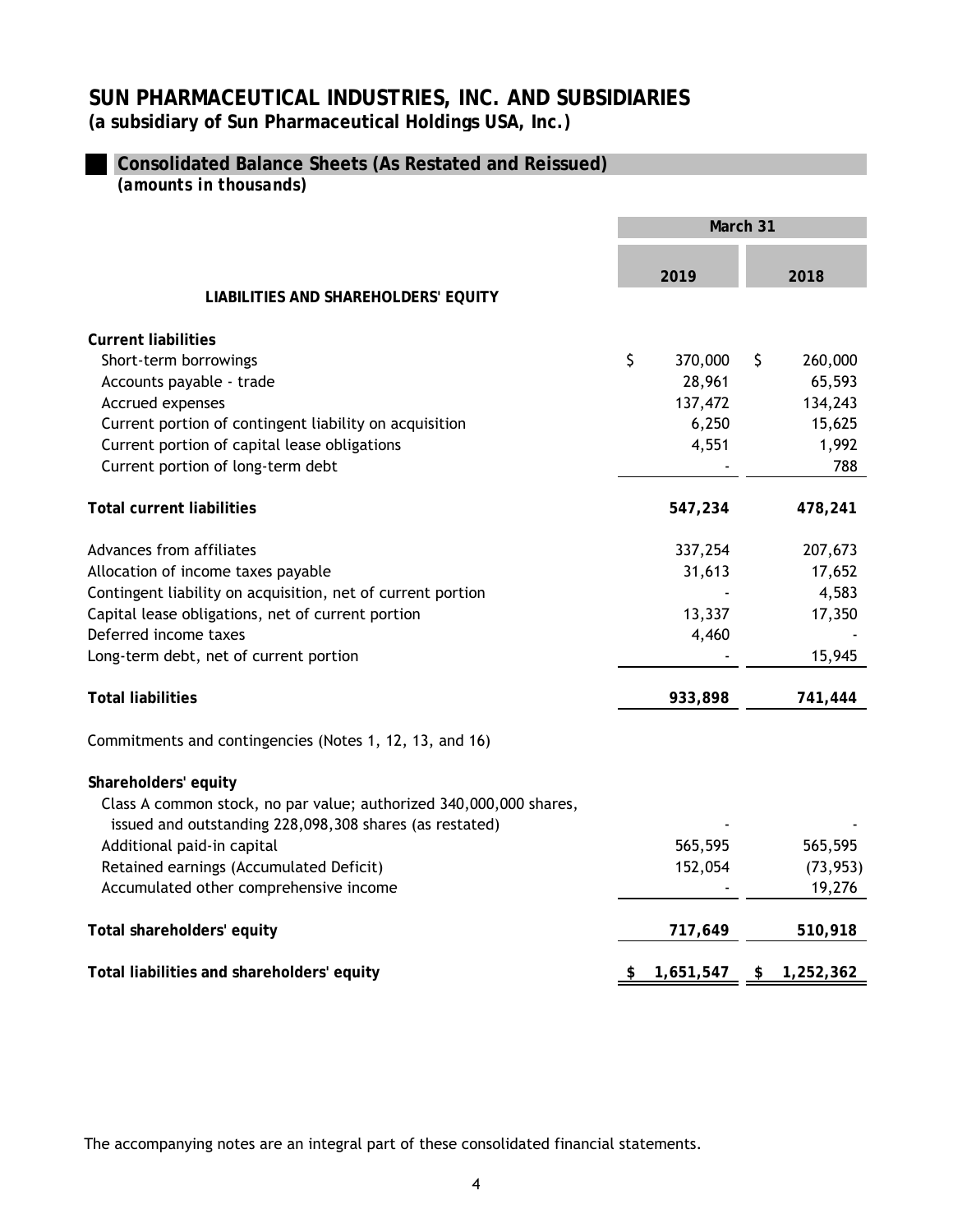### **Consolidated Statements of Income**

*(amounts in thousands)*

|                                                              | <b>Year Ended March 31</b> |            |           |  |
|--------------------------------------------------------------|----------------------------|------------|-----------|--|
|                                                              | 2019                       |            | 2018      |  |
| Net sales                                                    | \$<br>922,020              | $\sqrt{5}$ | 773,501   |  |
| Cost of goods sold                                           | 610,701                    |            | 514,703   |  |
| Selling, general and administrative expenses                 | 287,375                    |            | 169,195   |  |
| Research and development costs                               | 9,868                      |            | 19,150    |  |
| Loss on disposal of property, plant, and equipment           | 7,742                      |            | 10,228    |  |
| Operating income                                             | 6,334                      |            | 60,225    |  |
| Other (expense) income                                       |                            |            |           |  |
| Interest expense                                             | (20, 312)                  |            | (18, 204) |  |
| Dividend and interest income                                 | 31,046                     |            | 5,157     |  |
| Gains on equity securities                                   | 48,894                     |            |           |  |
| Equity in earnings (losses) from unconsolidated subsidiaries | 21,323                     |            | (6,040)   |  |
| Gain on sale of intangible asset                             | 149                        |            |           |  |
| Impairment of goodwill                                       |                            |            | (413)     |  |
| Other income                                                 | 276                        |            | 1,333     |  |
| Other income (expense), net                                  | 81,376                     |            | (18, 167) |  |
| Income before income tax allocation                          | 87,710                     |            | 42,058    |  |
| Allocation of income tax expense                             | 20,277                     |            | 24,741    |  |
| Net income                                                   | 67,433                     | \$         | 17,317    |  |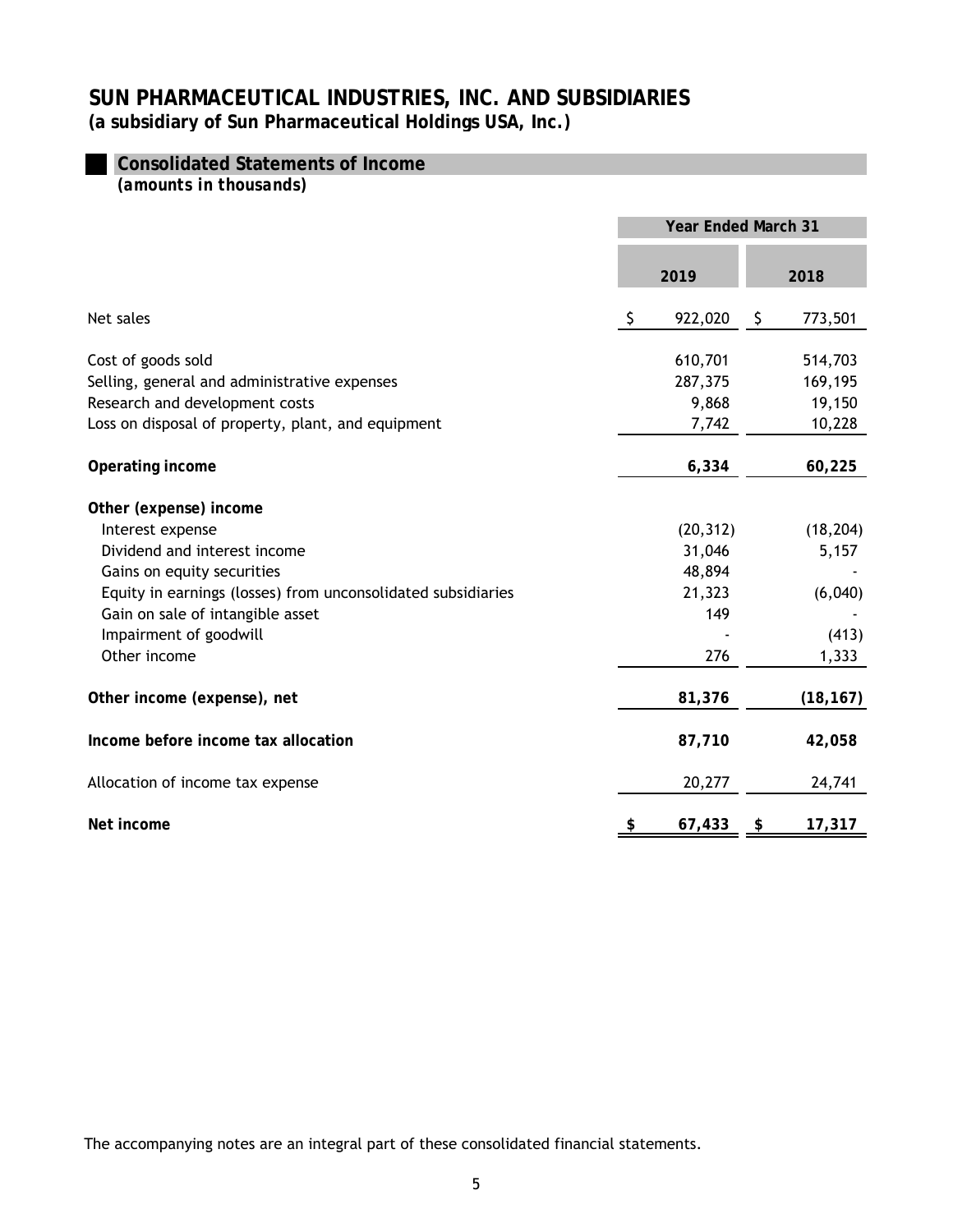### **Consolidated Statements of Comprehensive Income**

*(amounts in thousands)*

|                                                  |    | <b>Year Ended March 31</b> |        |        |  |
|--------------------------------------------------|----|----------------------------|--------|--------|--|
|                                                  |    | 2019                       |        | 2018   |  |
| Net income                                       | S. | $67,433$ \$                |        | 17,317 |  |
| Other comprehensive income, net of tax (Note 19) |    | ۰.                         |        | 10,439 |  |
| Comprehensive income                             |    | 67,433                     | $\sim$ | 27,756 |  |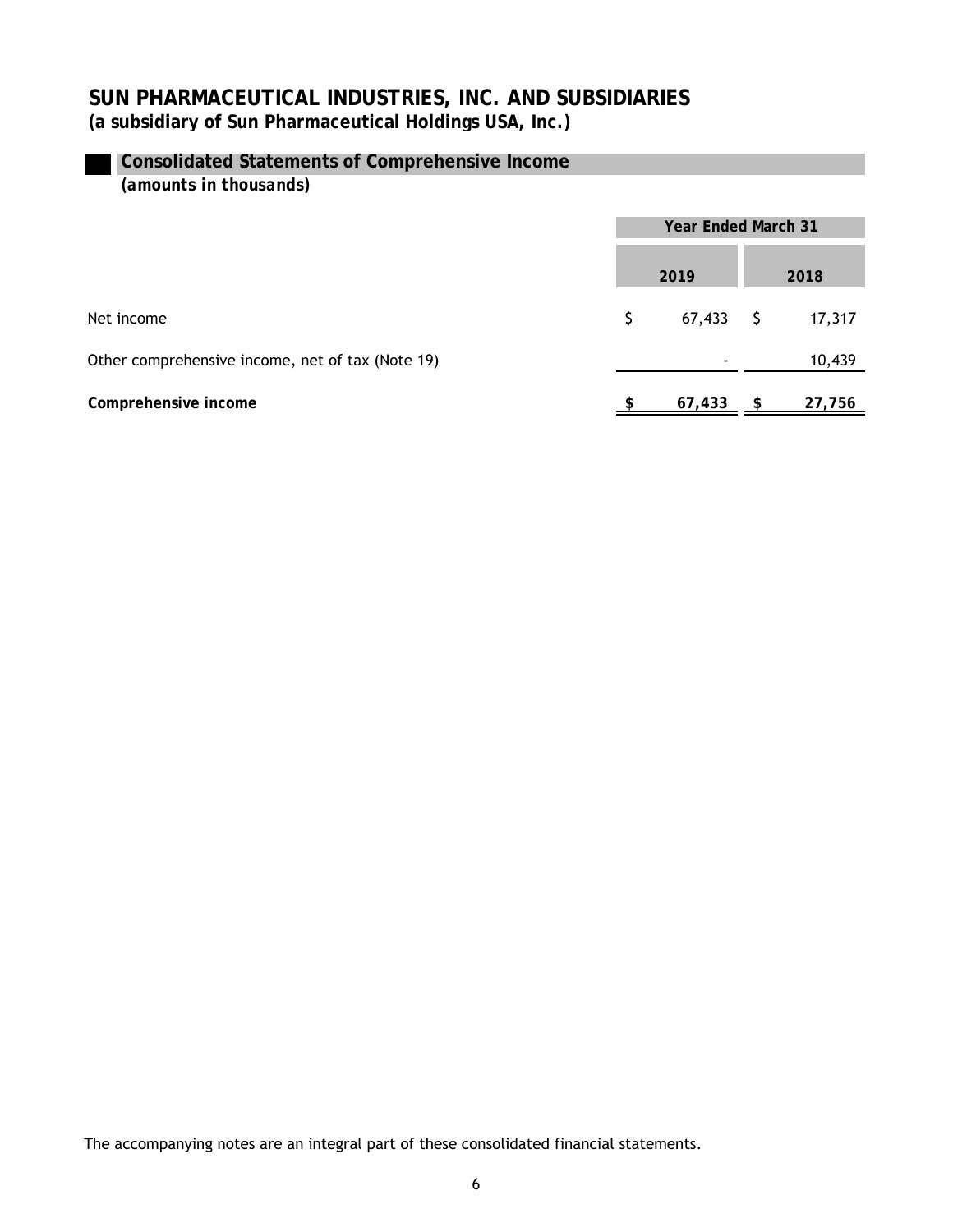**(a subsidiary of Sun Pharmaceutical Holdings USA, Inc.)**

### **Consolidated Statements of Shareholders' Equity (As Restated and Reissued)**

*(in thousands except share data)*

|                                                                 | Common<br><b>Stock Shares</b><br>$(*)$ | Additional<br>Paid-in<br>Capital | Retained<br>Earnings | Accumulated<br>Other<br>Comprehensive<br>Income | <b>Total</b><br>Shareholders'<br>Equity |
|-----------------------------------------------------------------|----------------------------------------|----------------------------------|----------------------|-------------------------------------------------|-----------------------------------------|
| Balances,<br>April 1, 2017 (Note 1)                             | 42, 184, 294                           | \$565,595                        | (89, 626)<br>\$      | 7,193<br>\$                                     | 483,162<br>S                            |
| Comprehensive income                                            |                                        |                                  | 17,317               | 10,439                                          | 27,756                                  |
| Issuance of newly created shares (Note 20)                      | 185,914,014                            |                                  |                      |                                                 |                                         |
| Reclassification related to Tax Cuts<br>and Jobs Act (Note 19)  |                                        |                                  | (1,644)              | 1,644                                           |                                         |
| Balances,<br>March 31, 2018 (Note 1)                            | 228,098,308                            | 565,595                          | (73, 953)            | 19,276                                          | 510,918                                 |
| Net income                                                      |                                        |                                  | 67,433               |                                                 | 67,433                                  |
| Cumulative effect of change in<br>accounting principle (Note 1) |                                        |                                  | 166,629              | (19, 276)                                       | 147,353                                 |
| <b>Distributions</b>                                            |                                        |                                  | (8,055)              |                                                 | (8,055)                                 |
| Balances,<br>March 31, 2019                                     | 228,098,308                            | \$565,595                        | 152,054              |                                                 | 717,649                                 |

\* Note: The common stock of the Company has as no stated par value, thus all stock transactions reported in Additional Paid-In Capital.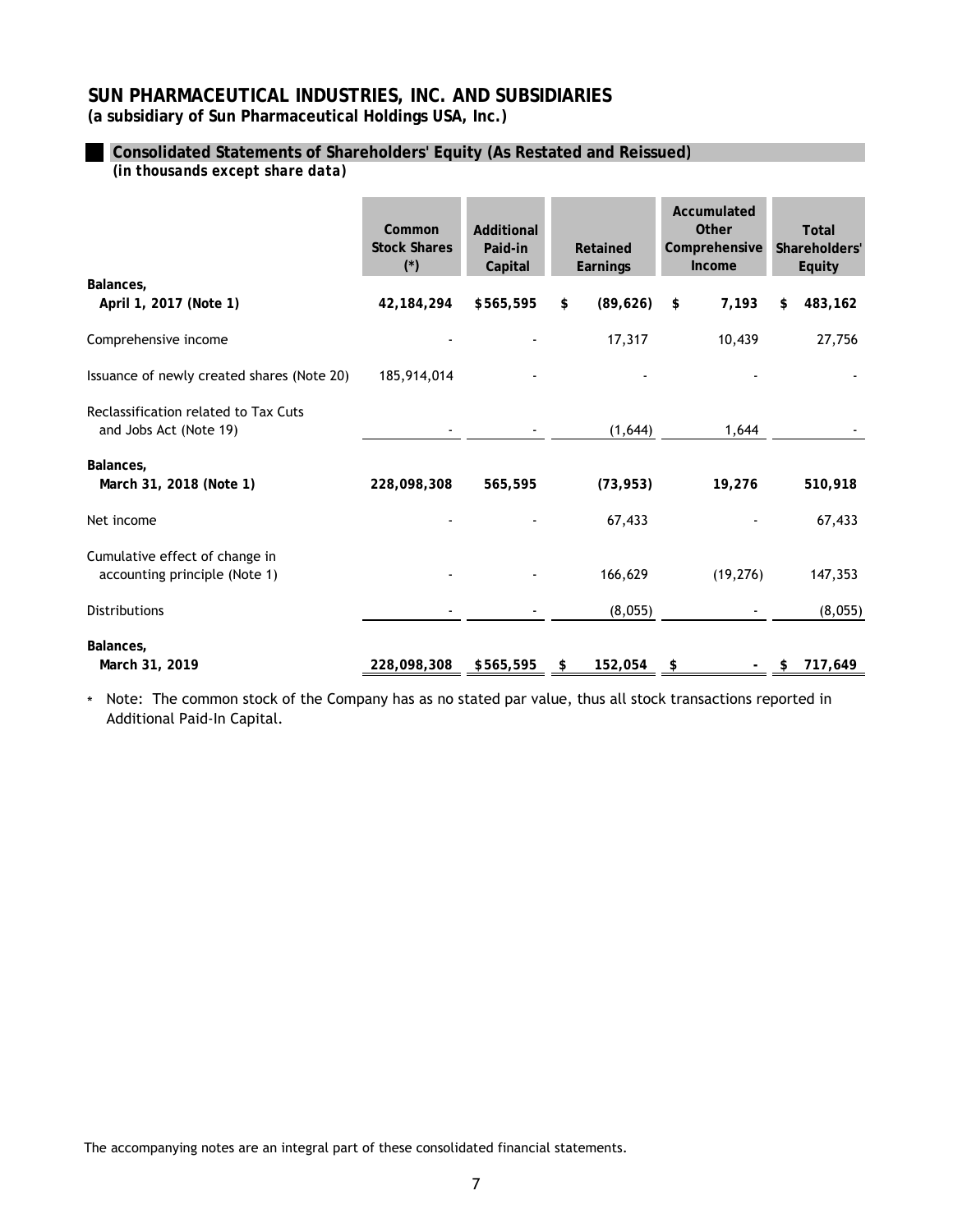**Consolidated Statements of Cash Flows**

*(in thousands)*

|                                                             | Year Ended March 31 |               |  |
|-------------------------------------------------------------|---------------------|---------------|--|
|                                                             | 2019                | 2018          |  |
| Cash flows from operating activities                        |                     |               |  |
| Net income                                                  | \$<br>67,433        | \$.<br>17,317 |  |
| Adjustments to reconcile net income to net cash (used in)   |                     |               |  |
| provided by operating activities                            |                     |               |  |
| Depreciation                                                | 18,763              | 15,629        |  |
| Amortization                                                | 38,543              | 37,769        |  |
| Gains on equity securities                                  | (48, 894)           |               |  |
| Equity in (earnings) losses from subsidiaries               | (21, 323)           | 6,040         |  |
| Stock dividend from investee                                | (913)               |               |  |
| Loss on disposal of property, plant, and equipment          | 7,759               | 10,228        |  |
| Gain on sale of intangible asset                            | (149)               |               |  |
| Deferred income taxes                                       | 4,256               | 11,365        |  |
| Recovery of doubtful accounts                               | (1,633)             |               |  |
| Contingent earn-out interest expense                        |                     | 227           |  |
| Goodwill impairment charge                                  |                     | (413)         |  |
| Changes in operating assets and liabilities                 |                     |               |  |
| which (used) provided cash                                  |                     |               |  |
| Accounts receivable                                         | (178, 737)          | (44, 113)     |  |
| Due from related parties                                    | (135, 849)          | 203,942       |  |
| Inventories                                                 | 6,597               | (1,679)       |  |
| Allocated income tax receivable / payable                   | 13,961              | 23,757        |  |
| Prepaid expenses and deposits                               | 5,094               | 6,788         |  |
| Accounts payable                                            | (36, 632)           | (116, 093)    |  |
| Deferred revenue                                            |                     | (1,033)       |  |
| Accrued expenses                                            | (10, 729)           | 52,320        |  |
| Net cash (used in) provided by operating activities         | (272, 453)          | 222,052       |  |
| Cash flows from investing activities                        |                     |               |  |
| Purchases and construction of property, plant and equipment | (12,680)            | (19, 450)     |  |
| Proceeds on disposal of property, plant, and equipment      | 17,109              | 7,198         |  |
| Proceeds from sale of intangible assets                     | 344                 |               |  |
| Investment in unconsolidated entities                       | (6, 111)            | (13, 943)     |  |
| Distributions from unconsolidated subsidiaries              | 5,831               | 5,132         |  |
| Issuance of convertible note                                | (4, 100)            |               |  |
| Proceeds from dissolution of joint venture interest         |                     | 2,598         |  |
| Net cash provided by (used in) investing activities         | 393                 | (18, 465)     |  |
| Cash flows from financing activities                        |                     |               |  |
| Proceeds from (repayment of) short-term bank borrowings     | 110,000             | (50,000)      |  |
| Advances from (repayments to) affiliates, net               | 129,581             | (114, 564)    |  |
| Repayment of long-term debt                                 | (16, 733)           | (756)         |  |
| Repayment of capital lease obligations                      | (8,974)             | (2, 513)      |  |
| Net cash provided by (used in) financing activities         | 213,874             | (167, 833)    |  |
| Net (decrease) increase in cash and cash equivalents        | (58, 186)           | 35,754        |  |
| Cash and cash equivalents, beginning of year                | 116,072             | 80,318        |  |
| Cash and cash equivalents, end of year                      | $57,886$ \$         | 116,072       |  |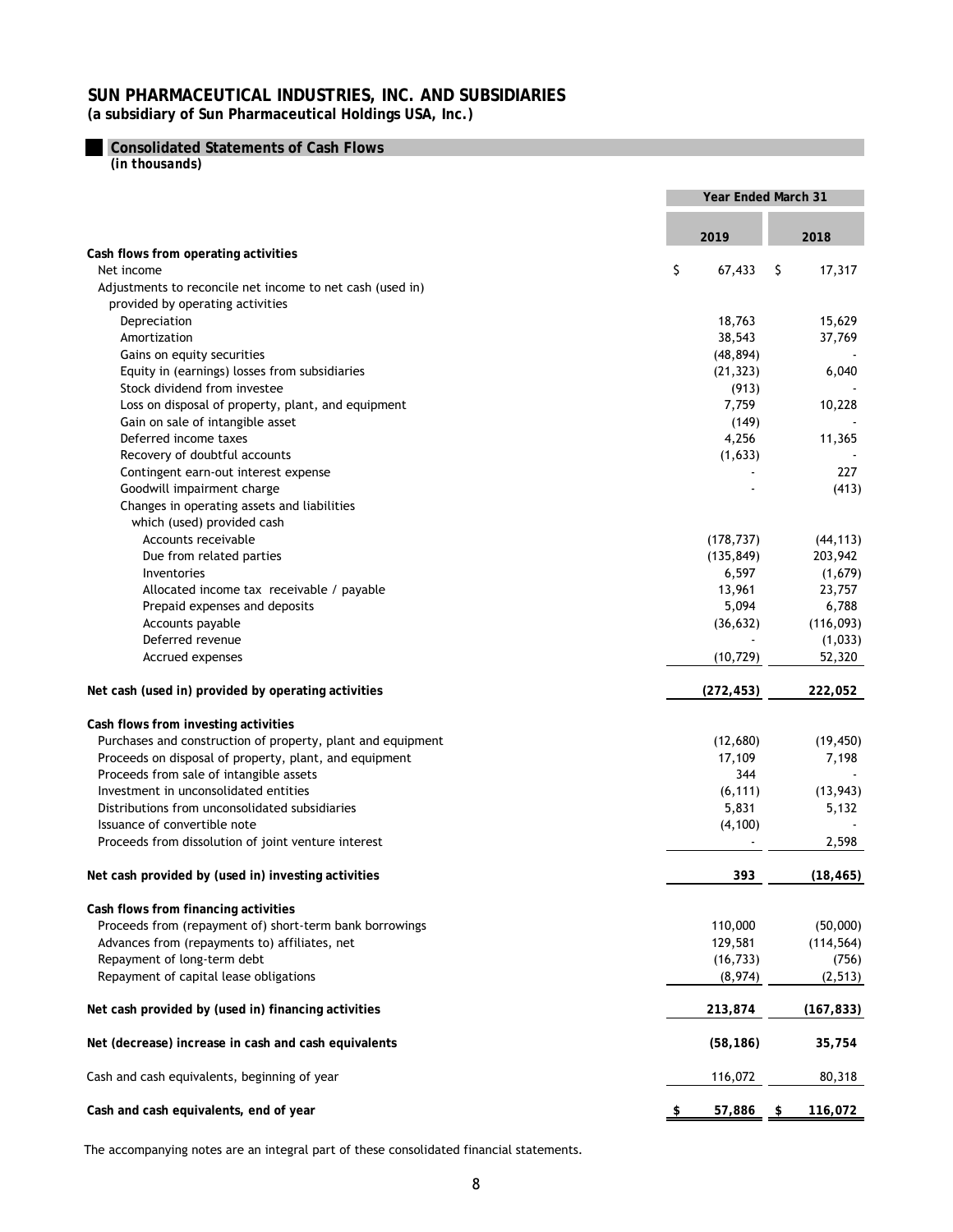#### **Notes to Consolidated Financial Statements** *(amounts in thousands)*

### **1. NATURE OF BUSINESS AND SUMMARY OF SIGNIFICANT ACCOUNTING POLICIES**

### *Organization and Nature of Business*

*Sun Pharmaceutical Industries, Inc.* ("Sun"), with headquarters in Princeton, New Jersey, is 96.32% owned by Sun Pharmaceutical Holdings USA, Inc. ("Sun Holding") and 3.68% owned by Sun Pharmaceutical Industries Limited ("Sun Limited").

The Company develops, licenses, manufactures, markets and distributes generic and brand prescription pharmaceuticals to the nation's largest wholesalers, distributors, warehousing and non-warehousing chain drugstores and managed care providers, throughout the United States, Canada and Puerto Rico. The process of developing a line of proprietary drugs requires approvals by the United States Food and Drug Administration ("FDA") of Abbreviated New Drug Applications ("ANDAs") for generic drugs and New Drug Applications ("NDAs") for brand drugs. The Company distributes various products exclusively for Sun Limited and also Company-owned products (those products for which the Company owns the ANDAs) manufactured in its own facilities as well as by Sun Limited and other third parties. Generic products are intended to treat a variety of disorders including, but not limited to, hypertension, arthritis, epilepsy, diabetes, depression, cancer and pain management. The Company has brand products which currently are primarily intended to treat patients related to dermatology. The Company has divisions for the distribution of various proprietary brand products in the therapeutic categories of ophthalmology, dermatology (biologics), oncology and neurology.

Subsidiaries of Sun (together with Sun hereafter referred to as "the Company"), all of which are wholly owned, include:

Chattem Chemicals, Inc. ("Chattem") is based in Chattanooga, Tennessee. Chattem is primarily engaged in the business of manufacturing Active Pharmaceutical Ingredients ("APIs"), surfactants and aluminum performance additives.

Mutual Pharmaceutical Company Inc. ("Mutual") sold its real property and operating assets in June 2016 and entered into a manufacturing contract agreement with the new owners to manufacture, in cooperation with Sun, certain of the drugs previously manufactured by the Company.

DUSA Pharmaceuticals Inc. ("DUSA") is based in Wilmington, Massachusetts, and is primarily engaged in the business of manufacturing and marketing branded dermatology formulations and medical devices used for treatment of dermatological conditions.

Pharmalucence Inc. ("Pharmalucence") is based in Billerica, Massachusetts. Pharmalucence manufactures its own line of generic injectable radiopharmaceuticals and sells to radiopharmacies and distributors. It also provides contract and private label formulation development and manufacturing services of parenteral products in either liquid or lyophilized form.

Taro Development Corporation ("TDC") is based in New York and has a wholly owned subsidiary, Morley & Company, also based in New York. Neither of these entities have any current operating activities.

PI Real Estate Ventures, LLC ("PI"), a wholly owned subsidiary of Pharmalucence, was formed to hold the building and related debt in connection with Sun's acquisition of Pharmalucence. Any operating expenses incurred by PI are charged to Pharmalucence in the form of building rental, in such a manner that PI reports no profit or loss on its activities.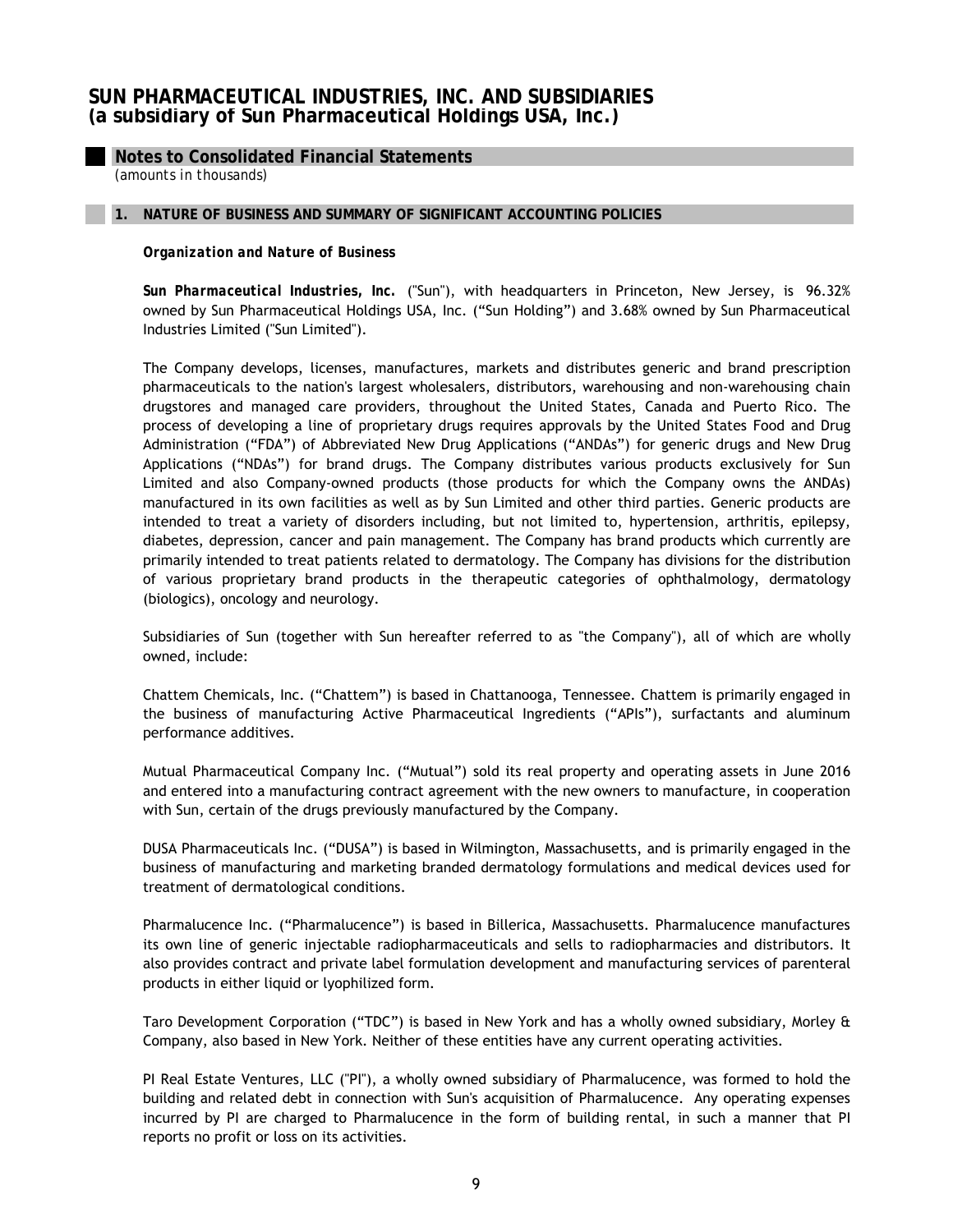### **Notes to Consolidated Financial Statements**

*(amounts in thousands)*

Sun's manufacturing facilities are located in Cranbury, New Jersey; Chattanooga, Tennessee; and Wilmington, Massachusetts, and Billerica, Massachusetts. The Company also has warehouses and executive offices in these locations.

### *Principles of Consolidation*

These consolidated financial statements, which are the responsibility of management, have been prepared in conformity with accounting principles generally accepted in the United States of America (US GAAP). The consolidated financial statements are prepared in the functional currency of US dollars and include the accounts of consolidated subsidiaries. All significant intercompany accounts and transactions have been eliminated in consolidation.

### *Use of Estimates*

The preparation of consolidated financial statements in conformity with US GAAP requires management to make estimates and assumptions that affect the reported amounts of assets and liabilities and disclosure of contingent assets and liabilities at the date of the consolidated financial statements and the reported amounts of revenues and expenses during the reporting year. Actual results could differ from those estimates. Significant estimates include, but are not limited to, realization of deferred tax assets, provisions for estimated customer returns, discounts, rebates, coupons and other price adjustments, including customer chargebacks (see "Revenue Recognition" below), valuation of inventories, valuation of investments, determination of useful lives and potential impairment of property, plant and equipment and intangible assets and other long-lived assets.

#### *Cash and Cash Equivalents*

Cash and cash equivalents consist of demand deposits in banks, cash on hand and all highly liquid investments purchased with an original maturity of three months or less. The Company invests its excess cash primarily in deposits with major banks and in other high quality short-term liquid money market investments. During the normal course of business, the Company may maintain cash on deposit in excess of federally insured limits with financial institutions. The Company maintains a policy of making investments only with institutions with at least an investment grade credit rating. Management does not believe the Company is exposed to any significant interest rate or other financial risk as a result of these deposits.

#### *Investments*

The Company invests in equity securities of public and private companies to promote business and strategic objectives. These investments, although long-term, are generally focused on the development of these individual drugs and are not intended to be ongoing relationships.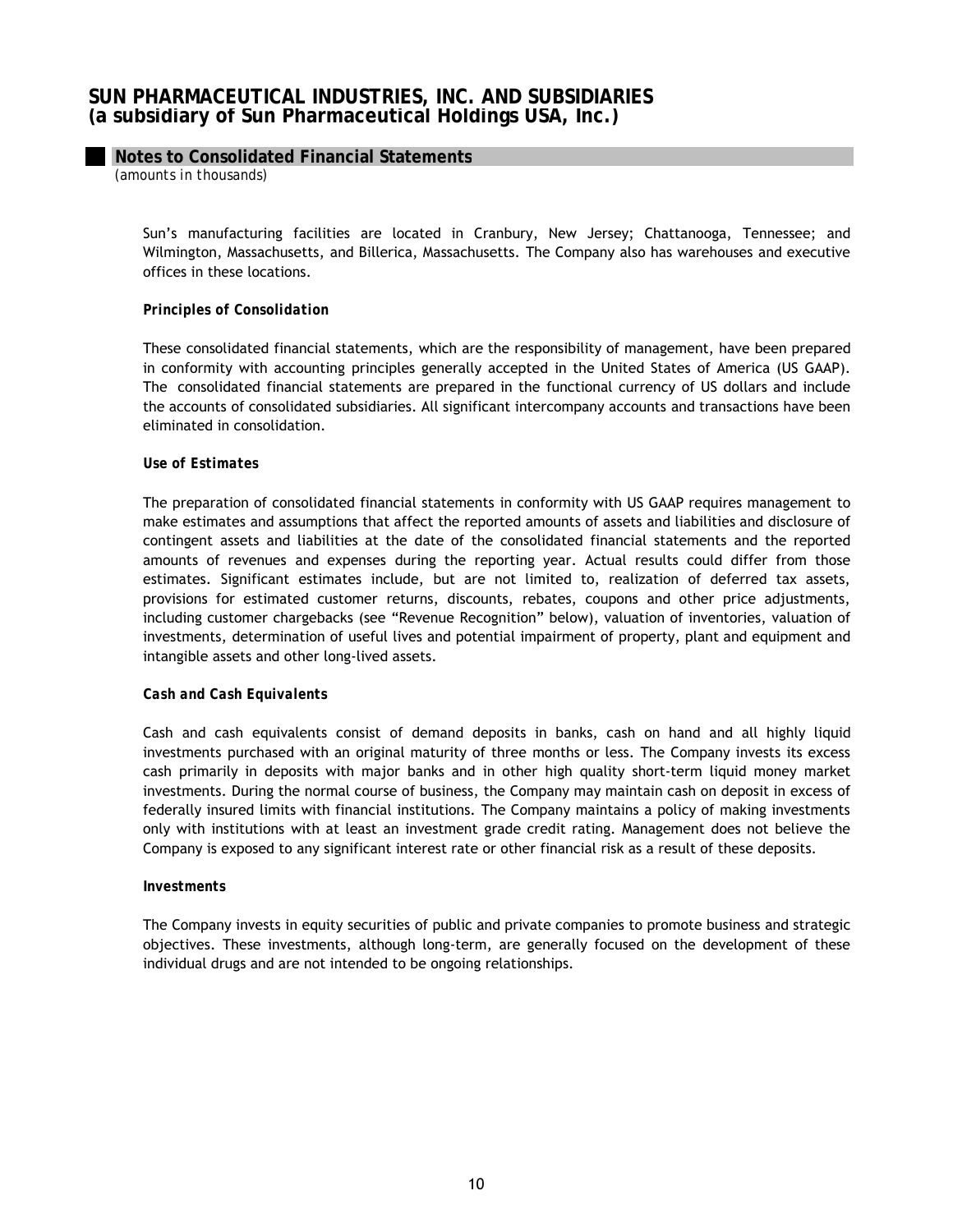### **Notes to Consolidated Financial Statements**

*(amounts in thousands)*

Marketable equity securities are equity securities with readily determinable fair value that are measured and recorded at fair value on a recurring basis with changes in fair value, whether realized or unrealized, recorded through the consolidated statement of operations. Prior to Fiscal 2019, these securities were classified as available-for-sale securities and measured and recorded at fair value with unrealized changes in fair value recorded through other comprehensive income. Sun, through its subsidiary TDC, holds 2,333,802 shares of Taro Pharmaceutical Industries, Ltd. ("Taro"). Sun Limited, along with several of its subsidiaries, holds the majority of the common shares of Taro. The American Depository Shares of Taro are traded on the New York Stock Exchange. Management does not intend to sell the securities of this affiliate in the near future since such interests were acquired as strategic investments by Sun Limited and its subsidiaries. Prior to Fiscal 2019, this investment was carried at cost and was reflected in "Nonmarketable equity securities" at March 31, 2018 on the consolidated balance sheet.

Investee companies that are not consolidated, but over which the Company exercises significant influence, are accounted for using the equity method of accounting. Whether or not the Company exercises significant influence with respect to an Investee depends on an evaluation of several factors including, among others, representation on the Investee company's board of directors, and ownership level, which is generally a 20% to 50% interest in the voting securities for corporate entities and between 5% and 50% interest in the voting securities for noncorporate entities. Under the equity method of accounting, an Investee's underlying accounts are not reflected within the Company's consolidated balance sheets and consolidated income statements; rather, the Company's share of the earnings or losses of the Investee is reflected in the caption ''Earnings (losses) from unconsolidated subsidiaries'' in the consolidated statements of operations. Prior to Fiscal 2019, the Company's share of unrealized gains and losses, net of income tax, was reported in other comprehensive income. The Company's carrying value in an equity method Investee is reflected in the caption "Investment in unconsolidated subsidiaries" on the consolidated balance sheets.

Nonmarketable equity securities are equity securities without readily determinable fair values that are not accounted for under the consolidation or the equity method of accounting. Management has elected the measurement alternative for these investments that do not have readily determined fair values. Under this alternative, such investments are measured at cost minus impairment, if any, plus or minus changes resulting from qualifying observable price changes in orderly transactions for an identical or similar investment of the same issuer. Prior to Fiscal 2019, these securities were accounted for using the cost method of accounting, measured at cost less other-than-temporary-impairment. At March 31, 2019, the Company has outstanding capital commitments of approximately \$6,164 to these investees.

Realized and unrealized gains and losses resulting from changes in fair value or the sale of equity investments are reported as "Gains on equity securities" on the consolidated income statements. All gains recognized in Fiscal 2019 are unrealized. Prior to Fiscal 2019, unrealized gains and losses were recorded through other comprehensive income and realized gains and losses on the sale, exchange, or impairment of these equity investments through the consolidated income statements.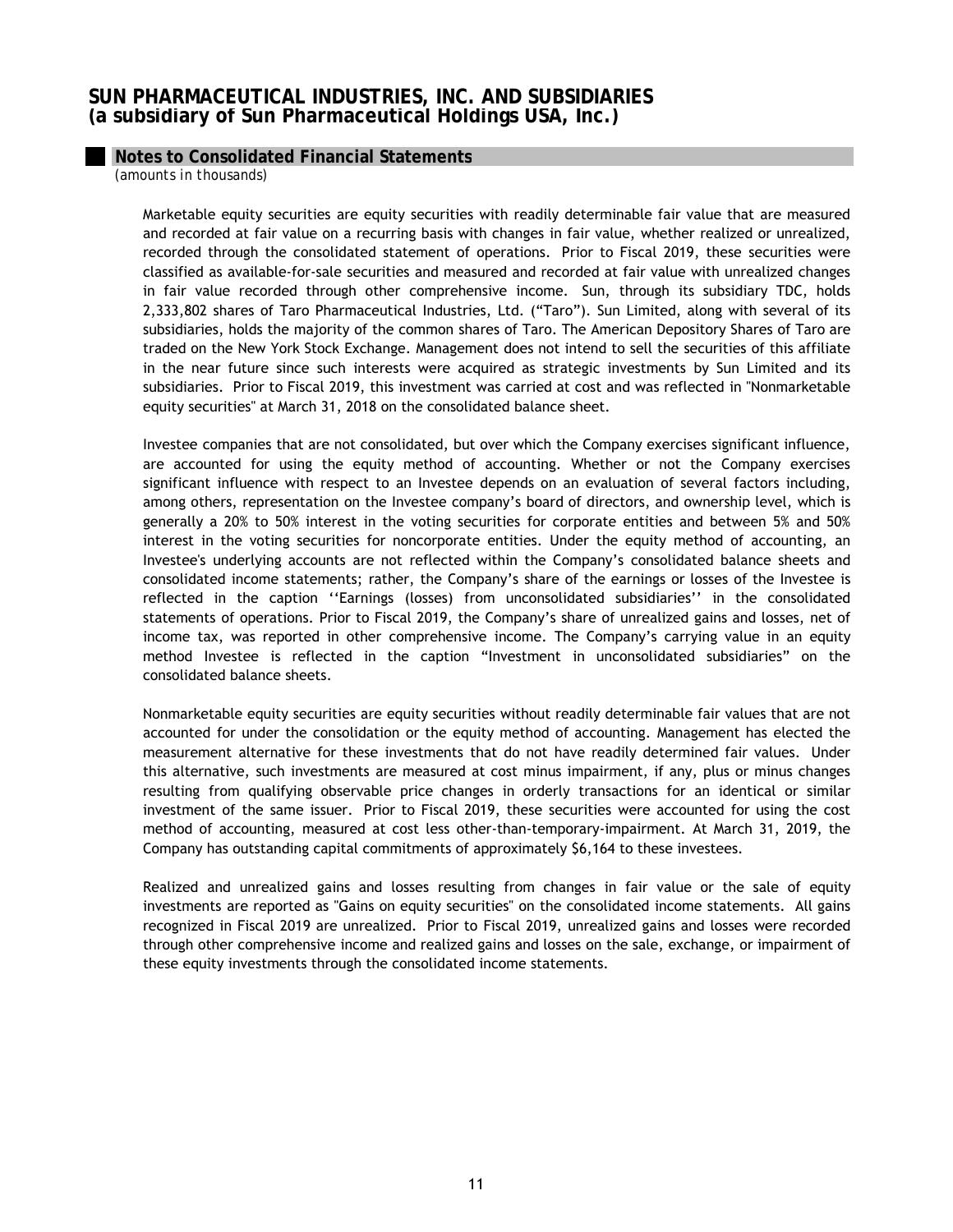### **Notes to Consolidated Financial Statements**

*(amounts in thousands)*

### *Convertible Notes*

During Fiscal 2018, the Company converted a \$7,000 advance to one of its development stage investees into a convertible note. The convertible note matures in February 2020. Interest accrues at an annual rate of 5%. The investee may prepay the convertible note in \$1,000 increments without penalty. The Company has the right to convert any outstanding principal into shares of the investee's common stock, at any time on or before the maturity date at its discretion. If the Company chooses to convert, it will forfeit all accrued and unpaid interest.

During Fiscal 2019, an addendum to the original convertible note agreement was signed. As a result, the Company agreed to invest an additional \$5,000 of which \$4,100 was paid prior to March 31, 2019. This convertible note matured in June 2019, with no exercise or extension as of the date of these financial statements. Interest accrues at an annual rate of 12%. The investee may prepay the convertible note in \$1,000 increments without penalty. The Company has the right to convert any outstanding principal into shares of the investee's common stock, at any time on or before the maturity date at its discretion at a conversion price of \$5,000 per unit. If the Company chooses to convert, it will forfeit all accrued and unpaid interest. Additionally, the existing convertible note conversion price was amended to \$5,000 per unit from \$12,500 per unit.

The conversion feature of these notes does not allow for a cash settlement. The shares delivered on conversion are privately held and therefore not readily convertible to cash. As a result, the conversion feature does not have a net settlement characteristic and therefore does not meet the definition of a derivative.

#### *Advances from Affiliates (Related by Common Ownership and Management Control)*

The Company has received funds, on various dates, from Alkaloida Chemical Co. ZRT. Additionally, in Fiscal 2019, the Company received funds from Sun Pharma Netherlands B.V. These advances are considered unsecured operating loans. On an annual basis, any unpaid accrued interest is rolled into the principal balance. There are no formal repayment terms for either principal or interest. While these loans can be called on demand at the affiliates' discretion, it is not anticipated that this will occur within the next year and accordingly the advances have been classified as noncurrent in the consolidated balance sheets.

#### *Revenue Recognition*

Revenue from product sales is recognized only when: the parties to the contract have approved it and are committed to perform their respective obligation, the Company can identify each party's rights regarding the distinct goods or services to be transferred ("performance obligations"), the Company can determine the transaction price for the goods or services to be transferred, the contract has commercial substance and it is probable that the Company will collect the consideration to which it is entitled in exchange for the goods or services that will be transferred to the customer.

Revenues are recorded in the amount of consideration to which the Company expects to be entitled in exchange for performance obligations upon transfer of control to the customer, excluding amounts collected on behalf of other third parties and sales taxes.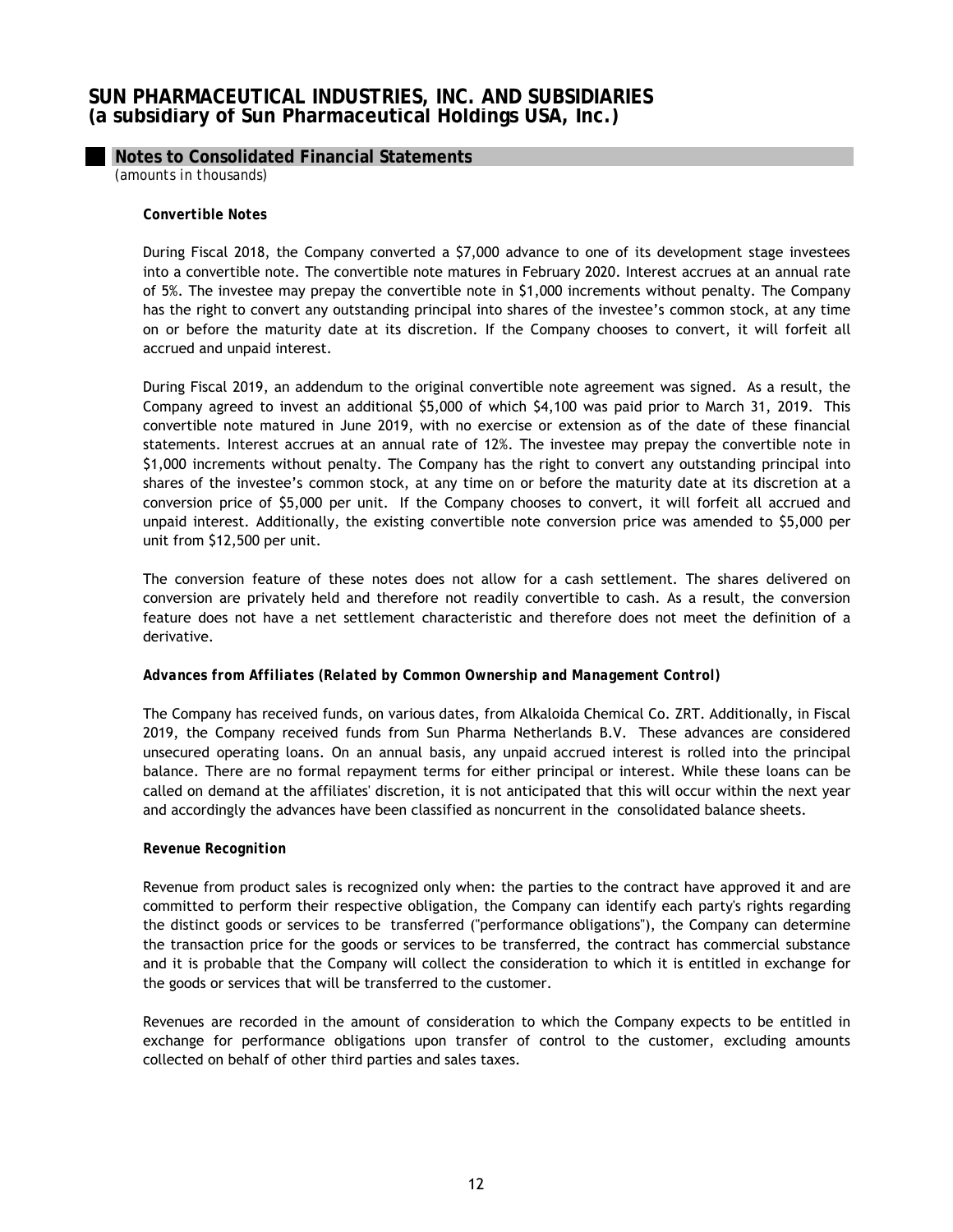### **Notes to Consolidated Financial Statements**

*(amounts in thousands)*

The amount of consideration the Company expects to be entitled varies as a result of rebates, chargebacks, returns, and other sales reserves and allowances the Company offers its customers and their customers, as well as the occurrence or nonoccurrence of future events, including milestone events. A minimum amount of variable consideration is recorded concurrently with the satisfaction of performance obligations to the extent that it is probable that a significant reversal in the amount of cumulative revenue recognized will not occur when the uncertainty associated with the variable consideration is subsequently resolved. Estimates of variable consideration are based on historical experience and the specific terms in the individual agreements (which management believes approximates expected value). Rebates and chargebacks are the largest components of sales reserves and allowances. For further description of sales reserves and allowances and how they are estimated, see "Allowances for Sales Adjustments" below.

Shipping and handling costs are considered to be a fulfillment cost. These costs are included in selling, general and administrative expenses and amounted to \$7,824 and \$6,134 in Fiscal 2019 and F2018, respectively.

The Company does not adjust the promised consideration for the effects of a significant financing component as it is expected, at contract inception, that the period between the transfer of the promised goods or services to the customer and the time the customer pays for these goods or services to be generally one year or less. The Company's credit terms to customers are in average between sixty and ninety days.

The Company's customers consist primarily of large pharmaceutical wholesalers who sell directly into the retail channel, chain drug stores, distributors, and managed care customers. For the products being sold from DUSA the primary customers are physicians and hospitals. Pharmalucence's primary customers are radiopharmaceutical pharmacies.

Revenue from the sales of goods, including sales to wholesalers, is recognized when the customer obtains control of the product. This generally occurs when the products are received by the customers and they obtain the risks and rewards of ownership and the Company has a right to payment.

The Company makes sales of products under various marketing and distribution agreements. The Company recognizes revenue from such sales in accordance with Financial Accounting Standards Board ("FASB") ASC Topic 606-10-55-37, "Principal versus Agent Considerations." Management has evaluated the various indicators described under this guidance and has determined that such revenues should be considered on a gross reporting basis. The factors which led management to make such determination include the following: (1) the title of the goods have been transferred to the Company and the Company assumes all general inventory risks; (2) the Company is responsible for fulfilling the promise to provide the specified good to customers; and (3) the Company has discretion in establishing the prices for the specific good.

Contract assets are mainly comprised of trade receivables net of doubtful accounts, which includes amounts billed and currently due from customers.

Contract liabilities are mainly comprised of trade accounts payable, accrued expenses and at times, deferred revenues. When the Company receives advance payments from customers for the sale of products, such payments are deferred and reported as advances from customers until all conditions for revenue recognition are met. These deferred amounts are immaterial at March 31, 2019 and 2018.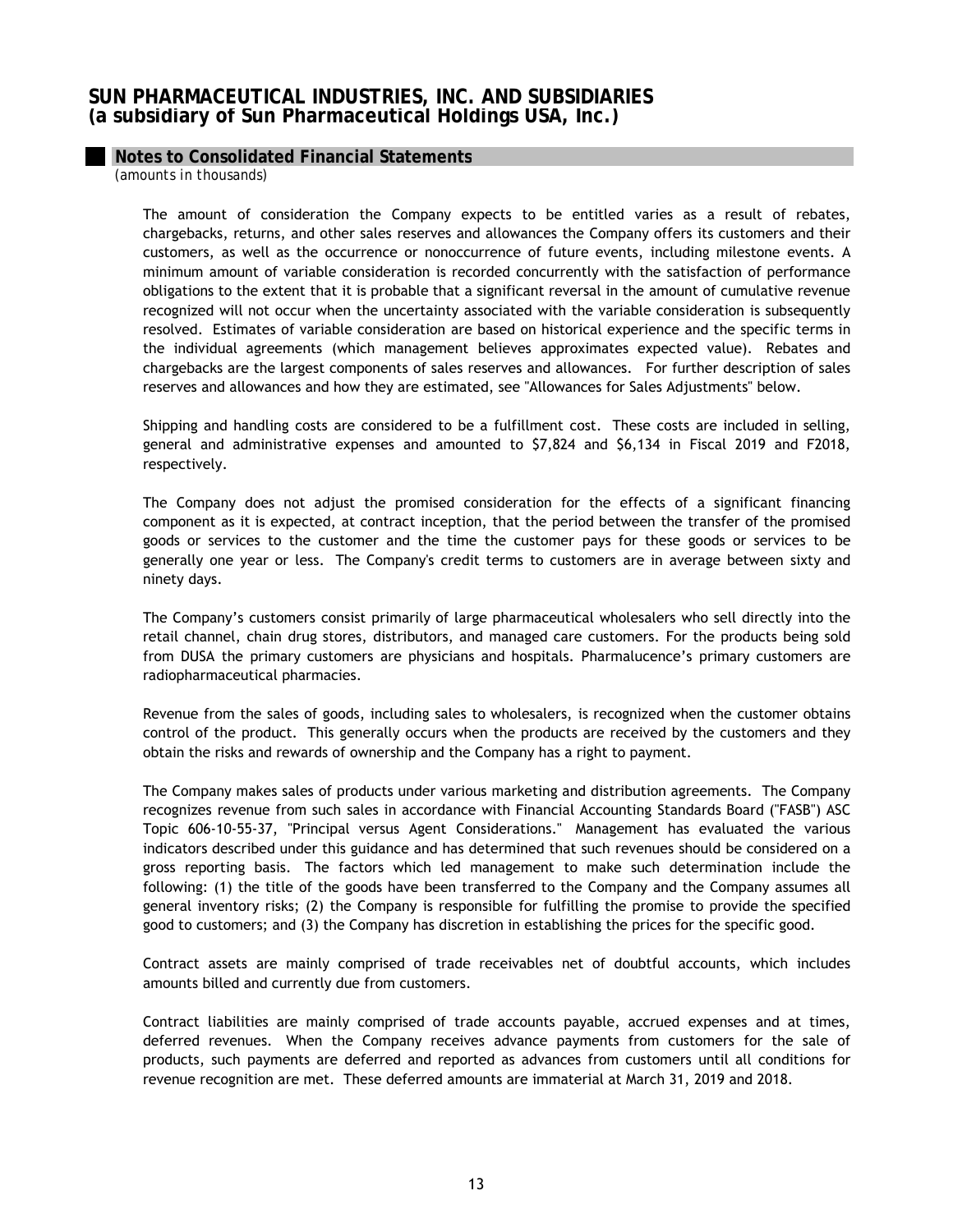### **Notes to Consolidated Financial Statements**

*(amounts in thousands)*

### *Allowances for Sales Adjustments*

Variable consideration includes sales reserves and allowances. Chargebacks, customer rebates, shelf stock adjustments and sales discounts are netted against trade receivables. Sales returns, Medicaid and Medicare rebates, managed care rebates, and patient coupons are recorded within accrued expenses on the consolidated balance sheets. The Company recognizes these provisions at the time of the sale and adjusts them if the actual amounts differ from the estimated provisions. The following briefly describes the nature of each deduction and how the provisions are estimated:

#### *Chargebacks*

Chargebacks represent the Company's most significant provision against gross accounts receivable and related reduction to gross sales revenue. Chargebacks are retroactive credits given to wholesale customers that represent the difference between the lower price they sell (contractual price) to retail, chain stores, and managed care organizations and what the Company charges the wholesaler. The Company estimates chargebacks at the time of sale to their wholesale customers. The Company is currently unable to specifically determine whether the amounts provided in specific prior periods for chargeback allowances have been over or understated. Wholesaler customers who submit chargebacks to the Company do not reference a specific invoice that the chargeback is related to when the chargeback is submitted to the Company. Thus, the Company cannot determine the specific period to which the wholesaler's chargeback relates.

The Company considers the following factors in the determination of the estimates of sales chargebacks:

- 1) The historical data of chargebacks as a percentage of sales, as well as actual chargeback reports received from primary wholesaler customers.
- 2) Volume of all products sold to wholesaler customers and the average chargeback rates for the current quarter as compared to the previous quarter and compared to the last six-month period.
- 3) The sales trends and future estimated prices of products, wholesale acquisition cost ("WAC"), the contract prices with the retailers, chain stores, managed care organizations (end-users), and wholesaler customer's contract prices.
- 4) The Company utilizes data on remaining inventories on hand at primary wholesaler customers at the end of each reporting period in the calculation of estimates.

Approximately 77% and 65% of the total allowance for trade receivables at March 31, 2019 and 2018, respectively, have been established to provide for estimated sales chargebacks (Note 3).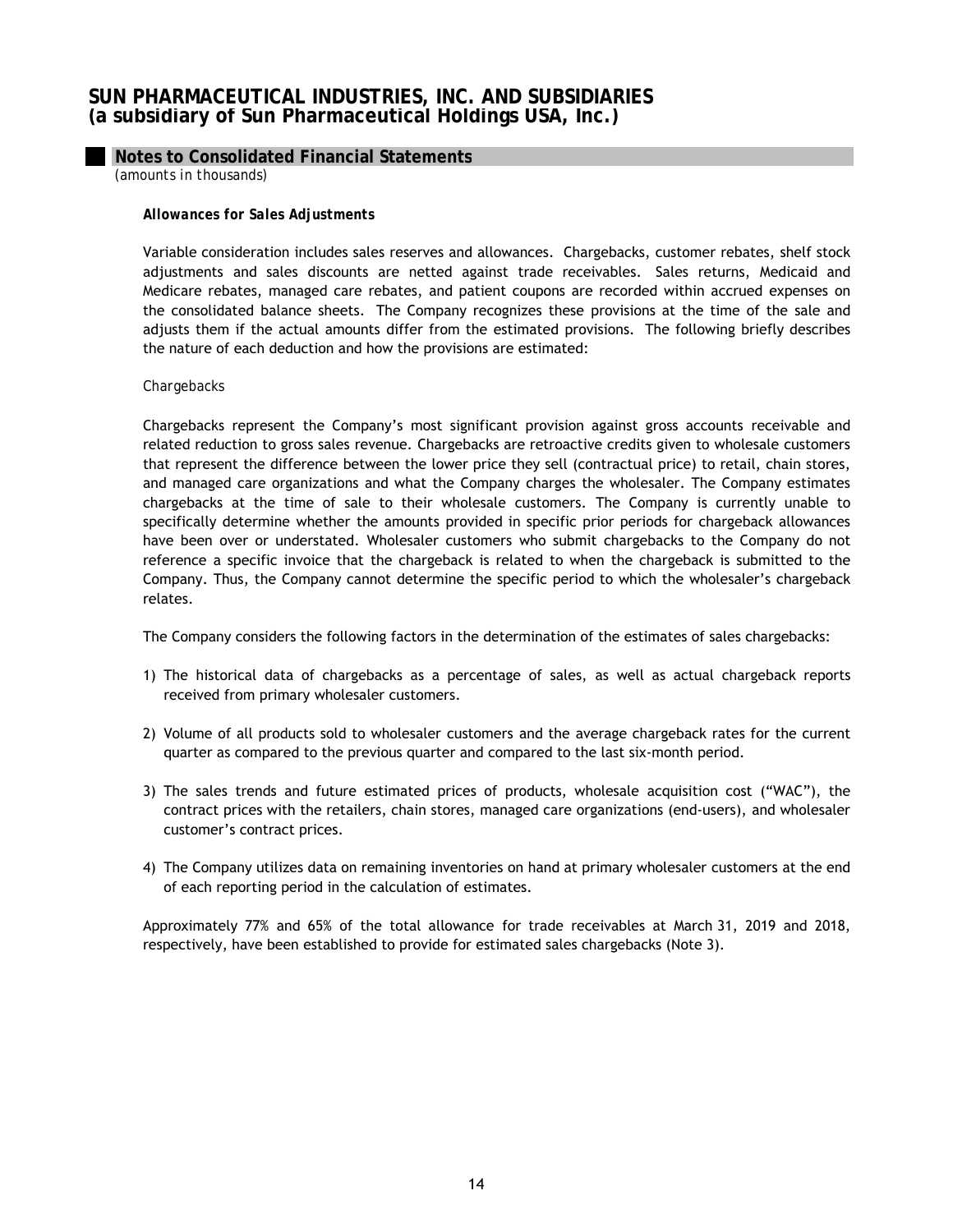### **Notes to Consolidated Financial Statements**

*(amounts in thousands)*

#### *Shelf Stock Adjustments*

General practices within the pharmaceutical industry include granting customers a shelf stock adjustment based on the customers' existing inventory and decreases in the market price of the related product. The most significant of these adjustments relate to products for which an exclusivity period exists.

Management considers the following factors when recording an allowance for shelf stock adjustments: estimated launch dates of competing products based on market intelligence, estimated decline in market price of products based on historical experience and input from customers, and levels of inventory held by customers at the date of the pricing adjustments.

#### *Rebates*

Customer rebates are estimated at the end of every reporting period, based on direct or indirect purchases. If the purchases are direct (purchases made by end use customers directly from the Company), the rebates are recognized when products are purchased and a periodic credit is given. For indirect purchases (purchases by end use customers through wholesale customers), the rebates are recognized based on the terms with such customer.

#### *Medicaid and Other Governmental Rebates*

Medicaid rebates are earned by states based on the amount of our products dispensed under the Medicaid plan. Medicaid rebates are principally comprised of amounts due under U.S. Government pricing programs such as Medicaid, Medicare and Tricare (Department of Veteran Affairs). These rebates have been estimated as per the stipulated regulations and prescribed guidelines, which consider the calculation of the average manufacturers' price, historical data the Company receives from the public sector benefit providers, which is based on the final dispensing of the products by a pharmacy to a benefit plan participant, and fluctuations in sales volumes.

#### *Product Returns*

Doubtful accounts are estimated based on the data available from external sources, including information obtained related to the financial condition of customers. Delinquent accounts are reviewed by management on a quarterly basis, to identify and record allowances, as considered necessary, for accounts receivable not expected to be recoverable.

#### *Other Allowances*

Billbacks are special promotions or discounts provided over a specific time period to a defined customer base, and for a defined product group. Distribution allowances are a fixed percentage of gross purchases for inventory shipped to a national distribution facility that the Company pays to its top wholesalers on a monthly basis. Administration fees are paid to certain wholesalers, buying groups, and other customers for stocking our products and managing contracts and servicing other customers.

The Company has a patient coupon program in relation to certain products. These patient coupons enable eligible customers to a discount at the time of dispensing of prescriptions and the related cost of such patient coupons is borne by the Company. The accrual related to patient coupons is estimated based on historical experience regarding the usage of coupons by the eligible customers.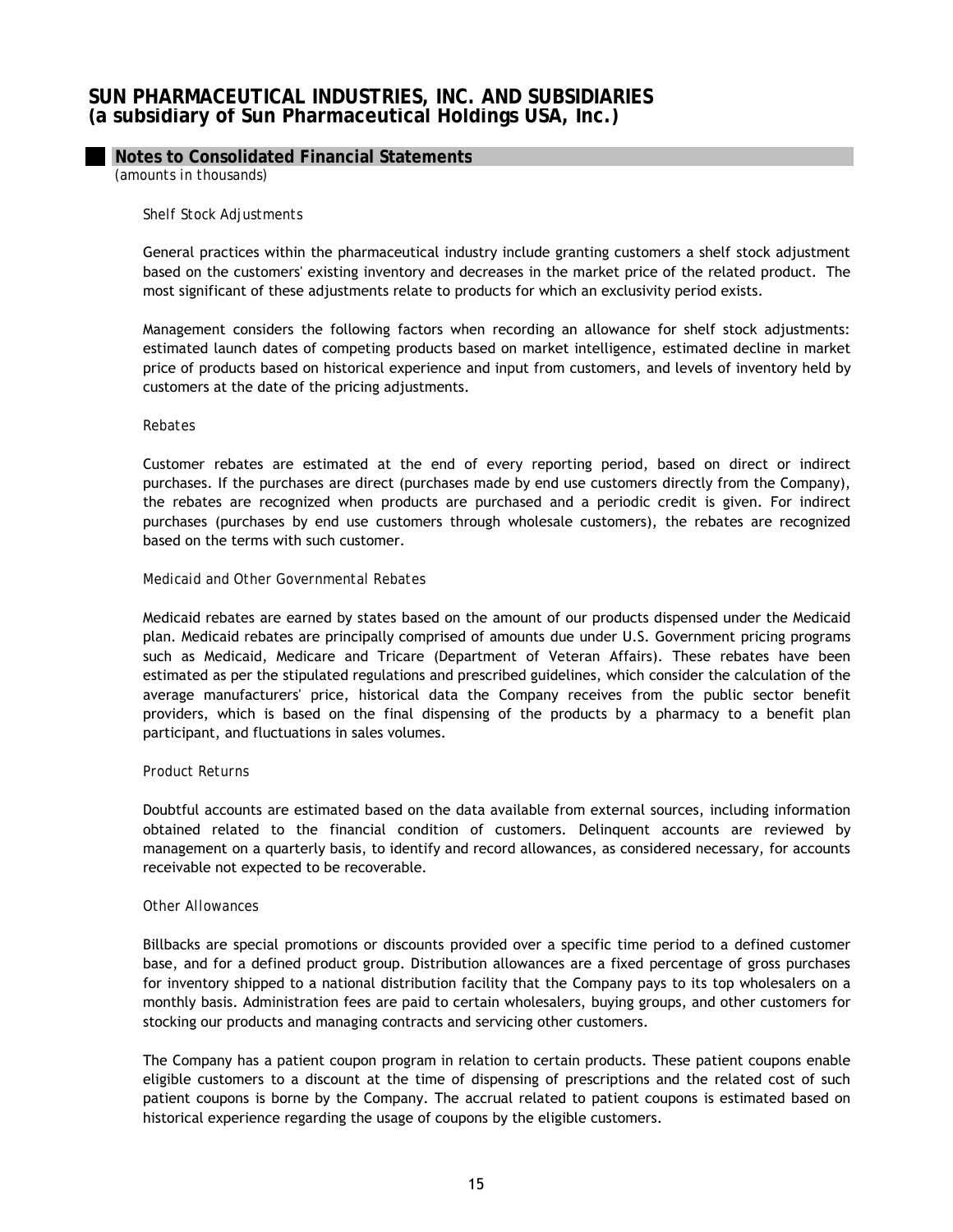### **Notes to Consolidated Financial Statements**

*(amounts in thousands)*

#### *Accounts Receivable*

The Company sells its products using customary trade terms; the resulting accounts receivable are unsecured. Accounts receivable are stated at the amount management expects to collect from outstanding balances. The Company provides for probable uncollectible amounts through a charge to earnings and a credit to a valuation allowance based on management's assessment of the current status of individual accounts. Balances that are still outstanding after the Company has attempted reasonable collection efforts are written off through a charge to the valuation allowance and a credit to trade accounts receivable.

#### *Inventories*

Inventories, which consist of raw materials, goods in transit and finished goods, as well as work-in-process, are stated at the lower of cost, determined using the first-in, first-out method, or net realizable value. The Company analyzes its inventory levels quarterly and writes down any inventory that has become obsolete and inventory that has a cost basis in excess of its expected net realizable value. Expired inventory is disposed of and the related costs are expensed when incurred. Materials acquired for research and development on products yet to be launched are written off in the year of acquisition. Inventory includes material purchased related to products for which the Company has filed ANDAs with the FDA, and the commercial launch of such products will commence once the approvals are received. The determination of whether or not inventory costs will be realizable requires estimates by management. A critical estimate in this determination is the estimate of the future expected inventory requirements, whereby the Company compares its internal sales forecasts to inventory on hand. Actual results may differ from those estimates and additional inventory write-offs may be required. The Company must also make estimates about the amount of manufacturing overhead to allocate to its finished goods and work in process inventories. Although the manufacturing process is generally similar for its products, the Company must make judgments as to the portion of costs to allocate to purchased product, work in process and finished goods, and such allocations can vary based upon the composition of these components and the fact that each product produced does not necessarily require the same amount of time or effort for the same production step. Accordingly, the assumptions made can impact the value of reported inventories and cost of sales. For inventories related to distributed products, the Company absorbs losses of obsolesce or expiries, however if mutually agreed upon and in specific circumstances (like inventory built up on launch of new products), the Company recovers the cost from suppliers. The Company incurs costs related to nonsupply of products it has committed to sell to its customers as per the contracts it has entered with these customers. As mutually agreed, the Company recovers certain of these costs from its suppliers.

BLU-U® commercial light sources placed in physicians' offices for an initial evaluation period are included in inventory in the consolidated balance sheets and amortized over a three-year period or until sold to the physician's office evidenced by the fact that all revenue recognition criteria have been met.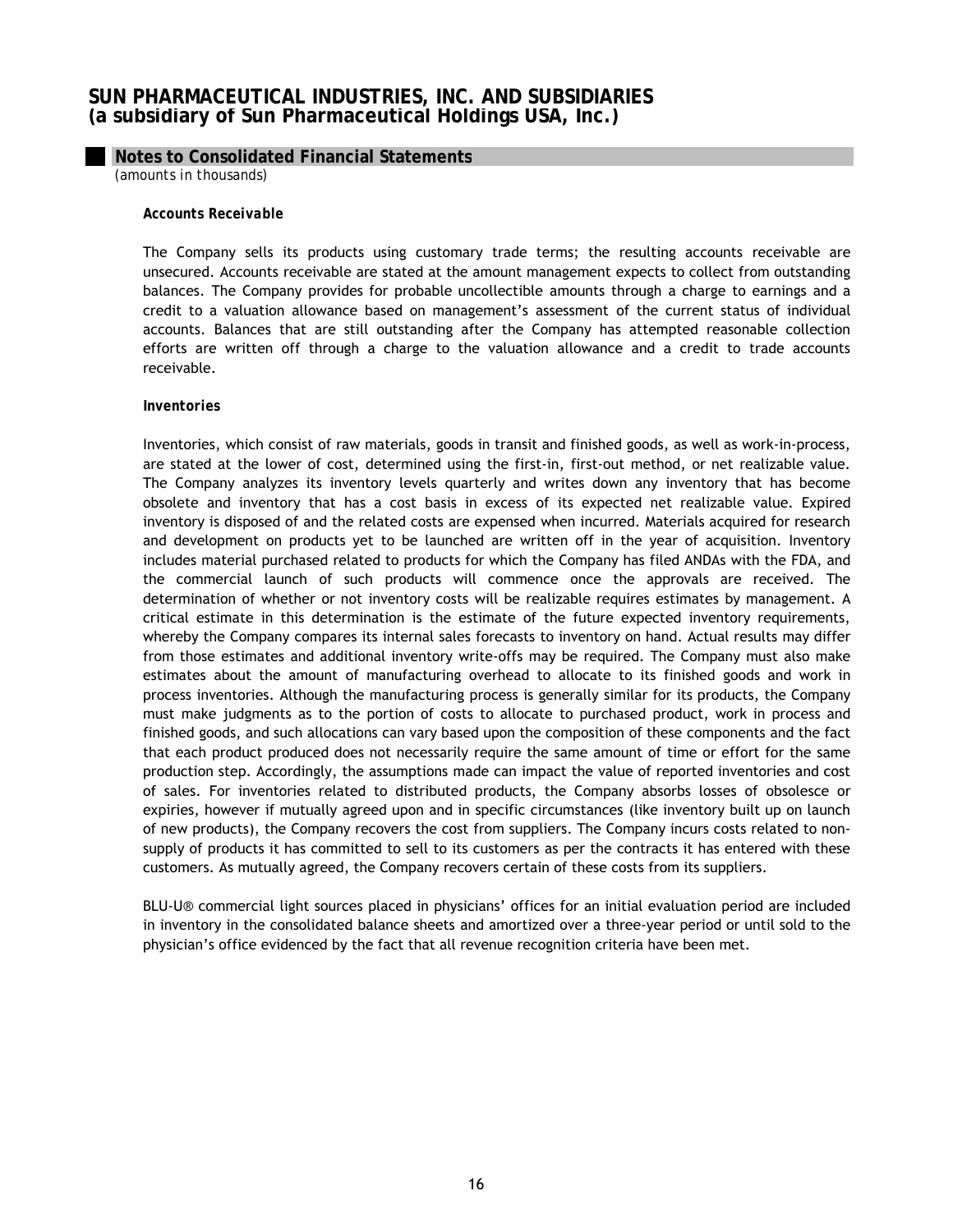### **Notes to Consolidated Financial Statements**

*(amounts in thousands)*

### *Property, Plant and Equipment and Depreciation*

Property, plant and equipment is carried at cost less accumulated depreciation, which for property and equipment acquired in business acquisitions approximates the fair value determined at the acquisition date. Land is carried at cost. Construction in process is carried at cost until such time the associated assets are placed into service. Depreciation is computed using the straight-line method over the estimated useful lives of the related assets, which range from 3 to 40 years. Major improvements and renewals are capitalized, while ordinary maintenance and repairs are expensed. Management annually reviews these assets for impairment (See Note 5).

#### *Allocation of Income Taxes*

The Company is a party to a tax sharing arrangement with Sun Holding (Note 11) and affiliates related through common ownership and management control. The Company reports income taxes in these consolidated financial statements using the separate return method. Deferred income tax assets and liabilities are computed annually for differences between the consolidated financial statement and federal income tax bases of assets and liabilities that will result in taxable or deductible amounts in the future, based on enacted tax laws and rates applicable to the periods in which the differences are expected to affect taxable income. In concluding that it is more-likely-than-not that the Company's deferred tax assets will be realized, the Company evaluates both positive and negative evidence regarding the future utilization of these assets. Valuation allowances are established, when necessary, to reduce deferred tax assets to the amount expected to be realized. Income tax expense is the tax payable or refundable for the year plus or minus the change during the year in deferred tax assets and liabilities.

See Note 11 for a description of the impact of the Federal Tax Cuts and Jobs Act, which the U.S. Government enacted on December 22, 2017.

#### *Research and Development Costs*

Research and development costs settled in cash are charged to expense as incurred. Capital expenditures incurred on equipment and facilities that are acquired or constructed for research and development activities and having alternative future uses are capitalized as tangible assets when acquired or constructed. The Company has not incurred any non-cash research and development costs during the Fiscal 2019 or 2018.

#### *Advertising and Promotion Costs*

Advertising and promotion costs which are expensed as incurred and included in selling, general and administrative expenses, amounted to \$21,336 and \$6,200 in Fiscal 2019 and 2018, respectively.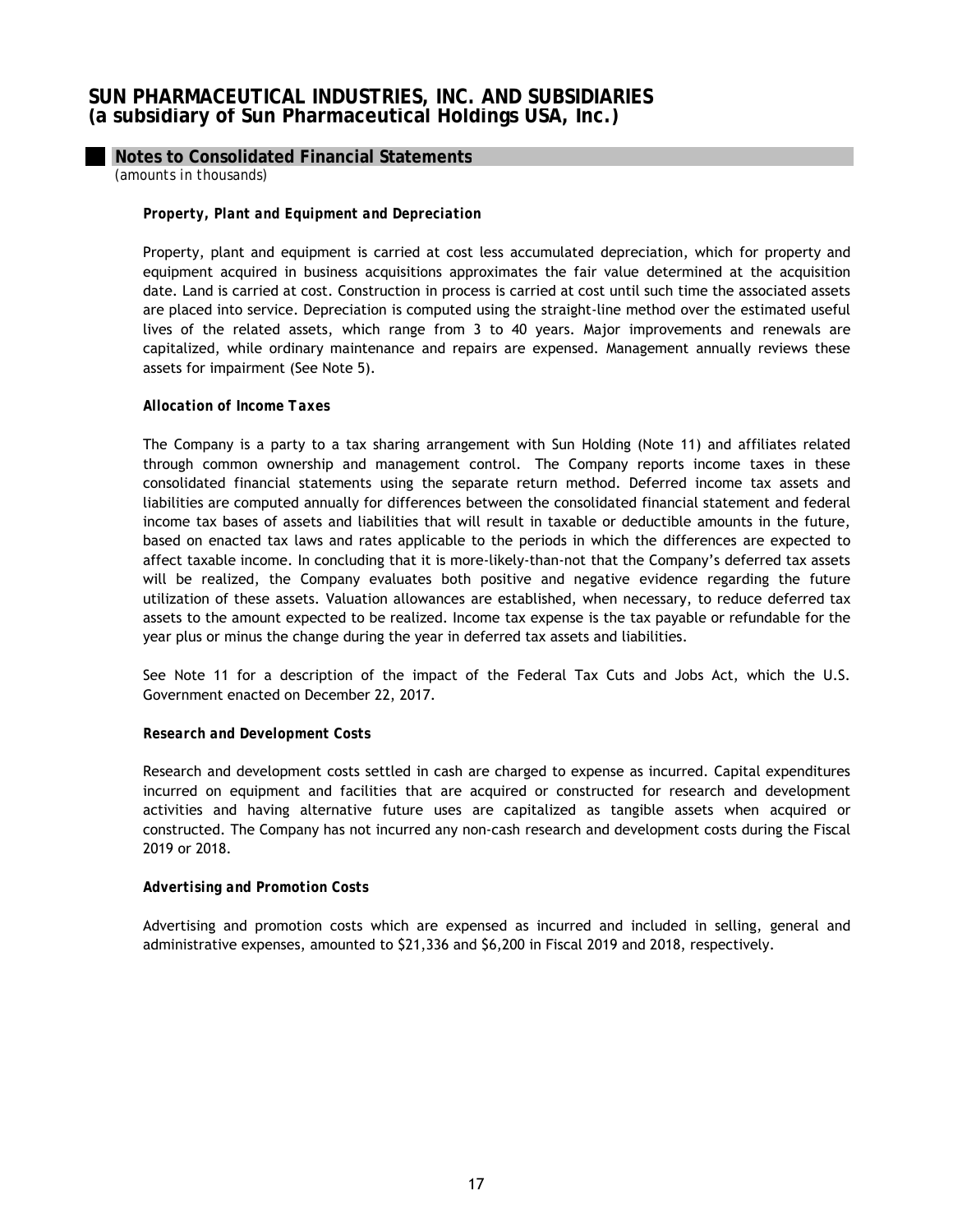### **Notes to Consolidated Financial Statements**

*(amounts in thousands)*

### *Goodwill*

Goodwill represents the cost in excess of the fair value of net assets acquired in business combinations. Goodwill is tested annually for impairment or more frequently if events or circumstances indicate that the asset might be impaired. Management concluded, based on their assessment, a \$413 impairment charge was necessary at March 31, 2018 for the portion of goodwill related to the Jacksonville, Florida location that was closed in Fiscal 2018 (Note 5). The Company concluded, based on management's assessment, no such charge was considered necessary at March 31, 2019.

### *Other Intangible Assets*

Intangible assets with definite lives are amortized over periods ranging from three to fifteen years and are evaluated for impairment at least annually. Intangibles are included in the "Other intangible assets, net" caption on the consolidated balance sheets. The Company concluded, based on management's assessment, that there was no impairment at March 31, 2019 or 2018.

### *Fair Value Measurements*

Fair value refers to the price that would be received to sell an asset or paid to transfer a liability (an exit price) in an orderly transaction between market participants in the market in which the reporting entity transacts such sales or transfers based on the assumptions market participants would use when pricing an asset or liability. Assumptions are developed based on prioritizing information within a fair value hierarchy that gives the highest priority to quoted prices in active markets (level 1) and the lowest priority to unobservable data (level 3).

A description of each category in the fair value hierarchy is as follows:

- Level 1: Valuation is based upon quoted prices for identical instruments traded in active markets.
- Level 2: Valuation is based upon quoted prices for similar instruments in active markets, quoted prices for identical or similar instruments in markets that are not active, and model-based valuation techniques for which all-significant assumptions are observable in the market.
- Level 3: Valuation is generated from model-based techniques that use at least one significant assumption not observable in the market. These unobservable assumptions reflect the estimates of assumptions that market participants would use in pricing the asset or liability.

For a further discussion of fair value measurements, refer to Note 2.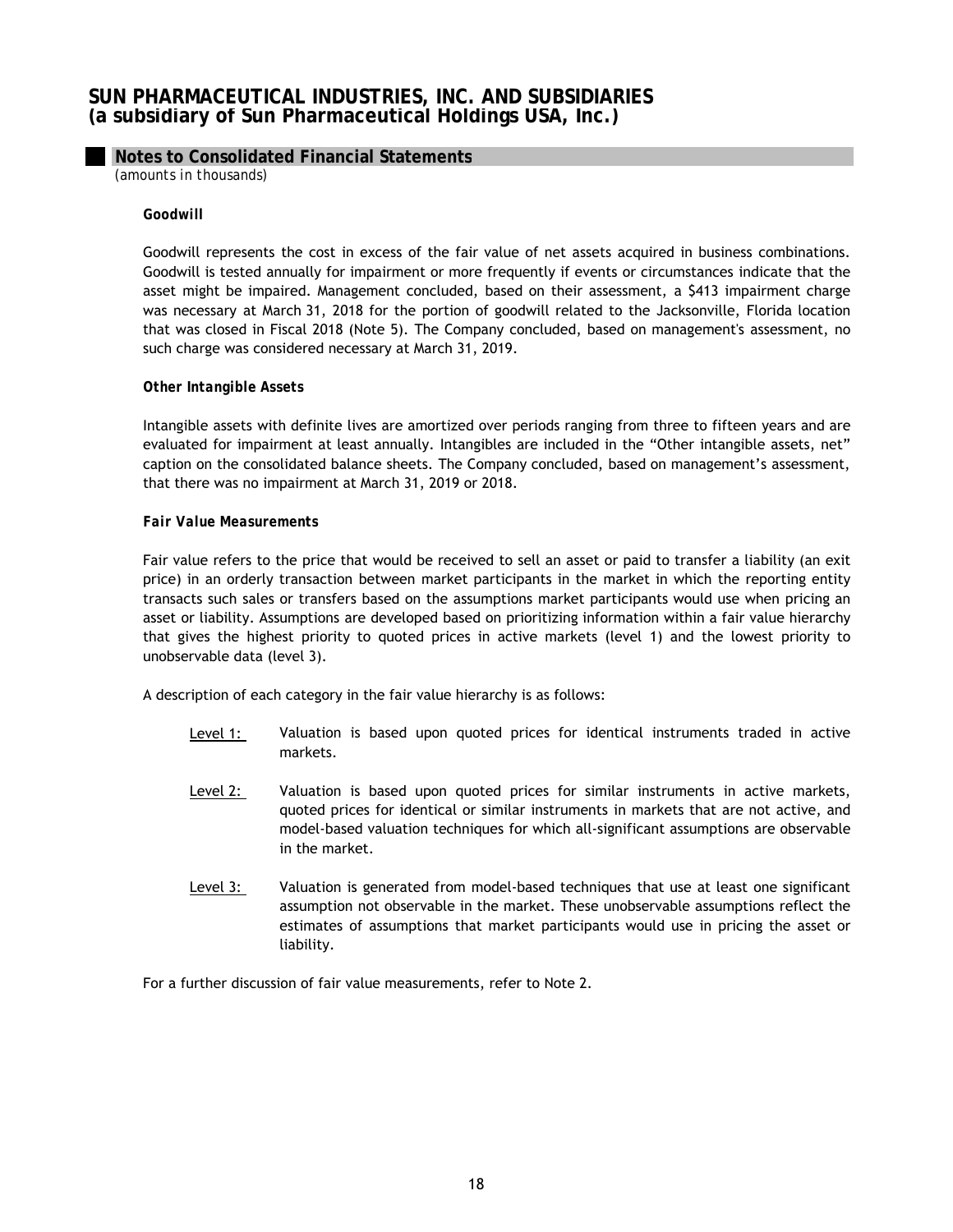### **Notes to Consolidated Financial Statements**

*(amounts in thousands)*

### *Change in Accounting Principles*

The Financial Accounting Standards Board issued Accounting Standards Update ("ASU") No. 2014-09, *Revenue from Contracts with Customers (Topic 606)* , in May 2014. The standard requires revenue to be recognized when promised goods and services are transferred to customers in amounts that reflect the consideration to which the Company expects to be entitled in exchange for those goods or services. The standard also requires expanded disclosures regarding revenue and contracts with customers. On April 1, 2018, the Company adopted the standard using the modified retrospective method. There was no impact to the timing or amount of revenue recognized as a result of this adoption.

The Financial Accounting Standards Board issued ASU No. 2016-01, *Financial Instruments (Subtopic 825- 10): Recognition and Measurement of Financial Assets and Financial Liabilities* , in January 2016. The new standard is effective for the Company in Fiscal 2019. This ASU requires (1) certain equity investments to be measured at fair value with changes in fair value to be recognized in net income. Equity investments that do not have readily determinable fair values may be measured at cost minus impairment, if any, plus or minus changes resulting from observable price changes in orderly transactions for the identical or similar investment of the same issuer; (2) a qualitative assessment of equity investments without readily determinable fair values to identify impairment; and (3) a separate presentation of financial assets and financial liabilities by measurement category and form of financial asset on the consolidated balance sheet or in these notes. On April 1, 2018, the Company adopted the standard using the modified retrospective method and, therefore, no adjustments were made to amounts previously reported in the consolidated financial statements. As a result of the adoption, the Company recorded a cumulative effect adjustment as an increase to equity of \$147,353 (cumulative previously unrecognized unrealized gains of \$194,912 net of related deferred income tax of \$47,559).

On February 14, 2018, the Financial Accounting Standards Board (FASB) issued ASU No. 2018-02, *Reclassification of Certain Tax Effects from Accumulated Other Comprehensive Income ("AOCI")* . The ASU allows a reclassification from AOCI to retained earnings for deferred income taxes previously recorded in AOCI that exceed the current federal tax rate of 21% resulting from the newly enacted corporate tax rate in the Tax Cuts and Jobs Act (the Act). The Company elected to early adopt the ASU, which affects only the year that the effects related to Tax Reform are recognized. Refer to Note 19 for the impact of this election on the Fiscal 2018 consolidated financial statements.

#### *Subsequent Events*

In preparing these consolidated financial statements, the Company has evaluated, for potential recognition or disclosure, significant events or transactions that occurred during the period subsequent to March 31, 2019, the most recent consolidated balance sheet presented herein, through July 8, 2019, the date these consolidated financial statements were available to be issued. No such significant events or transactions were identified.

#### **2. FINANCIAL INSTRUMENTS AND FAIR VALUE MEASUREMENTS**

On April 1, 2018, the Company adopted a new accounting and disclosure standard related to accounting for the recognition of financial assets and liabilities.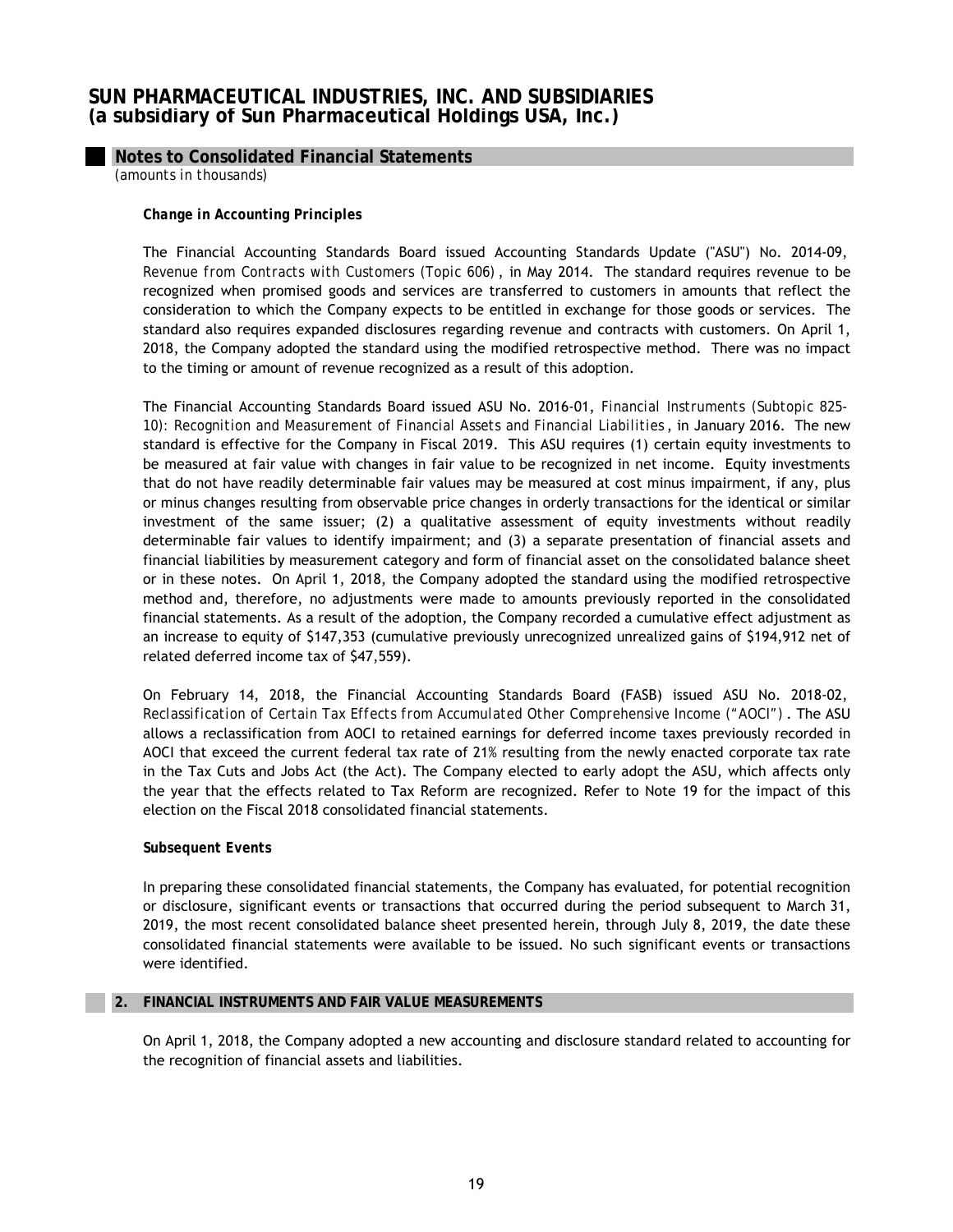### **Notes to Consolidated Financial Statements**

*(amounts in thousands)*

The Company utilizes fair value measurements to record fair value adjustments to certain assets and liabilities and to determine fair value disclosures. Marketable equity securities, the convertible notes, and the contingent liability on acquisition are recorded at fair value on a recurring basis. From time to time, the Company may be required to record at fair value other assets on a nonrecurring basis, such as inventory, non-marketable equity securities, goodwill and other long-lived assets. These nonrecurring fair value adjustments typically involve the application of lower of cost or market accounting or write downs of individual assets.

Following is a description of the valuation methodologies and key inputs used to measure financial assets and liabilities recorded at fair value. The description includes an indication of the level of the fair value hierarchy in which the assets are classified.

### *Marketable Equity Securities*

Marketable securities are recorded at fair value on a recurring basis. Fair value measurement is based upon quoted prices. Level 1 securities include those traded on an active exchange, such as the New York Stock Exchange, that are traded by dealers or brokers in active over-the-counter markets. All marketable equity security investments as of March 31, 2019 and 2018 are considered Level 1 securities.

#### *Convertible Notes*

As quoted prices in active markets or other observable inputs were not available for these notes, in order to measure them at fair value, the Company utilized a discounted cash flow model using a discount rate reflecting the market risk inherent in holding securities of an early-stage enterprise. This methodology required the Company to make assumptions that were not directly or indirectly observable regarding the fair value of the convertible notes; accordingly, the asset was categorized within Level 3 of the fair value hierarchy. At March, 31, 2019 and 2018, it was determined that cost reasonably approximates the estimated fair value of the notes.

### *Contingent Liability on Acquisition*

As quoted prices in active markets or other observable inputs were not available for this liability, in order to measure it at estimated fair value, the Company utilized a discounted cash flows model using a discount rate reflecting the current market lending rate. This methodology required the Company to make assumptions that were not directly or indirectly observable regarding the fair value of the convertible note; accordingly, the asset was categorized within Level 3 of the fair value hierarchy. At March 31, 2019 and 2018, it was determined that cost approximates the fair value of the liability.

The preceding methods described may produce fair value calculations that may not be indicative of net realizable values or reflective of future fair values. Furthermore, although the Company believes its valuation methods are appropriate and consistent with other market participants, the use of different methodologies or assumptions to determine the fair value of certain financial instruments could result in a different fair value measurement at the reporting date.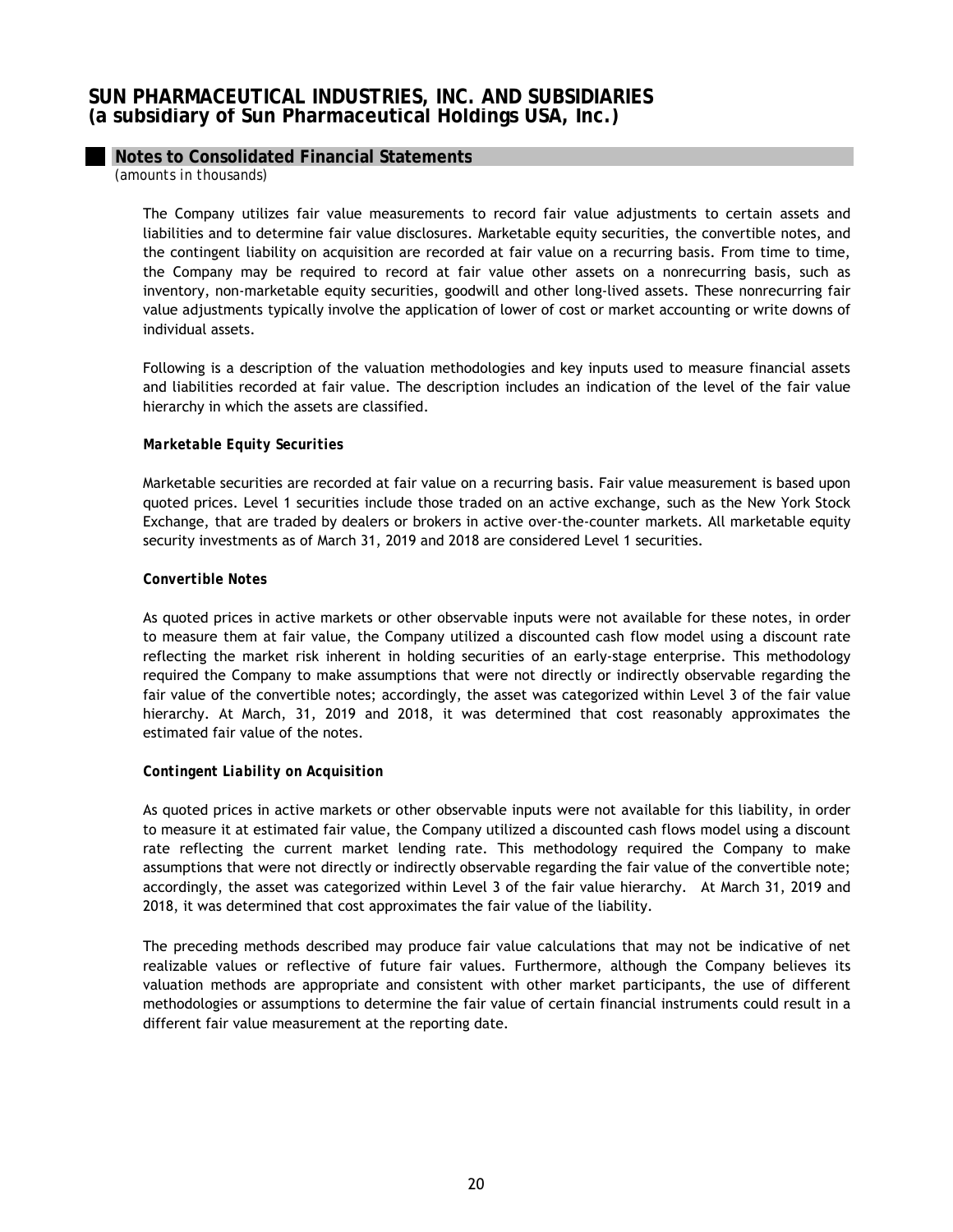### **Notes to Consolidated Financial Statements**

*(amounts in thousands)*

### *Assets and Liability Recorded at Fair Value on a Recurring Basis*

The following table sets forth by level, within the fair value hierarchy, the recorded amount of assets and liability measured at estimated fair value on a recurring basis at March 31:

|                                                       | <b>Assets at Fair Value</b>    |         |    |                                |    |                    |         |              |
|-------------------------------------------------------|--------------------------------|---------|----|--------------------------------|----|--------------------|---------|--------------|
| 2019                                                  |                                | Level 1 |    | Level 2                        |    | Level 3            |         | <b>Total</b> |
| Marketable equity securities<br>Healthcare industry   | \$                             | 262,588 | \$ |                                | \$ |                    | $\zeta$ | 262,588      |
| Convertible notes                                     |                                |         |    |                                |    | 11,100             |         | 11,100       |
| Total assets at fair value                            | \$                             | 262,588 | \$ |                                | \$ | 11,100             | \$      | 273,688      |
|                                                       | <b>Assets at Fair Value</b>    |         |    |                                |    |                    |         |              |
|                                                       |                                |         |    |                                |    |                    |         |              |
| 2018                                                  |                                | Level 1 |    | Level <sub>2</sub>             |    | Level 3            |         | <b>Total</b> |
| Marketable equity securities<br>Healthcare industries | \$                             | 2,777   | \$ |                                | \$ |                    | $\zeta$ | 2,777        |
| Convertible note                                      |                                |         |    |                                |    | 7,000              |         | 7,000        |
| Total assets at fair value                            | S                              | 2,777   | \$ |                                | \$ | 7,000              | \$      | 9,777        |
|                                                       |                                |         |    | <b>Liability at Fair Value</b> |    |                    |         |              |
| 2019                                                  |                                | Level 1 |    | Level <sub>2</sub>             |    | Level 3            |         | <b>Total</b> |
| Contingent liability on acquisition                   | \$                             |         | \$ |                                | \$ | 6,250              | \$      | 6,250        |
|                                                       | <b>Liability at Fair Value</b> |         |    |                                |    |                    |         |              |
| 2018                                                  |                                | Level 1 |    | Level <sub>2</sub>             |    | Level <sub>3</sub> |         | Total        |
| Contingent liability on acquisition                   | \$                             |         | \$ |                                | \$ | 20,208             | \$      | 20,208       |

The following table sets forth a summary of changes in the fair value of the Company's Level 3 assets measured at estimated fair value on a recurring basis for the year ended March 31:

|                                                                                  |   | 2019           | 2018                              |
|----------------------------------------------------------------------------------|---|----------------|-----------------------------------|
| Beginning balance of recurring Level 3 assets<br>Investment in convertible notes |   | 7.000<br>4.100 | $\overline{\phantom{0}}$<br>7,000 |
| Ending balance of recurring Level 3 assets                                       | S | 11,100         | 7.000                             |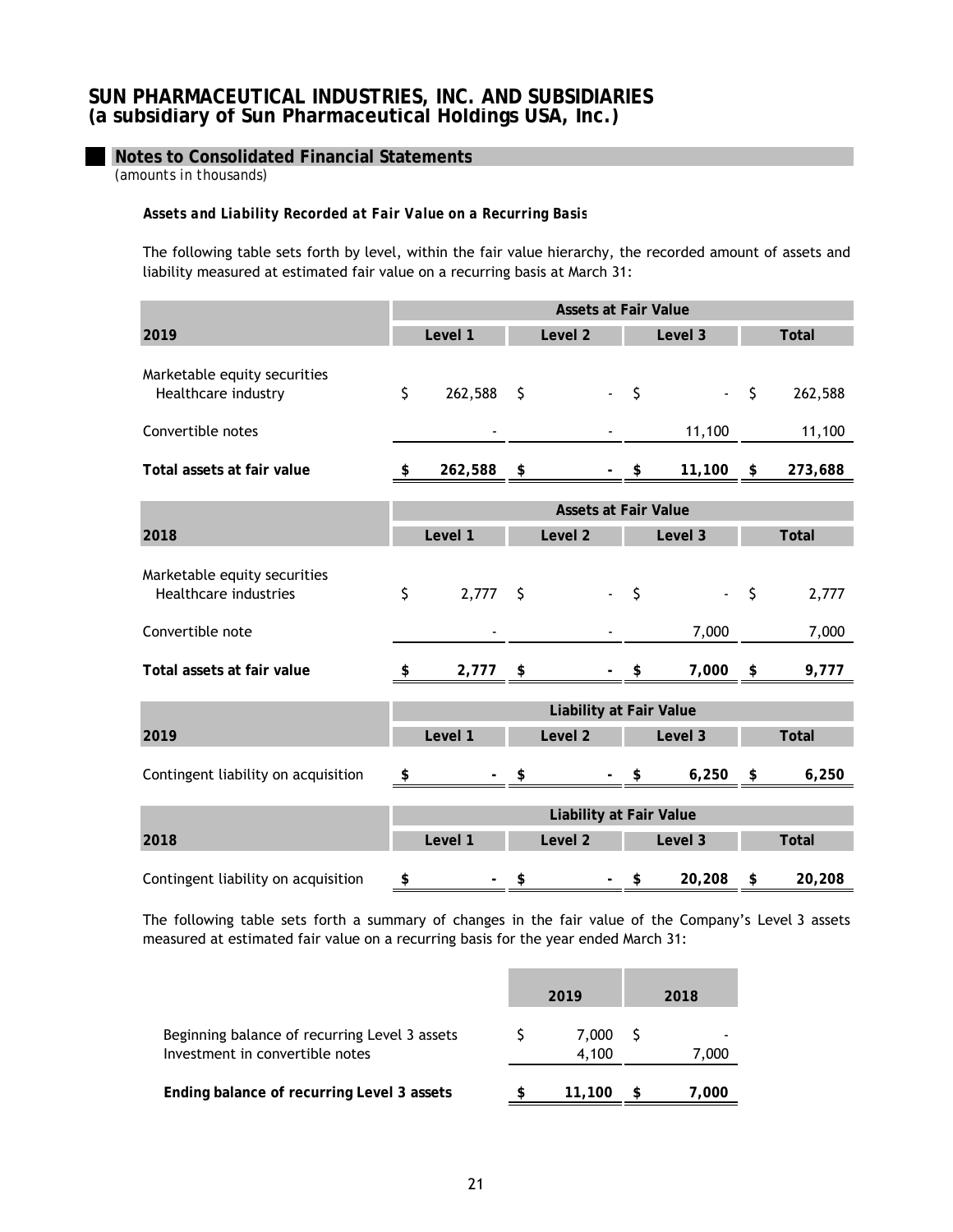### **Notes to Consolidated Financial Statements**

*(amounts in thousands)*

The following table sets forth a summary of changes in the fair value of the Company's Level 3 liability measured at estimated fair value on a recurring basis for the year ended March 31:

|                                                                                                            | 2019               |   | 2018          |
|------------------------------------------------------------------------------------------------------------|--------------------|---|---------------|
| Beginning balance of recurring Level 3 liability<br>Change in estimate*<br>Recognition of discounted value | 20,208<br>(13,958) |   | 19,981<br>227 |
| Ending balance of recurring Level 3 liability                                                              | 6,250              | S | 20,208        |

\*During Fiscal 2019, certain obligations related to the contingent liability were not met within the timeframe specified in the original acquisition agreement. As a result, management concluded that the obligation to the previous owner no longer existed and reversed the portion of the liability related to these obligations. This reversal was recognized as a reduction of selling, general, and administrative expenses in the 2019 consolidated income statement.

#### **3. ACCOUNTS RECEIVABLE, NET**

Accounts receivable and related valuation allowances are summarized as follows at March 31:

|                                                                                                          |   | 2019    | 2018 |         |  |
|----------------------------------------------------------------------------------------------------------|---|---------|------|---------|--|
| Accounts receivable, gross                                                                               | S | 644,906 | S    | 499,371 |  |
| Valuation allowances                                                                                     |   |         |      |         |  |
| Chargebacks and shelf stock                                                                              |   | 93,762  |      | 101,145 |  |
| Direct and indirect rebates (includes administrative<br>fees, service fees and related allowances, etc.) |   | 14,599  |      | 26,842  |  |
| Cash discounts                                                                                           |   | 13,147  |      | 10,084  |  |
| Allowance for doubtful accounts                                                                          |   | 564     |      | 17,240  |  |
| Other concessions                                                                                        |   | 154     |      | 117     |  |
| Total valuation allowances                                                                               |   | 122,226 |      | 155,428 |  |
| Accounts receivable, net                                                                                 |   | 522,680 | \$   | 343,943 |  |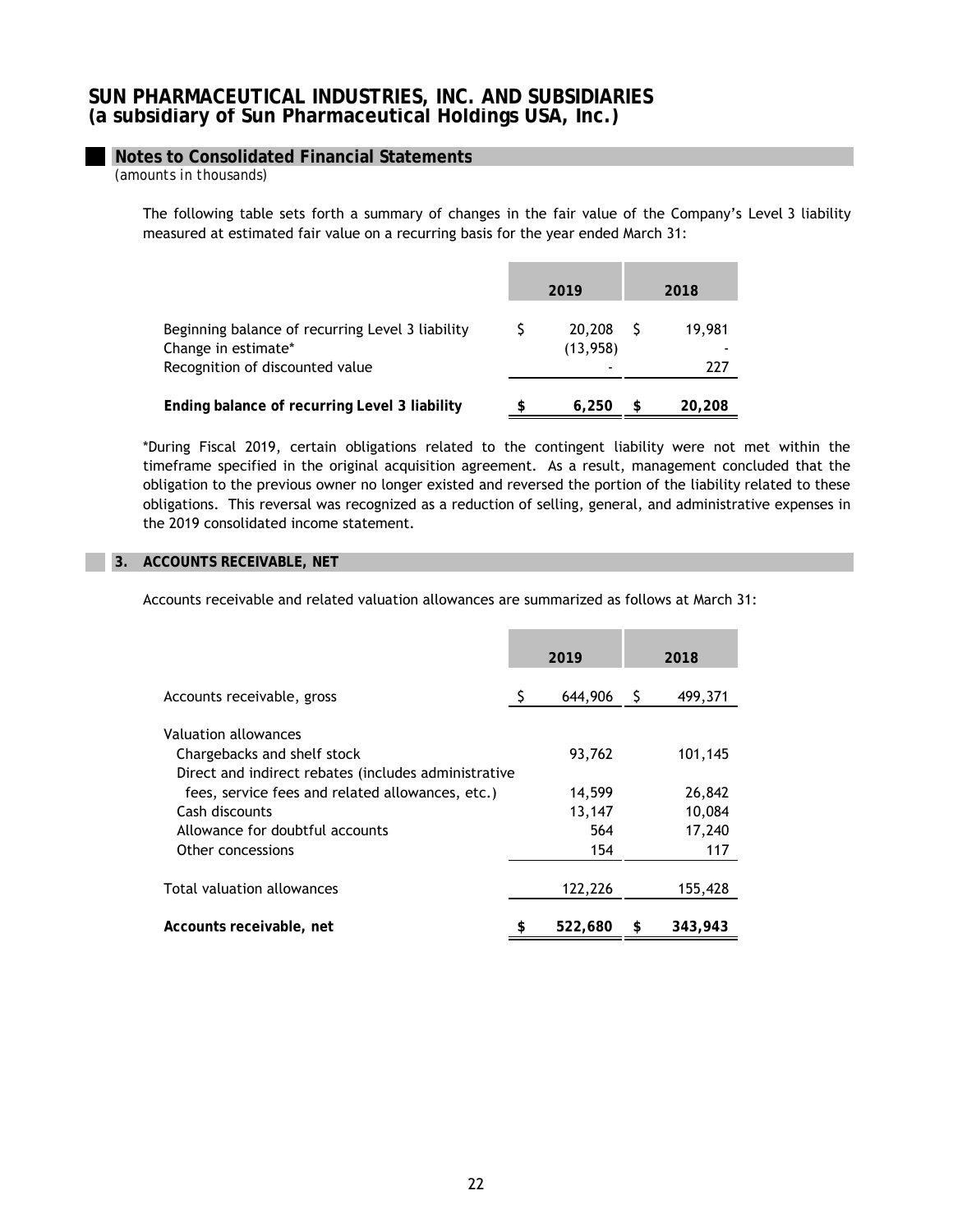### **Notes to Consolidated Financial Statements**

*(amounts in thousands)*

The following table sets forth a summary of the activity in the accounts receivable valuation allowances for the Fiscal year ended March 31:

|                                                                   | 2019                       |    | 2018                     |
|-------------------------------------------------------------------|----------------------------|----|--------------------------|
| Beginning balance                                                 | \$<br>155,428              | \$ | 167,465                  |
| Additions charged to net sales<br>Deductions allowed to customers | 1,884,019<br>(1, 917, 221) |    | 1,787,846<br>(1,799,883) |
| <b>Ending balance</b>                                             | \$<br>122,226              | S  | 155,428                  |

### **4. INVENTORIES**

Inventories consist of the following components at March 31:

|                                         |    | 2019    | 2018    |
|-----------------------------------------|----|---------|---------|
| Raw materials                           | S  | 20,994  | 23,822  |
| Work in process                         |    | 9.018   | 14,599  |
| Goods in transit (distributed products) |    | 18,106  | 18,909  |
| Finished goods (Company-owned products) |    | 199,332 | 205,355 |
| Finished goods (distributed products)   |    | 23,011  | 14,373  |
| Total inventory                         | \$ | 270,461 | 277,058 |

The principal components used in the Company's business are active and inactive pharmaceutical ingredients and certain packaging materials. While some of these components are purchased from single sources, the majority of the components have an alternate source of supply available. Because the FDA approval process requires manufacturers to specify their proposed supplier of components in their applications, FDA approval of a new supplier would be required if components were no longer available from the specified suppliers. Also, a major component of the Company's inventory includes purchased finished goods for distribution under various marketing agreements.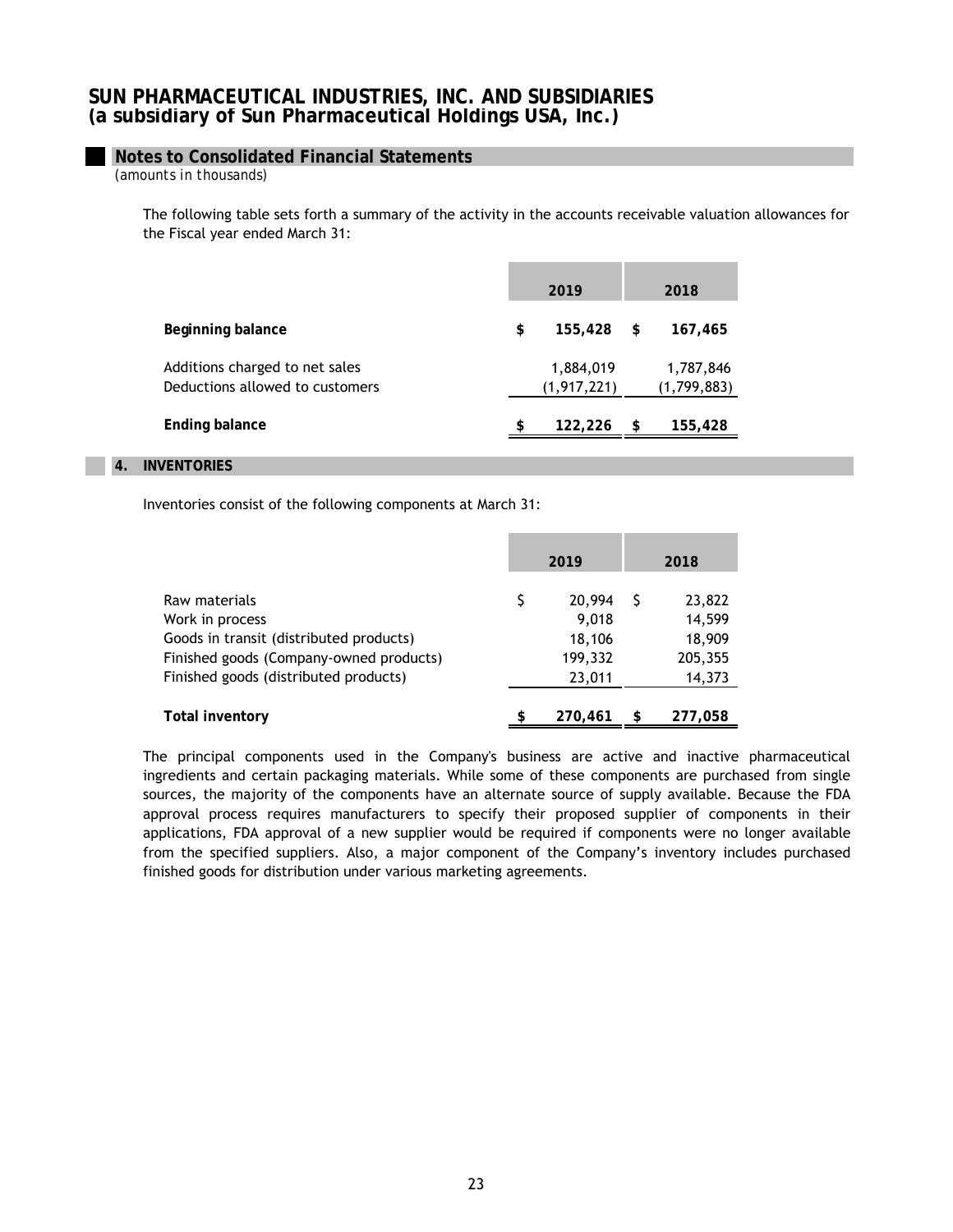### **Notes to Consolidated Financial Statements**

*(amounts in thousands)*

### **5. PROPERTY, PLANT AND EQUIPMENT**

In July 2018, the Company announced plans to consolidate its New Jersey manufacturing facilities with Ohm Laboratories, Inc. ("Ohm"), an entity related through common ownership and management control. As a result, a leased facility in Cranbury, New Jersey was closed in March 2019. During Fiscal 2019, the Company recognized approximately \$21,000 in costs related to this closure including severance, asset writeoffs, accelerated depreciation, remaining lease commitments, and exit cleanup costs. Of the approximate \$21,000 in costs, \$7,742 and \$13,258 is recognized within "Loss on disposal of property, plant, and equipment" and "Selling, general, and administrative expenses," respectively, in the Fiscal 2019 consolidated income statement. Additionally, approximately \$8,000 in equipment was transferred to Ohm. This transaction occurred based on the carrying value of the assets at the time of the transfer and was treated as a capital contribution.

In October 2018, Pharmalucence sold its Bedford, Massachusetts facility that was utilized for research and development and inventory storage and recorded a gain of approximately \$125 within "Loss on disposal of property, plant, and equipment" in the 2019 consolidated income statement. Total consideration was \$1,608 which was received in full at March 31, 2019. All operations for this subsidiary are now completed at the Billerica, Massachusetts facility.

During Fiscal 2018, the Company sold its dormant manufacturing facility located in Detroit, Michigan and recorded a loss of approximately \$1,447 within "Loss on disposal of property, plant, and equipment" in the 2018 consolidated statement of operations. Total consideration was \$5,349 which was received in full on the date of the sale.

In addition, during Fiscal 2018 the Company closed its distribution facility in Jacksonville, Florida that is subject to a long-term lease. Currently, the facility is vacant as the Company explores sub-lease options with the landlord. As a result, the facility's estimated useful life was adjusted, and the Company recognized accelerated depreciation of approximately \$8,100 in Fiscal 2018 which is included in "Selling, general, and administrative expenses" in the Fiscal 2018 consolidated income statement.

### **6. OTHER INTANGIBLE ASSETS**

Other intangible assets consist of the following amounts at March 31:

|                                                                                      | 2019 |                                     | 2018 |                                      |
|--------------------------------------------------------------------------------------|------|-------------------------------------|------|--------------------------------------|
| Patents and trademarks<br>Product rights and licenses<br>Technical know-how<br>Other | \$   | 338,364<br>25,000<br>3,028<br>2,500 | S    | 325,450<br>25,000<br>20,190<br>2,500 |
| Total<br>Less accumulated amortization                                               |      | 368,892<br>281,034                  |      | 373,140<br>246,543                   |
| Other intangible assets, net                                                         | \$   | 87,858                              | \$   | 126,597                              |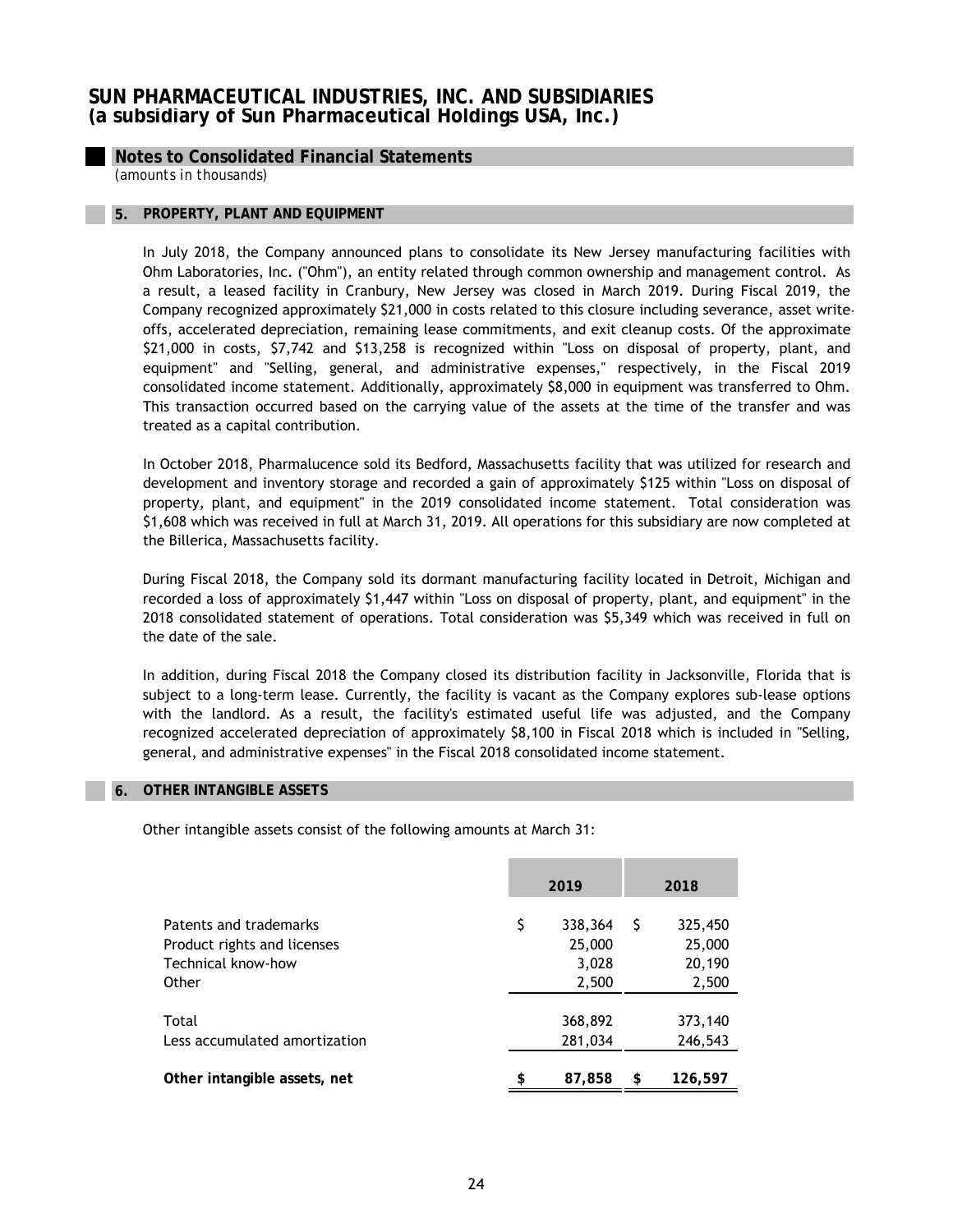### **Notes to Consolidated Financial Statements**

*(amounts in thousands)*

Intangible assets are amortized ratably over periods ranging from 3 to 15 years, which correspond with the expected periods of future economic benefit.

Estimated annual amortization expense for each of the five years succeeding March 31, 2019 and thereafter, are summarized as follows:

| <b>Year Fnded March 31</b> |   | Amount |
|----------------------------|---|--------|
|                            |   |        |
| 2020                       | S | 38,608 |
| 2021                       |   | 25,725 |
| 2022                       |   | 8,771  |
| 2023                       |   | 6,543  |
| 2024                       |   | 6,621  |
| Thereafter                 |   | 1,590  |
|                            |   |        |
| Total                      |   | 87,858 |
|                            |   |        |

#### **7. INTERESTS IN UNCONSOLIDATED SUBSIDIARIES**

At March 31, 2019, investments accounted for under the equity method, and the percentage interest owned, consisted of Frazier Healthcare VII, L.P. (6.83%), Versant Venture Capital V, L.P. (7.46%), Medinstill LLC (19.99%), Atlas Venture Fund X L.P. (3.57%), and 5AM Ventures IV L.P. (3.33%). At March 31, 2018, investments accounted for under the equity method, and the percentage interest owned, consisted of Frazier Healthcare VII, L.P. (6.83%), Versant Venture Capital V, L.P. (7.46%), Medinstill LLC (19.99%), and scPharmaceuticals, Inc. (11.69%). These investments are reflected in the caption "Investment in unconsolidated subsidiaries" on the Company's consolidated balance sheets.

On April 1, 2018, the Company adopted a new accounting and disclosure principle related to accounting for the recognition of certain financial assets and liabilities. As a result of the adoption, the investments in Atlas Venture Fund X L.P. and 5AM Ventures IV L.P. are now reported as unconsolidated subsidiaries and accounted for under the equity method. At March 31, 2018, these investments were carried at their cost basis of \$12,827. The Company recorded the \$13,059 cumulative impact of the change in accounting principle for these interests as an increase to the investment as of April 1, 2018 and a \$9,873 and \$3,186 increase to retained earnings and deferred income tax liabilities, respectively, at that date.

In April 2018, the Company vacated its position on the board of directors of scPharmaceuticals. As a result, the Company no longer exercises significant influence over this investee and now classifies its investment in scPharmaceuticals within "Marketable equity securities" on the consolidated balance sheets. There was no impact on the 2018 consolidated income statement as a result of this change in classification.

During Fiscal 2018, S & I Ophthalmic, LLC was dissolved. As a result, the Company received a final distribution of \$2,598.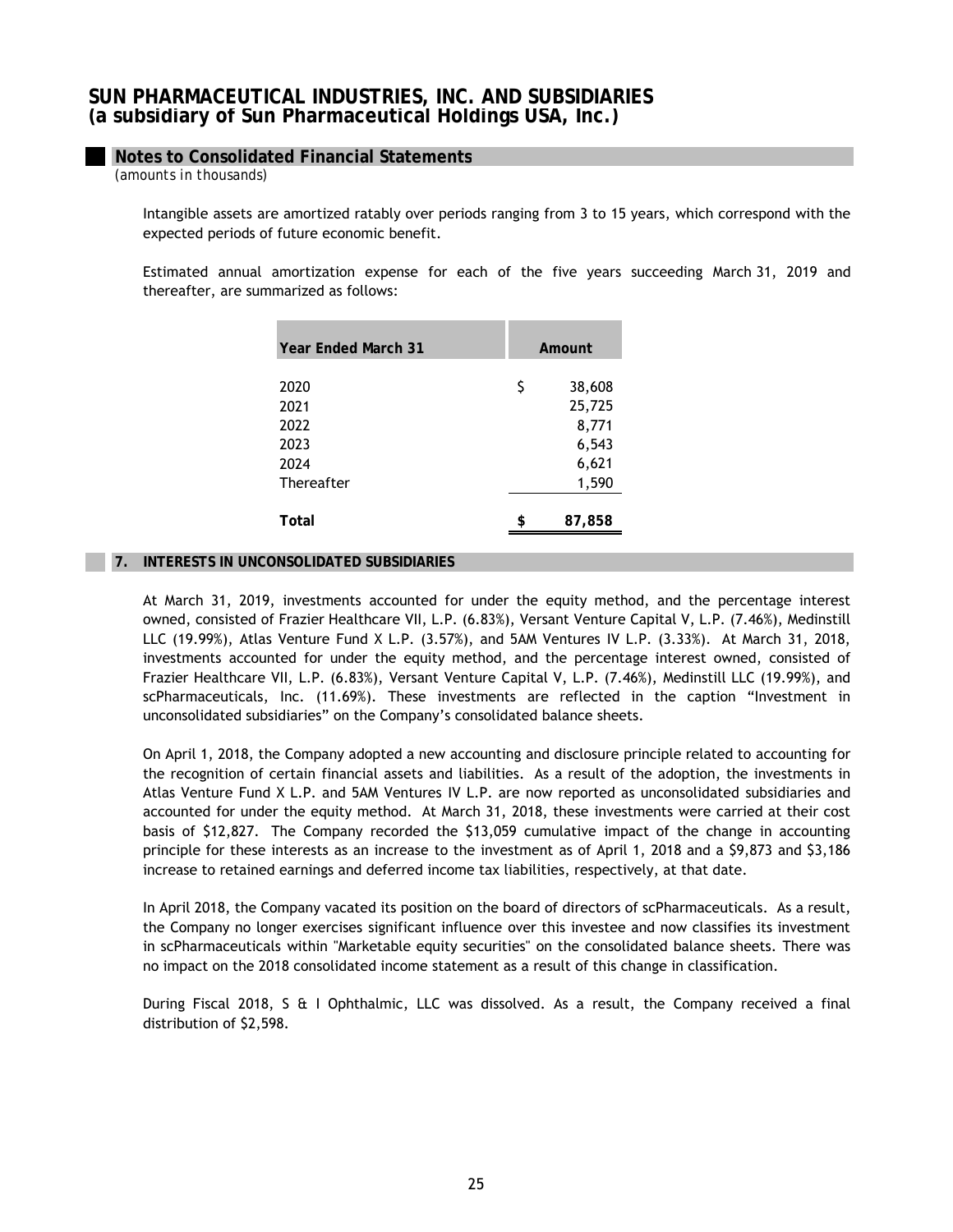### **Notes to Consolidated Financial Statements**

*(amounts in thousands)*

Activity in the investment in unconsolidated subsidiaries account is summarized as follows for the years ended March 31:

| Balance, April 1, 2017                              | \$<br>68,571  |
|-----------------------------------------------------|---------------|
| Capital contributions                               | 16,484        |
| Proportionate share of equity in net loss           | (6,040)       |
| <b>Distributions</b>                                | (4,579)       |
| Dissolution of $S \& I$ Ophthalmic                  | (2, 598)      |
| Balance, March 31, 2018                             | 71,838        |
| Change in accounting principle and reclassification | 25,886        |
| Reclassification of scPharmaceuticals               | (8, 537)      |
| Capital contributions                               | 2,886         |
| Proportionate share of equity in net income         | 21,323        |
| <b>Distributions</b>                                | (5, 831)      |
| Balance, March 31, 2019                             | \$<br>107,565 |

At March 31, 2019, the Company has outstanding capital commitments of approximately \$3,900 to these investees.

Combined, condensed financial information underlying the Company's interests in unconsolidated subsidiaries, accounted for using the equity method, is summarized as follows at March 31:

×.

a a

÷

|                                                                                 | 2019 |                              | 2018 |                             |
|---------------------------------------------------------------------------------|------|------------------------------|------|-----------------------------|
| Current assets<br>Investments at estimated fair value<br>Property and equipment | \$   | 63,459<br>2,086,039<br>3,711 | S    | 129,806<br>733,917<br>6,393 |
| <b>Total assets</b>                                                             | S    | 2,153,209                    | \$   | 870,116                     |
| Current liabilities<br>Noncurrent liabilities<br>Total equity                   | \$   | 51,462<br>6,928<br>2.094.819 | - S  | 50,479<br>18,190<br>801,447 |
| Total liabilities and equity                                                    | \$   | 2,153,209                    | \$   | 870,116                     |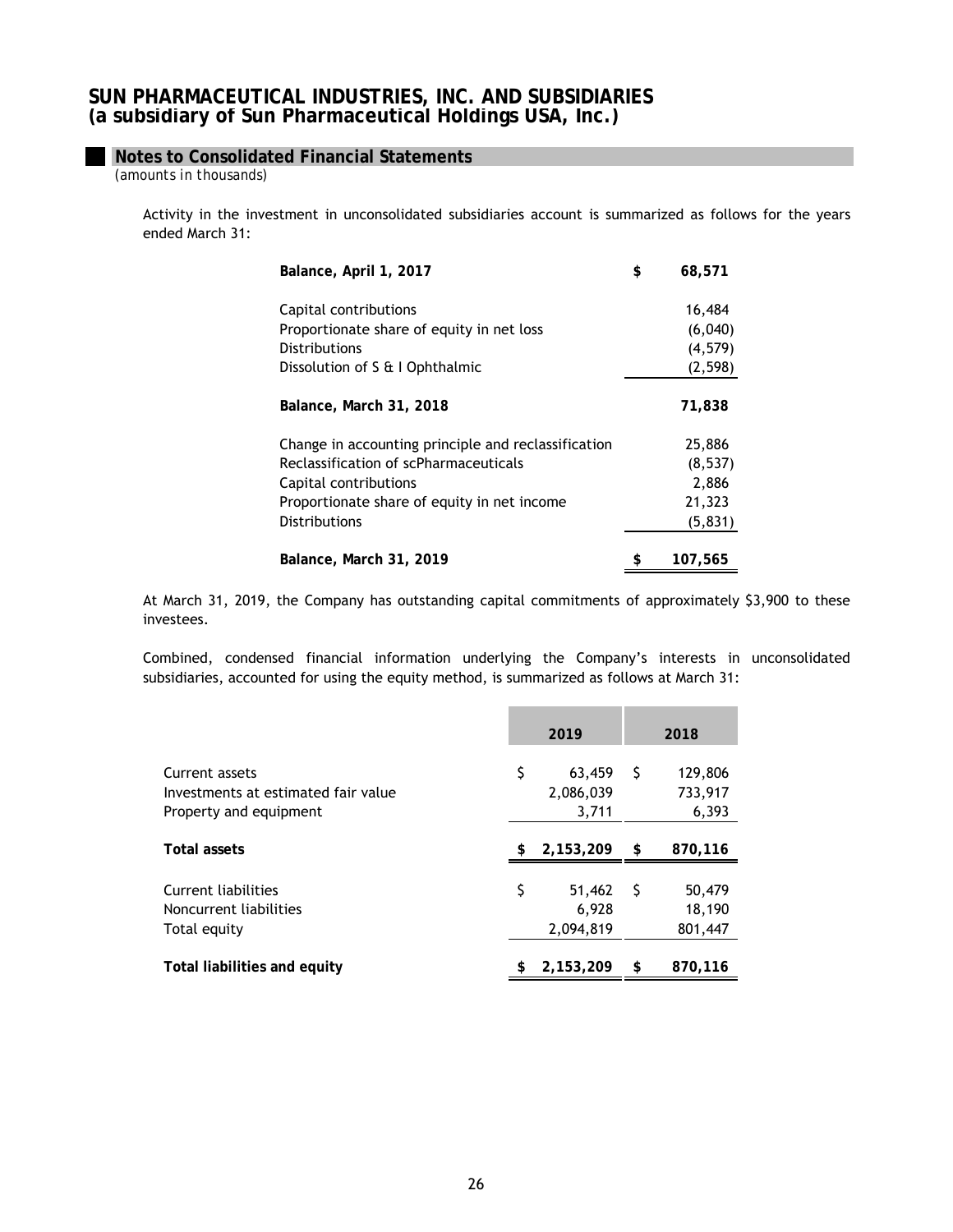### **Notes to Consolidated Financial Statements**

*(amounts in thousands)*

Combined, condensed financial information underlying the Company's interests in unconsolidated subsidiaries, accounted for using the equity method, is summarized as follows at March 31:

|                                                                                                                                        |    | 2019                                                      |      | 2018                                                       |  |
|----------------------------------------------------------------------------------------------------------------------------------------|----|-----------------------------------------------------------|------|------------------------------------------------------------|--|
| Operating income<br>Realized gain on investments<br>Research and development<br>Management fees<br>Professional fees<br>Other expenses | Ş  | 389<br>114,679<br>(698)<br>(17, 149)<br>(862)<br>(2, 548) | -S   | 3,145<br>14,171<br>(3,600)<br>(8,702)<br>(799)<br>(2, 296) |  |
| Net income<br>Other comprehensive income<br>Comprehensive income                                                                       | \$ | 93,811<br>495,351<br>589,162                              | - \$ | 1,919<br>185,653<br>187,572                                |  |

#### **8. ACCRUED EXPENSES**

Accrued expenses consist of the following amounts at March 31:

|                                                                           | 2019 |                            | 2018       |                           |
|---------------------------------------------------------------------------|------|----------------------------|------------|---------------------------|
| Sales returns<br>Medicaid rebates                                         | \$   | 43,537<br>11,224           | -S         | 47,848<br>20,559          |
| Managed care<br>Employee-related benefits<br>Royalties and profit sharing |      | 25,407<br>16,954<br>15,636 |            | 21,290<br>6,905<br>12,216 |
| Patient coupons<br>Other                                                  |      | 24,464<br>250              |            | 25,373<br>52              |
| Total                                                                     | \$   | 137,472                    | $\sqrt{5}$ | 134,243                   |

#### **9. SHORT-TERM BANK BORROWINGS**

In November 2018, the Company entered into an uncommitted line of credit agreement ("credit agreement") with Standard Chartered Bank with a termination date of November 20, 2020. The maximum available borrowings under the credit agreement is \$160,000, which is outstanding at March 31, 2019. The effective interest rate was 3.24% at March 31, 2019.

In December 2016, the Company entered into an uncommitted revolving line-of-credit agreement (revolving agreement") with JPMorgan Chase Bank, N.A. ("JPMorgan") for a maximum borrowing availability of \$200,000, which is outstanding at March 31, 2019 and 2018. The agreement has no fixed termination date, and thus will terminate at such time either party chooses. The effective interest rate was 3.05% at March 31, 2019.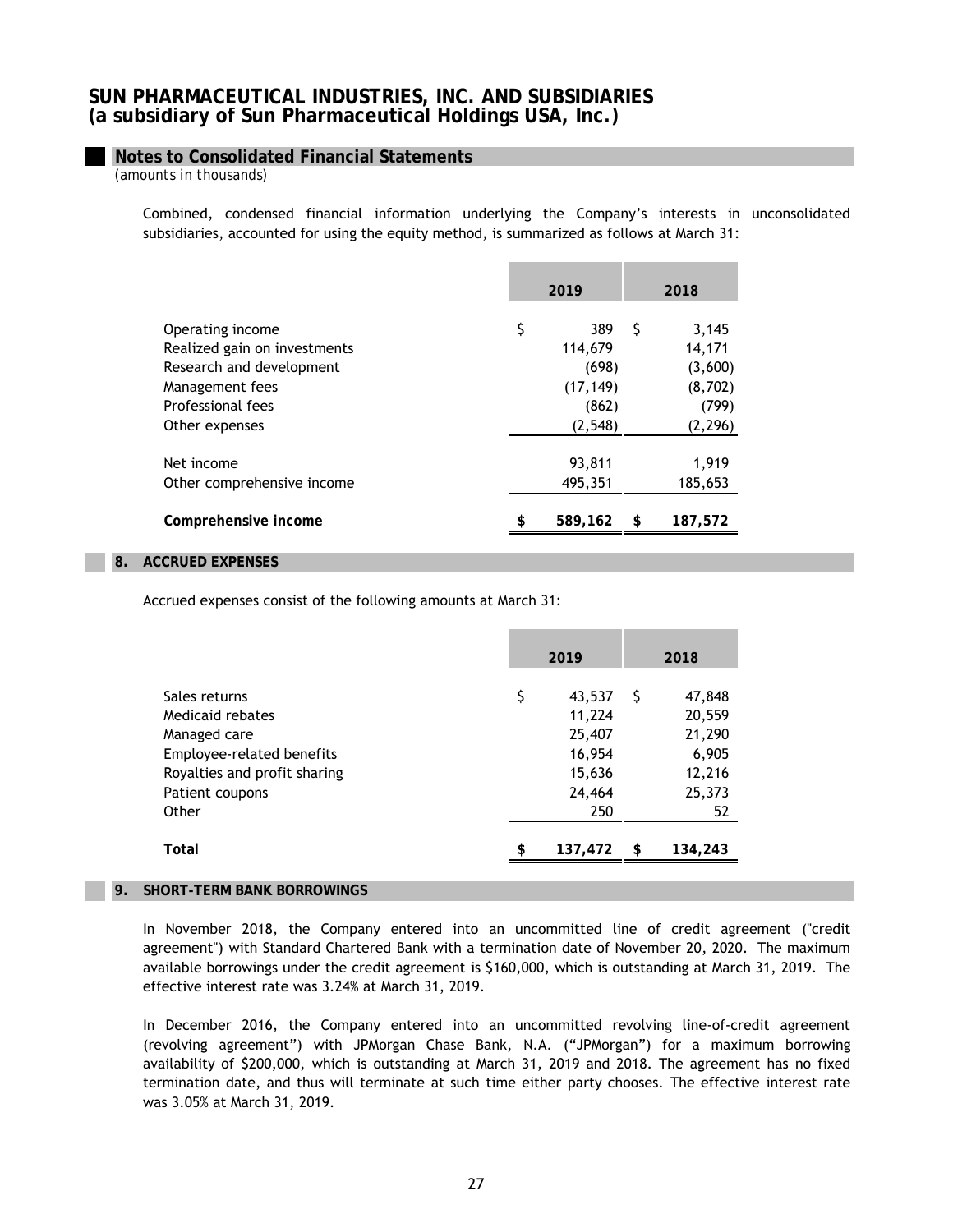### **Notes to Consolidated Financial Statements**

*(amounts in thousands)*

In addition to the \$200,000 revolving credit line with JPMorgan above, the Company has an uncommitted line of credit with JP Morgan for \$20,000, of which \$10,000 was outstanding at March 31, 2019 and 2018. The agreement terminates on May 31, 2020. The effective interest rate was 3.25% at March 31, 2019.

The Company had an uncommitted line of credit agreement ("credit agreement") with Citibank, N.A. ("Citibank"). During Fiscal 2018, the term of the line was extended from January 2018 to January 2019 at which time it was paid in full. The maximum borrowings under the credit agreement was \$50,000, which was outstanding at March 31, 2018.

#### **10. LONG-TERM DEBT**

As part of the Fiscal 2015 acquisition of Pharmalucence, the Company assumed Pharmalucence's obligation under its bond agreement with the Massachusetts Development Finance Agency. The original amount of the loan was \$20,000 with an assumed balance of \$19,355 at the time of the acquisition in Fiscal 2015. The loan was repaid in full during Fiscal 2019.

#### **11. ALLOCATION OF INCOME TAXES**

The allocation of income taxes consists of the following components for the year ended March 31:

|                                     |   | 2019            | 2018 |                  |  |
|-------------------------------------|---|-----------------|------|------------------|--|
| Current expense<br>Deferred expense |   | 16,021<br>4,256 |      | 10,601<br>14,140 |  |
| Total income tax allocation         | S | 20,277          |      | 24,741           |  |

The Tax Cuts and Jobs Act (the "Act") was enacted on December 22, 2017. The Act reduces the U.S. federal corporate tax rate from 35% to 21%, among other provisions. The Company remeasured certain deferred income tax assets and liabilities based on the rates at which they are expected to reverse in the future, which is generally 21%, resulting in an immediate income tax charge of \$8,581 in Fiscal 2018.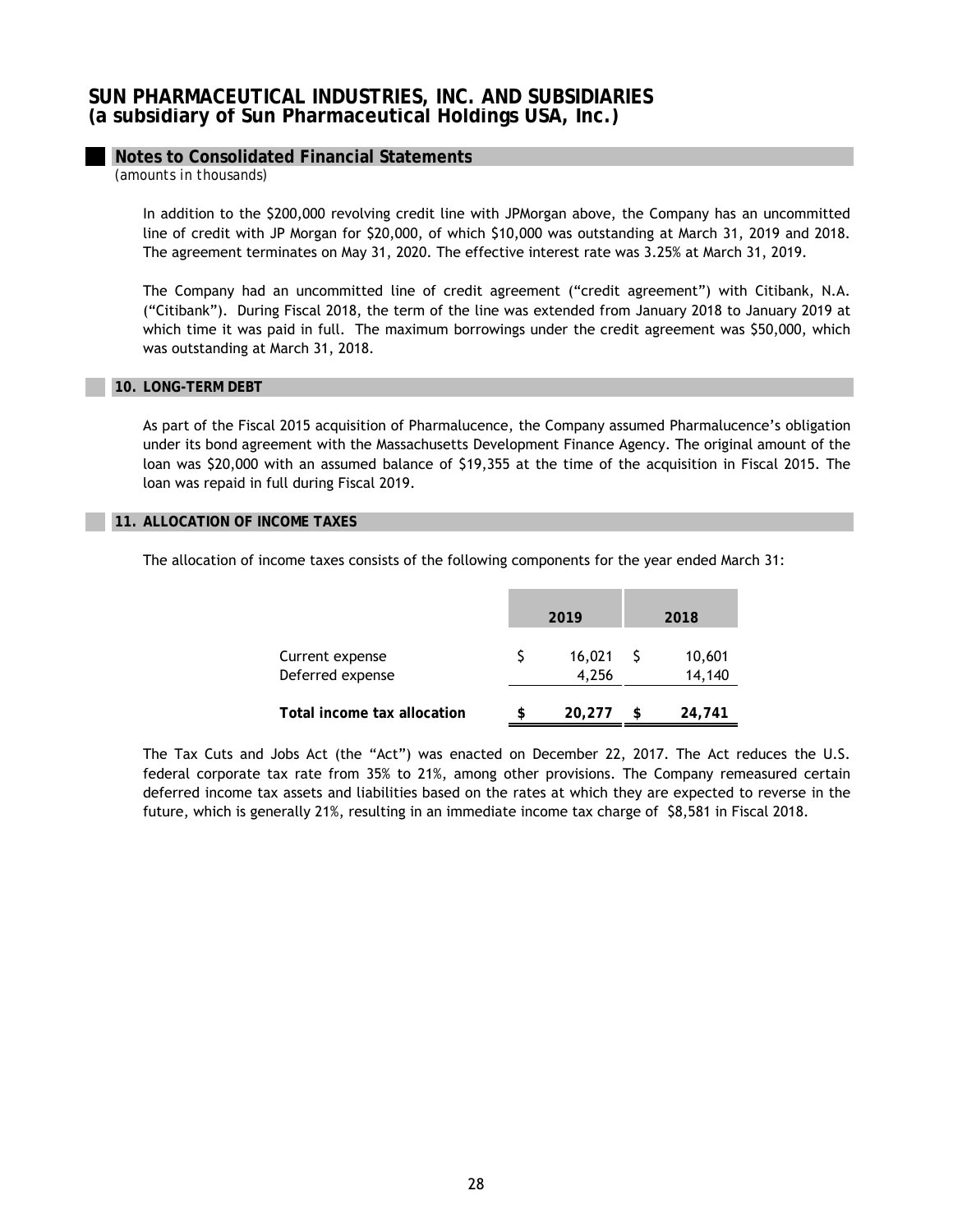### **Notes to Consolidated Financial Statements**

*(amounts in thousands)*

The allocation of income taxes is different from that which would be obtained by applying the statutory federal income tax rate to income or loss before income taxes. The items causing the difference are summarized as follows for the year ended March 31:

|                                              | 2019 |         | 2018 |        |
|----------------------------------------------|------|---------|------|--------|
| Federal tax (benefit) at statutory rate      |      |         |      |        |
| (21% for Fiscal 2019, 31.5% for Fiscal 2018) |      | 18,419  | - S  | 13,248 |
| Deemed repatriation                          |      | 1,068   |      |        |
| Dividend income                              |      | (1,699) |      |        |
| GILTI tax                                    |      | 3,316   |      |        |
| Remeasurement impact of the Tax Cuts         |      |         |      |        |
| and Jobs Act                                 |      |         |      | 8,581  |
| Research and development credit              |      | (1,072) |      | (300)  |
| Other                                        |      | 245     |      | 3,212  |
|                                              |      |         |      |        |
| Total income tax allocation                  |      | 20,277  | S    | 24,741 |

The net deferred income tax (liability) asset consist of the following components at March 31:

|                                               | 2019           |    | 2018   |
|-----------------------------------------------|----------------|----|--------|
| Deferred tax assets                           |                |    |        |
| State net operating loss carryforwards (NOLs) | \$<br>210      | Ŝ  |        |
| <b>Receivables</b>                            | 16,696         |    | 20,682 |
| Intangibles                                   | 15,225         |    | 10,042 |
| Inventory                                     | 5,001          |    | 4,106  |
| <b>Investments</b>                            |                |    | 3,119  |
| Depreciation                                  | 149            |    |        |
| Accrued expenses and other                    | 19,752         |    | 11,652 |
|                                               |                |    |        |
| Total deferred tax assets                     | 57,033         |    | 49,601 |
|                                               |                |    |        |
| Deferred tax liabilities                      |                |    |        |
| <b>Investments</b>                            | 61,493         |    |        |
| Depreciation                                  |                |    | 2,244  |
|                                               |                |    |        |
| Total deferred tax liabilities                | 61,493         |    | 2,244  |
|                                               |                |    |        |
| Net deferred tax (liability) asset            | \$<br>(4, 460) | \$ | 47,357 |

The Company has a tax sharing arrangement with its Parent and affiliates related through common ownership and management control. The arrangement, among other stipulations, requires that a consolidated federal income tax return will be filed, and that the Parent will pay/receive monies due to/from the Company based on the Company's separate taxable results.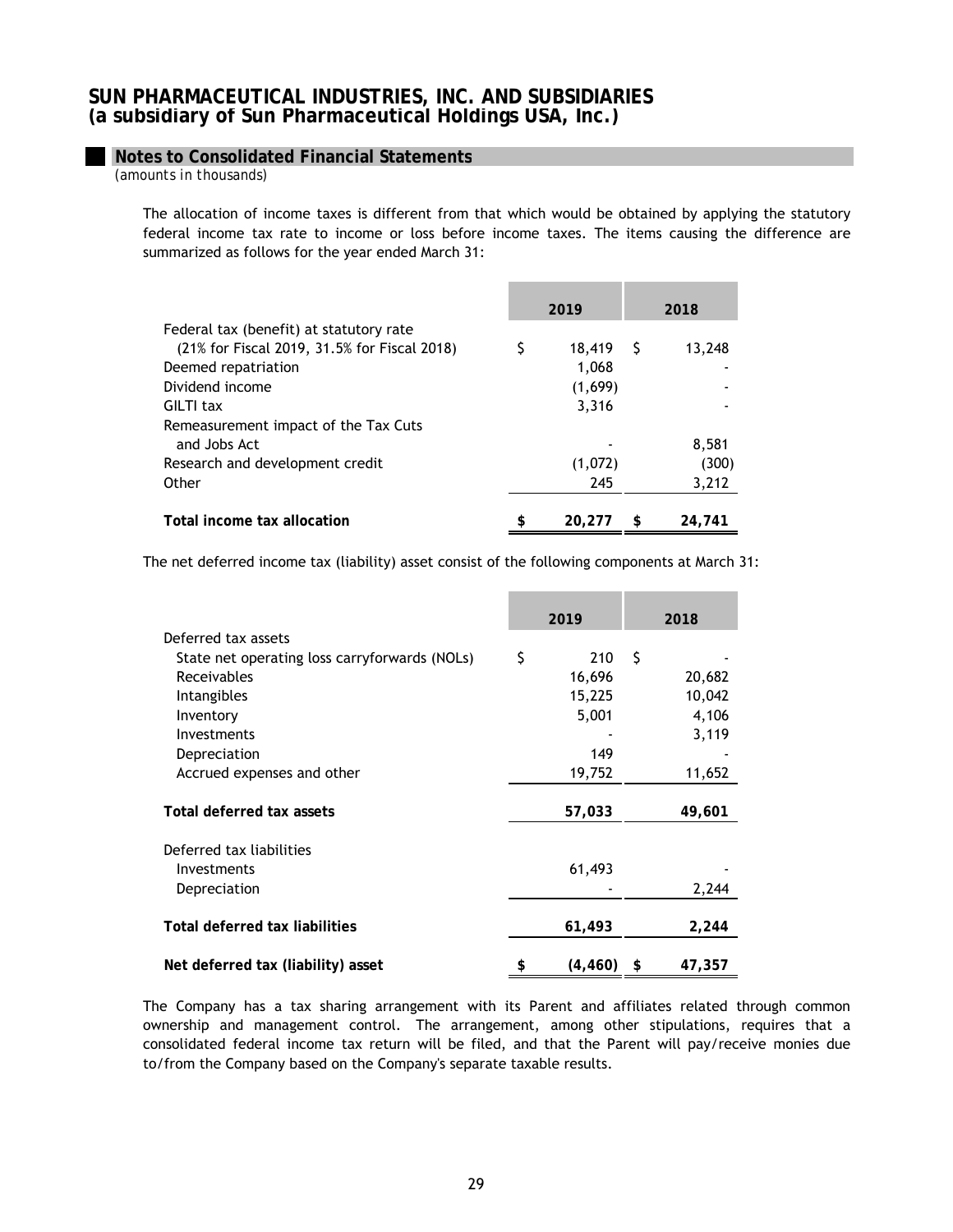### **Notes to Consolidated Financial Statements**

*(amounts in thousands)*

Valuation allowances against deferred income tax assets are provided when, based upon the weight of available evidence, it is more-likely-than-not that some or all of the deferred tax assets will not be realized. No such valuation allowances considered necessary as of March 31, 2019 or 2018.

The Company analyzed its filing positions in the federal and state jurisdictions where it is required to file income tax returns, for all open tax years (Fiscal 2017 to 2019) in these jurisdictions. The Company believes that no adjustments for unrecognized tax benefit or benefit are necessary as a result of this analysis. The Company reports interest and penalties attributable to income taxes to the extent they arise, as a component of its operating expenses.

The Internal Revenue Service has concluded an examination of Sun's Fiscal 2013 through 2015 tax returns. As a result, tax return adjustments resulting in approximately \$3,800 of additional tax expense were made and included within the Fiscal 2018 tax provision. The IRS has also completed its examination of Sun's Fiscal 2016 tax return and issued tax return adjustments resulting in approximately \$29,314 of additional tax expense. The Company is disputing the assessment and has not included any additional tax expense within the Fiscal 2019 tax provision. The IRS has opened an audit related to the 2017 Sun tax return. No final audit adjustments have been communicated related to Sun's Fiscal 2017 return and management believes that such adjustments, if any, will not have a material impact on the Company's consolidated financial statements.

### **12. LEASES (INCLUDING RELATED PARTY)**

The Company conducts a portion of its operations with leased property and equipment, including a warehouse facility in Jacksonville, Florida and related equipment, a portion of which meet capitalization criteria. As discussed in Note 5, the Company closed the leased Jacksonville, Florida facility in Fiscal 2018 and accelerated depreciation on the related asset. In Fiscal 2019, the Company and the lessor entered into a termination agreement that enabled the lessor to execute a substitute lease. Under the terms of this agreement, the Company continued to make payments on the facility until the lessor could execute the substitute lease which occurred in November 2018. The Company's contract for the lease is considered to be terminated eleven months subsequent to the execution of the substitute lease (October 2019). Additionally, the lessor is to pay the Company a daily fee for each day that the termination date extends beyond April 1, 2019. As a condition of the termination agreement, the Company's deposited \$6,300 into an escrow account. At March 31, 2019, the escrow payment has been accounted for as a reduction of the related capital lease obligation.

The Company rents its facilities in Cranbury, New Jersey, and Wilmington, Massachusetts. These leases are with third parties and are noncancelable. The Company rented a facility in Wixom, Michigan which expired in Fiscal 2018. The Cranbury lease expires in Fiscal 2021 and the Wilmington lease expires in Fiscal 2020. Net rental expense for all operating leases was \$6,485 and \$6,076 in Fiscal 2019 and 2018, respectively.

In addition, in January 2014, the Company entered into a ten-year noncancelable lease for the rental of office space in Cranbury, New Jersey, from an affiliated company, Taro. Rent expense for this lease was \$1,129 and \$1,115 in Fiscal 2019 and 2018, respectively.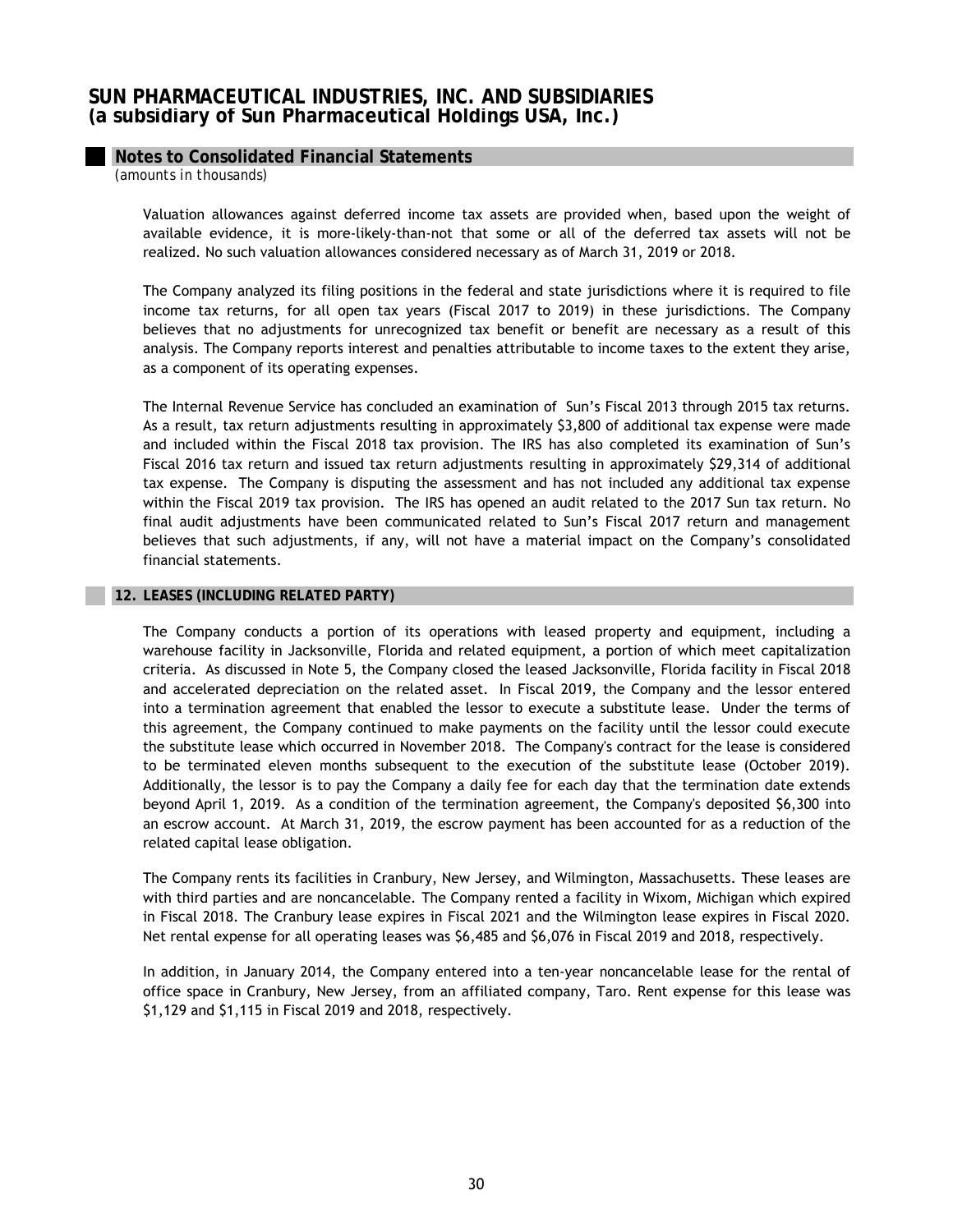### **Notes to Consolidated Financial Statements**

*(amounts in thousands)*

Tangible assets held under capitalized leases and included with owned properties on the consolidated balance sheets are summarized as follows at March 31:

|                                                       | 2019                                | 2018 |                               |  |
|-------------------------------------------------------|-------------------------------------|------|-------------------------------|--|
| <b>Building</b><br>Vehicles<br>Equipment<br>Computers | \$<br>24,377<br>11,252<br>233<br>75 | S    | 24,377<br>11,110<br>233<br>75 |  |
| Total<br>Less accumulated amortization                | 35,937<br>30,017                    |      | 35,795<br>27,403              |  |
| Net book value                                        | \$<br>5,920                         | \$   | 8,392                         |  |

The following is a schedule of annual future minimum lease payments required under capitalized leases with imputed interest rates ranging from 5 to 9.7%, and under operating leases with initial or remaining noncancelable lease terms in excess of one year as of March 31, 2019:

| <b>Year Ended March 31</b>                                | Capitalized<br>Leases                                   | Noncancelable<br>Operating<br>Leases<br>(including)<br>affiliates) |
|-----------------------------------------------------------|---------------------------------------------------------|--------------------------------------------------------------------|
| 2020<br>2021<br>2022<br>2023<br>2024<br><b>Thereafter</b> | \$<br>$7,754$ \$<br>4,594<br>4,151<br>2,732<br>942<br>4 | 2,574<br>2,137<br>2,158<br>1,989<br>1,639<br>4,679                 |
| Total minimum payments due                                | 20,177                                                  | 15,176<br>\$                                                       |
| Less amounts representing interest                        | 2,289                                                   |                                                                    |
| Present value of net minimum lease payments               | 17,888                                                  |                                                                    |

### **13. ROYALTY AND PROFIT SHARE AGREEMENTS**

The Company has entered into several distribution and profit share arrangements wherein a specified percentage of the profit earned is paid by the Company to unrelated third parties as royalty or profit share expense. During Fiscal 2019 and 2018, royalty and profit share expense was \$28,204 and \$58,412, respectively. Of these amounts, \$26,013 and \$56,237, respectively, have been included in cost of goods sold and \$2,191 and \$2,175, respectively, have been included in selling, general and administrative expenses in the consolidated income statements.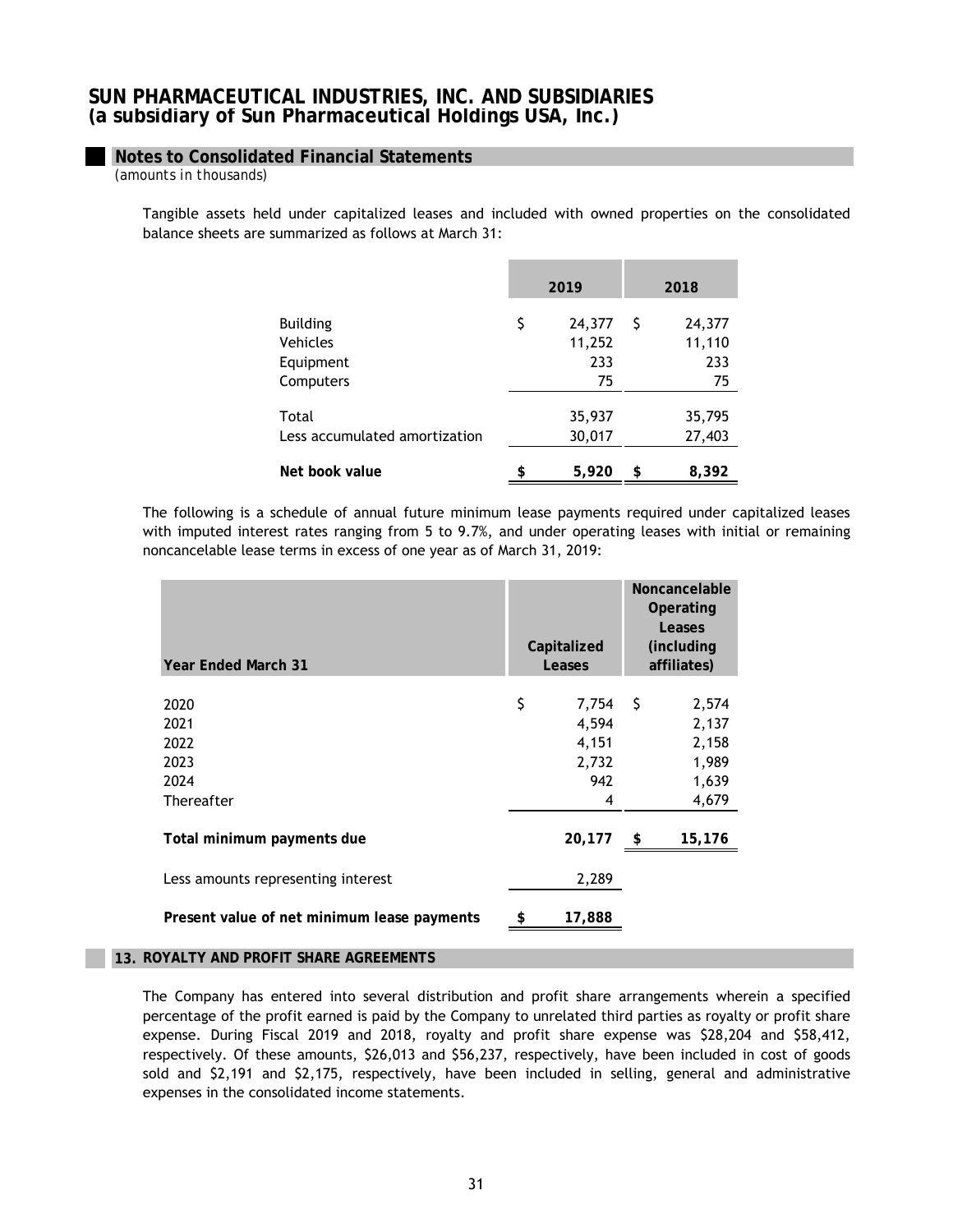### **Notes to Consolidated Financial Statements**

*(amounts in thousands)*

#### **14. RETIREMENT PLAN**

The Company maintains a deferred compensation plan qualified under Section 401(k) of the Internal Revenue Code. Under this plan, eligible employees are permitted to contribute up to the maximum allowable amount determined by the Internal Revenue Code. The Company may make discretionary matching and profit sharing contributions under the provisions of the plan. The Company made contributions in the amounts of \$4,952 and \$5,313 to the plan for Fiscal 2019 and Fiscal 2018, respectively.

#### **15. SALES CONCENTRATIONS**

#### *Major Customers*

Shipments to five customers, including three wholesalers, accounted for approximately 63% and 66% of net revenues for Fiscal 2019 and 2018, respectively. Balances due from these customers (gross outstanding amounts) represented approximately 63% and 65% of gross accounts receivable at March 31, 2019 and 2018, respectively. As is typical in the U.S. retail sector, many of the Company's customers are serviced through their designated wholesalers. Of the net sales made to wholesalers, the majority include sales for various customers of the Company that have underlying direct contracts with the Company that are facilitated through such wholesale customers. No other single customer accounted for more than 10% of net sales for Fiscal 2019 or 2018. The loss of any of these customers would have a materially adverse effect on shortterm operating results.

### *Major Products*

Shipments of three products accounted for 35% and 37% of net sales for Fiscal 2019 and 2018, respectively.

### **16. COMMITMENTS, CONTINGENCIES, AND OTHER MATTERS**

#### *Employment Contracts*

The Company has employment agreements with three of its executive officers that provide for annual salaries that include merit increases and at least a six-month continuance, including insurance benefits, upon termination without cause.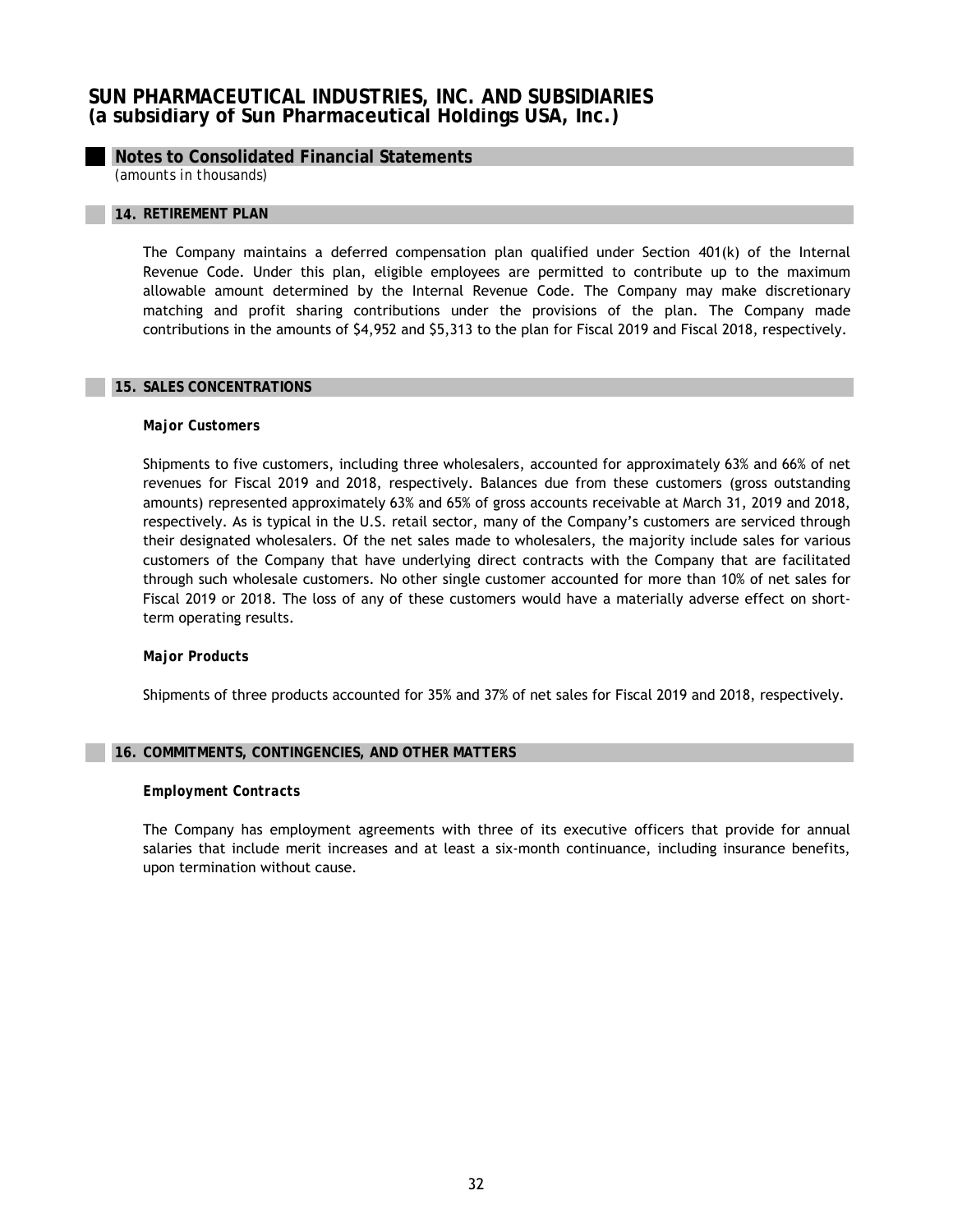### **Notes to Consolidated Financial Statements**

*(amounts in thousands)*

#### *Litigation*

The Company is involved in various legal proceedings including product liability, contracts, employment claims, anti-trust and other regulatory matters relating to conduct of its business. The more significant matters are discussed below. Most of the legal proceedings involve complex issues, which are specific to the case and do not have precedents and hence for a majority of these claims, it is not possible to make a reasonable estimate of the expected financial effect, if any, that will result from ultimate resolution of the proceedings. This is due to a number of factors including: the stage of the proceedings and the overall length and the discovery process; the entitlement of the parties to an action to appeal a decision; the extent of the claims, including the size of any potential class, particularly when damages are not specified or are indeterminate; the possible need for further legal proceedings to establish the appropriate amount of damages, if any; the settlement posture of the other parties to the litigation and any other factors that may have a material effect on the litigation. Management makes an assessment of likely outcome, based on the views of internal legal counsel and in consultation with external legal counsel representing the Company. The Company also believes that disclosure of the amount sought by plaintiffs, generally would not be meaningful because historical evidence indicates that the amounts settled (if any) are significantly different than those claimed by plaintiffs. Some of the legal claims against the Company, if decided against the Company may result in a material impact on consolidated results of operations or cash flows of a given period during which the claim is settled.

#### *Antitrust - Generic Drug Price Fixing*

The Company received a grand jury subpoena from the United States Department of Justice, Antitrust Division, seeking documents relating to corporate and employee records, generic pharmaceutical products and pricing, communications with competitors and others regarding the sale of generic pharmaceutical products, and certain other related matters. The Company is in the process of responding to the subpoenas. Certain current and former officers and employees in the Company's commercial teams have also received related subpoenas. A similar subpoena was received by the Company from the Connecticut Attorney General.

The Company has separately received a Civil Investigative Demand from the U.S. Department of Justice pursuant to the False Claims Act seeking information relating to corporate and employee records, generic pharmaceutical products and pricing, communications and/or agreements with competitors and others regarding the sale of generic pharmaceutical products, and certain other related matters. The Company is in the process of responding to the subpoenas.

The Company is a defendant along with other pharmaceutical companies in a number of punitive class action lawsuits and individual actions brought by purchasers and payors of several generic pharmaceutical products, as well as State Attorneys Generals, alleging a conspiracy with competitors to fix prices, rig bids, or allocate customers, and also an industry-wide conspiracy as to all generic pharmaceutical products. The cases have been transferred to the United States District Court for the Eastern District of Pennsylvania for coordinated proceedings. The Court has sequenced the lawsuits into separate groups for purposes of briefing motions to dismiss. Defendants filed motions to dismiss complaints in the first group. On October 16, 2018, the Court denied the motions with respect to the federal law claims. On February 15, 2019, the Court granted in part and denied in part the motions with respect to the state law claims. The case is proceeding in discovery.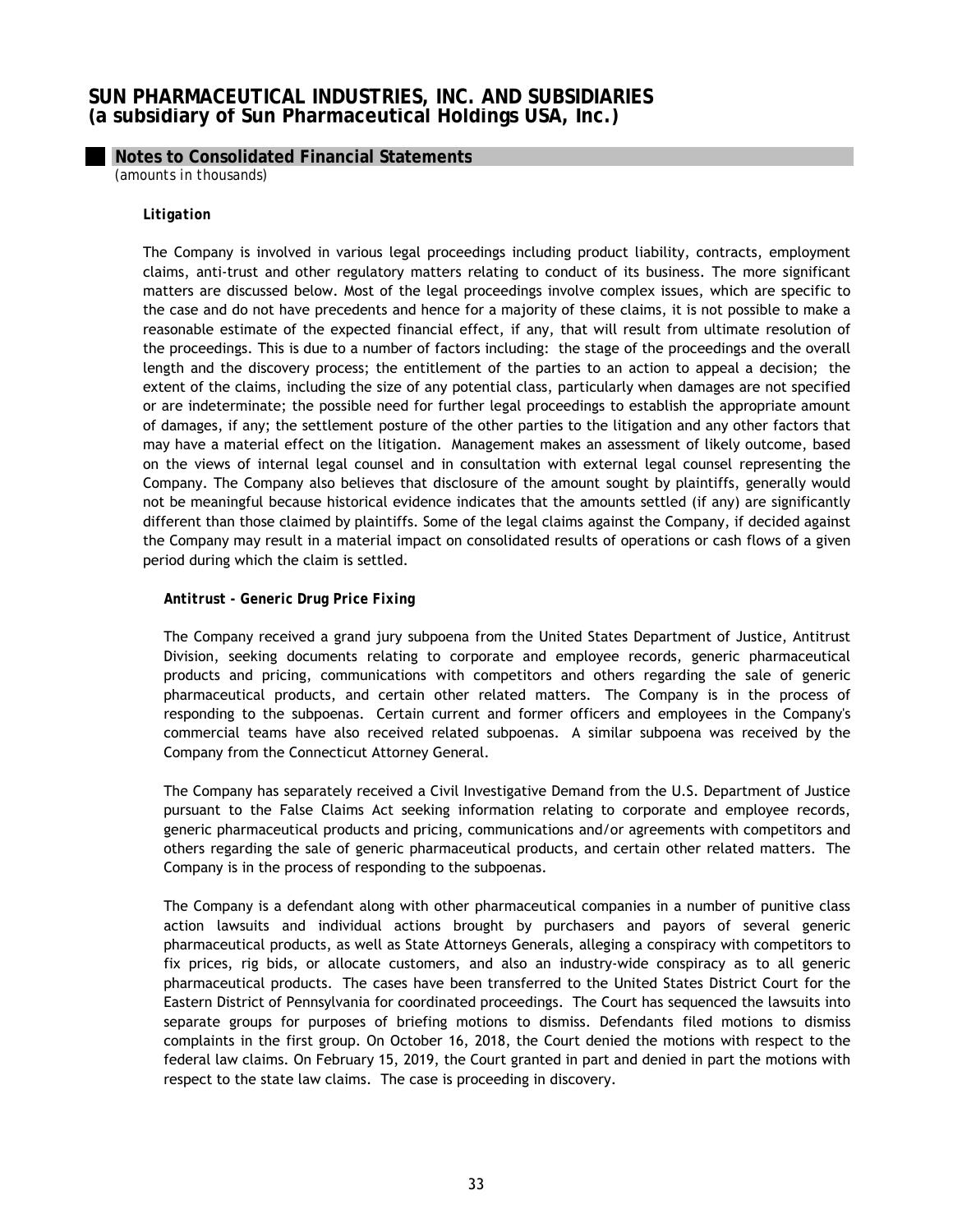### **Notes to Consolidated Financial Statements**

*(amounts in thousands)*

### *Antitrust - Modanfinil*

The Company is a defendant in a group of putative class action lawsuits and individual actions brought by purchasers and payors, as well as a generic manufacturer, alleging that the Company and its affiliates violated antitrust laws in connection with a 2005 patent settlement agreement with Cephalon concerning Modafinil. The cases were transferred to the United States District Court for the Eastern District of Pennsylvania for coordinated proceedings. The Company has reached settlements with all but one plaintiff.

#### *Antitrust - Lipitor*

The Company is a defendant in a number of putative class action lawsuits and individual actions brought by purchasers and payors alleging that the Company and its affiliates violated antitrust laws in connection with a 2008 patent settlement agreement with Pfizer concerning Atorvastatin. The cases have been transferred to the United States District Court for the District of New Jersey for coordinated proceedings. The case is proceeding in discovery.

#### *Product Liability and Insurance*

The Company currently maintains a product liability insurance policy which provides coverage on a claims made basis and is subject to annual renewal. In addition, the Company maintains policies for property, workers compensation and officer and directors' liability and other general liability claims. There can be no assurance that the coverage limits of these policies will be adequate to cover the Company's liabilities, should they occur, or that such insurance may not be available in the future on acceptable terms or at all.

### *Regulatory Matters*

### **Sun - Wixom Facility**

The Wixom warehouse distribution activities were transferred to the TARO New Jersey Distribution Center as of June 2017 and the facility has been vacated as of November 2017. The related lease expired in January 2018 and the Company will be requesting the Court to vacate the Consent Decree.

### **Sun - Cranbury, DUSA, Pharmalucence, and Chattem Facilities**

All facilities remain in good standing for cGMP compliance for FDA registered drug or device manufacturing operations.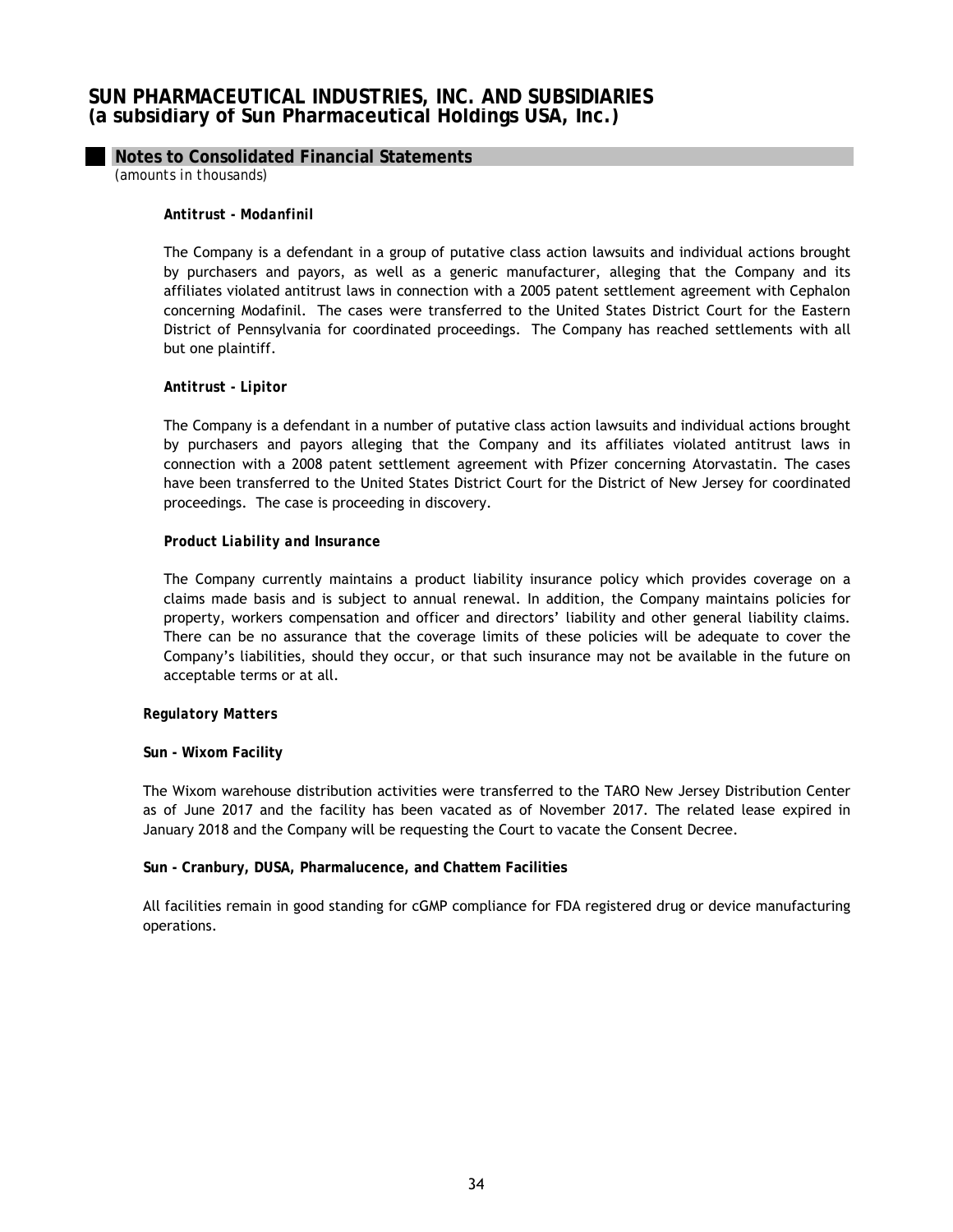### **Notes to Consolidated Financial Statements**

*(amounts in thousands)*

### **17. OPERATING SEGMENT INFORMATION**

The Company operates in reportable segments consisting of Company-owned products and those products distributed under various agreements with Sun Limited and its affiliates, as well as third parties. The sales and gross profit earned on these categories of products are summarized as follows for the year ended March 31:

|                        |                  | 2019 |                     |                  | 2018 |                     |
|------------------------|------------------|------|---------------------|------------------|------|---------------------|
|                        | <b>Net Sales</b> |      | <b>Gross Profit</b> | <b>Net Sales</b> |      | <b>Gross Profit</b> |
| Category               |                  |      |                     |                  |      |                     |
| Company-owned products | 639,896          |      | 257,516             | 593,678          |      | 233,680             |
| Distributed products   | 282,124          |      | 53,803              | 179,823          |      | 25,118              |
| Total                  | \$<br>922,020    |      | 311,319             | 773,501          | \$   | 258,798             |

The Company is in the business of manufacturing, developing, selling and distributing various therapeutic classes of solid oral dosage and injectables of generic pharmaceuticals. The Company is also in the business of manufacturing, developing, selling and distributing various proprietary brand products in the therapeutic categories of ophthalmology, dermatology, oncology, and neurology. There are no separate management teams or individuals assigned to a product or products or therapeutic classes of products, no separate allocation of funds or resources to distinct product or products or therapeutic classes or products, and the performance of any individual product or products or therapeutic classes of products is not separately assessed. Sales are solely based on the receipt and fulfillment of customers' orders.

#### **18. SUPPLEMENTAL CASH FLOWS INFORMATION**

### *Non-Cash Investing Activities*

The Company financed the acquisition of vehicles by entering into capital leases totaling \$7,520 and \$11,110 in Fiscal 2019 and Fiscal 2018, respectively. Additionally, during Fiscal 2018 the Company received distributions in the amount of \$1,565 in the form of marketable securities from an unconsolidated subsidiary.

Cash paid for interest and income taxes (net of refunds) amounted to the following during the year ended March 31:

|                       | 2019   | 2018   |
|-----------------------|--------|--------|
| Interest              | 21,535 | 14,898 |
| Income taxes refunded | -      | (268)  |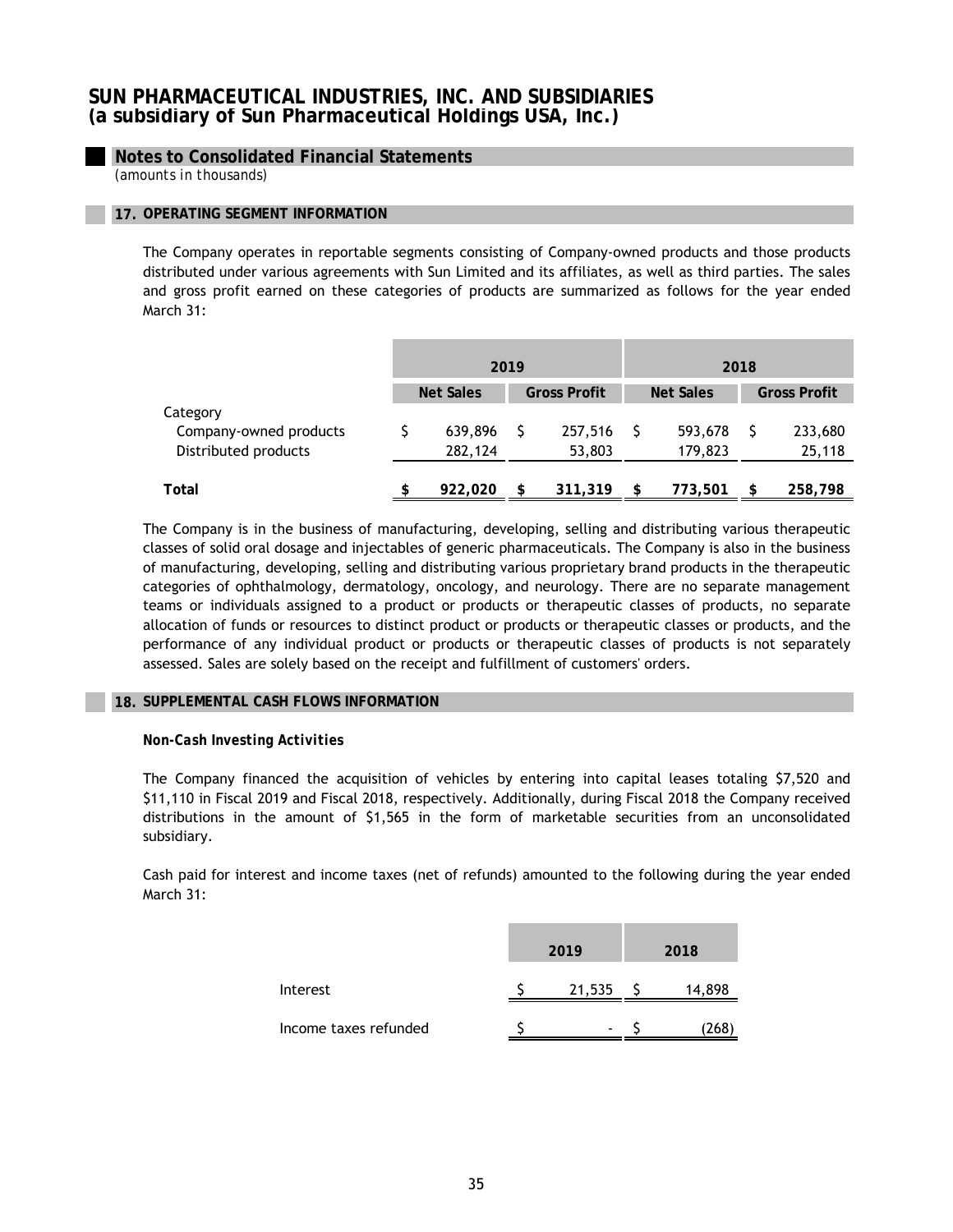### **Notes to Consolidated Financial Statements**

*(amounts in thousands)*

### **19. ACCUMULATED OTHER COMPREHENSIVE INCOME**

The following table summarizes the changes in the components of accumulated other comprehensive income for the years ending March 31:

|                                                                                                                    | 2019      | 2018              |
|--------------------------------------------------------------------------------------------------------------------|-----------|-------------------|
| Unrealized gains on available-for-sale securities<br>Balance at beginning of year                                  | 19,276    | 7,193             |
| Other comprehensive income<br>Income taxes                                                                         |           | 13,214<br>(2,775) |
| Other comprehensive income, net of tax                                                                             |           | 10,439            |
| Reclassification related to implementation of ASU 2016-01*<br>Reclassification related to Tax Cuts and Jobs Act ** | (19, 276) | 1,644             |
| Balance at end of year                                                                                             |           | 19,276            |

- \* In Fiscal 2019, the Company adopted ASU 2016-01, which resulted in an accounting reclassification of these amounts from accumulated other comprehensive income to retained earnings.
- \*\* In Fiscal 2018, the Company adopted ASU 2018-02, which resulted in an accounting reclassification of these amounts from accumulated other comprehensive income to retained earnings.

### **20. RESTATEMENT AND REISSUANCE OF CONSOLIDATED FINANCIAL STATEMENTS**

The accompanying consolidated financial statements have been restated and are being reissued in order to properly reflect an issuance of additional shares of common stock which occurred in March of 2018. The shares were ultimately issued to Sun Pharmaceutical Holdings USA, Inc., which increased its ownership of Sun from 80.12% to 96.32%. There was no consideration exchanged related to the issuance of these shares. In addition, a correction has been made to properly allocate equity between "Additional Paid-In Capital" and "Retained Earnings". Additional Paid-In Capital has been increased and Retained Earnings decreased by \$379,397 at both March 31, 2019 and 2018. These restatements to reflect the increased number of authorized and outstanding common shares held by Sun Pharmaceutical Holdings USA, Inc. and the proper allocation of equity accounts have no impact on the reported results, financial position, or cash flows of Sun, as previously issued and reported.

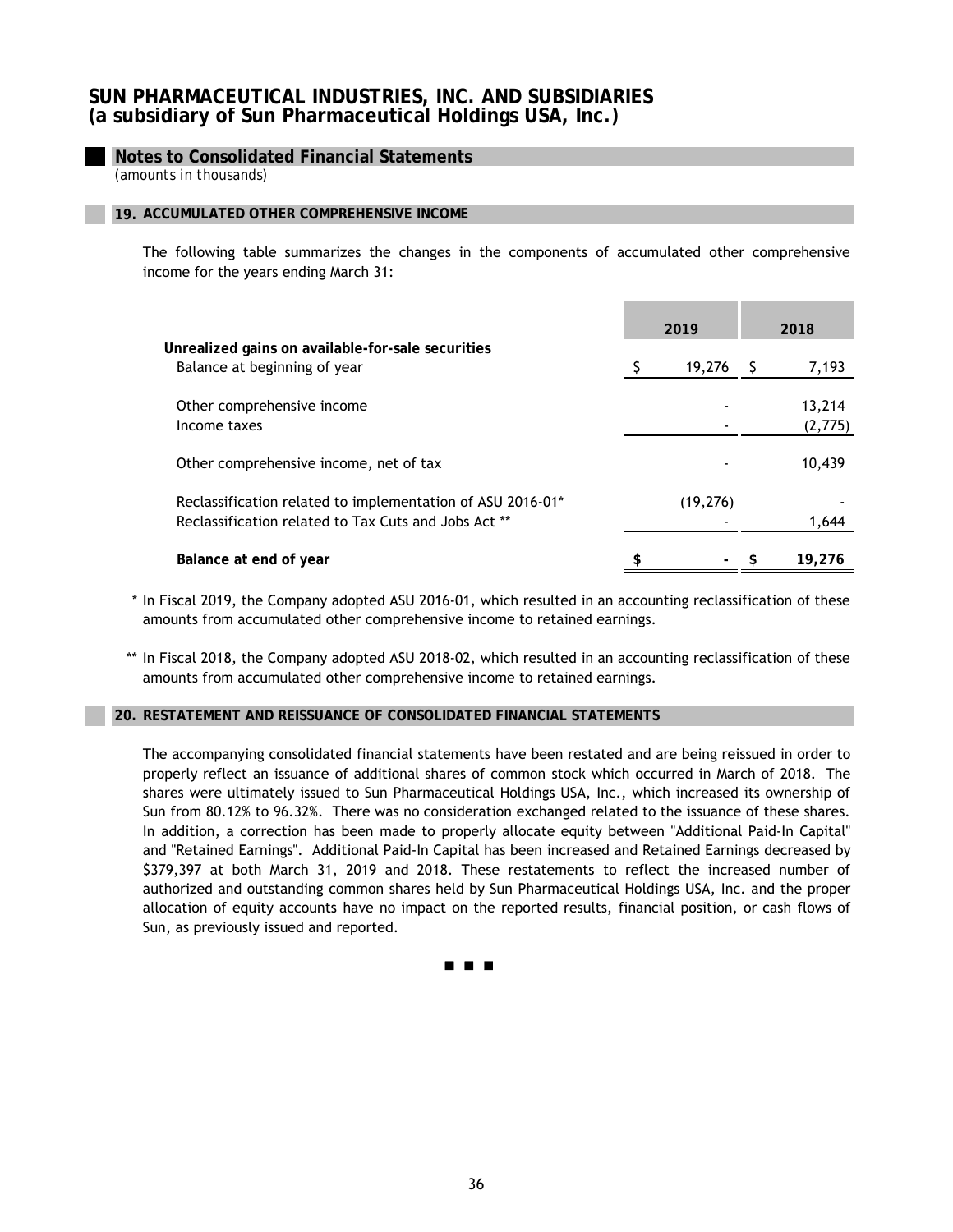

#### **Rehmann Robson**

555 Briarwood Circle Suite 300 Ann Arbor, MI 48108 Ph: 734.761.2005 Fx: 734.761.3856 rehmann.com

### **INDEPENDENT AUDITORS' REPORT ON CONSOLIDATING SUPPLEMENTARY INFORMATION**

July 9, 2019

Board of Directors and Shareholders Sun Pharmaceutical Industries, Inc. and Subsidiaries Princeton, New Jersey

We have audited the consolidated financial statements of *Sun Pharmaceutical Industries, Inc. and Subsidiaries* as of and for the years ended March 31, 2019 and 2018, and have issued our report thereon dated July 9, 2019, which expressed an unmodified opinion on those consolidated financial statements. Our audits were conducted for the purpose of forming an opinion on the consolidated financial statements as a whole. The accompanying supplemental consolidating and individual entity financial information of Sun Pharmaceutical Industries, Inc. and Subsidiaries is presented for purposes of additional analysis and is not a required part of the consolidated financial statements. Such information, which is the responsibility of management, was derived from and relates directly to the underlying accounting and other records used to prepare the consolidated financial statements. The information has been subjected to the auditing procedures applied in the audit of the consolidated financial statements and certain additional procedures, including comparing and reconciling such information directly to the underlying accounting and other records used to prepare the consolidated financial statements or to the consolidated financial statements themselves, and other additional procedures in accordance with auditing standards generally accepted in the United States of America. In our opinion, the information is fairly stated in all material respects in relation to the consolidated financial statements as a whole.

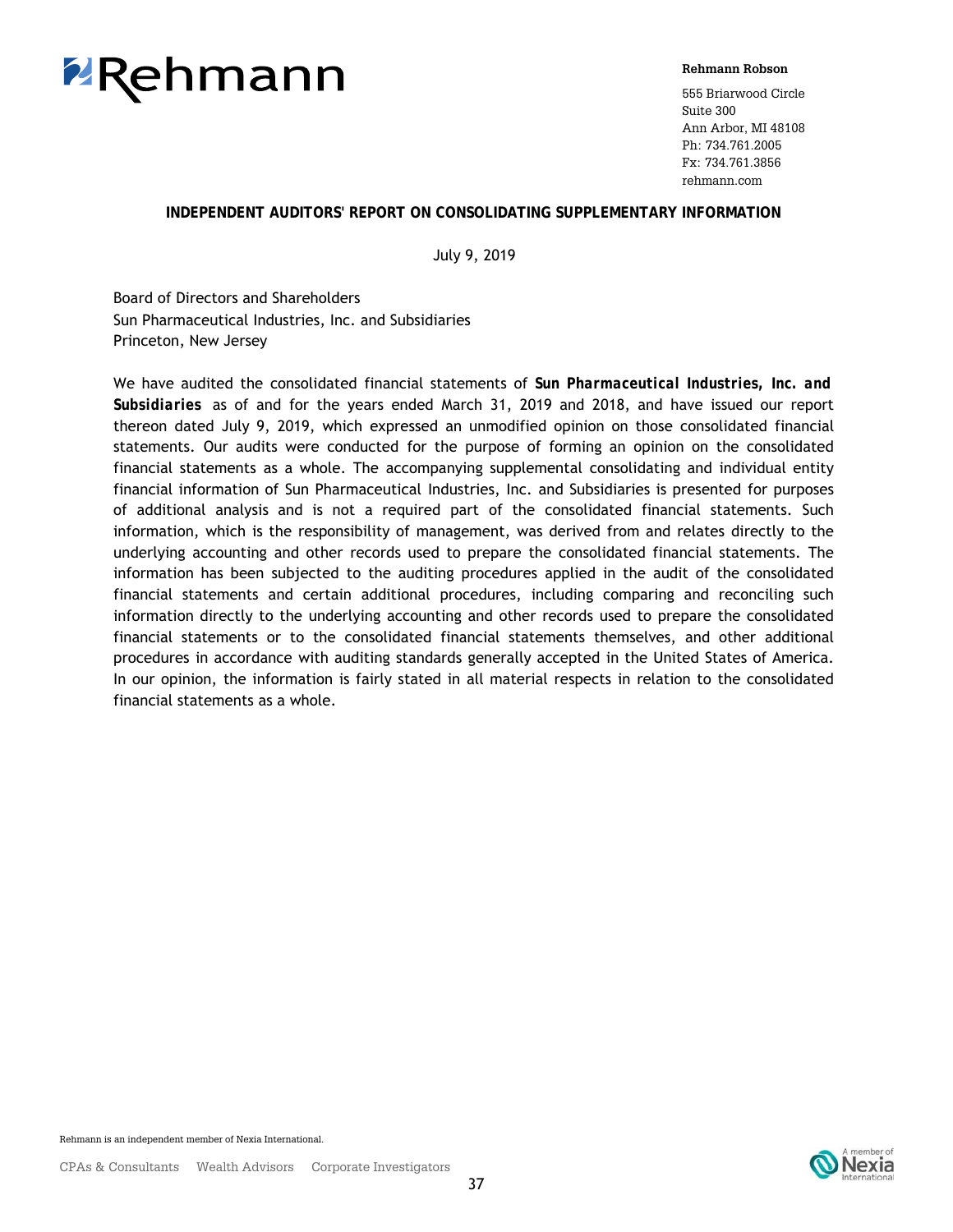### **CONSOLIDATING SUPPLEMENTARY INFORMATION FOR THE YEARS ENDED MARCH 31, 2019 AND 2018**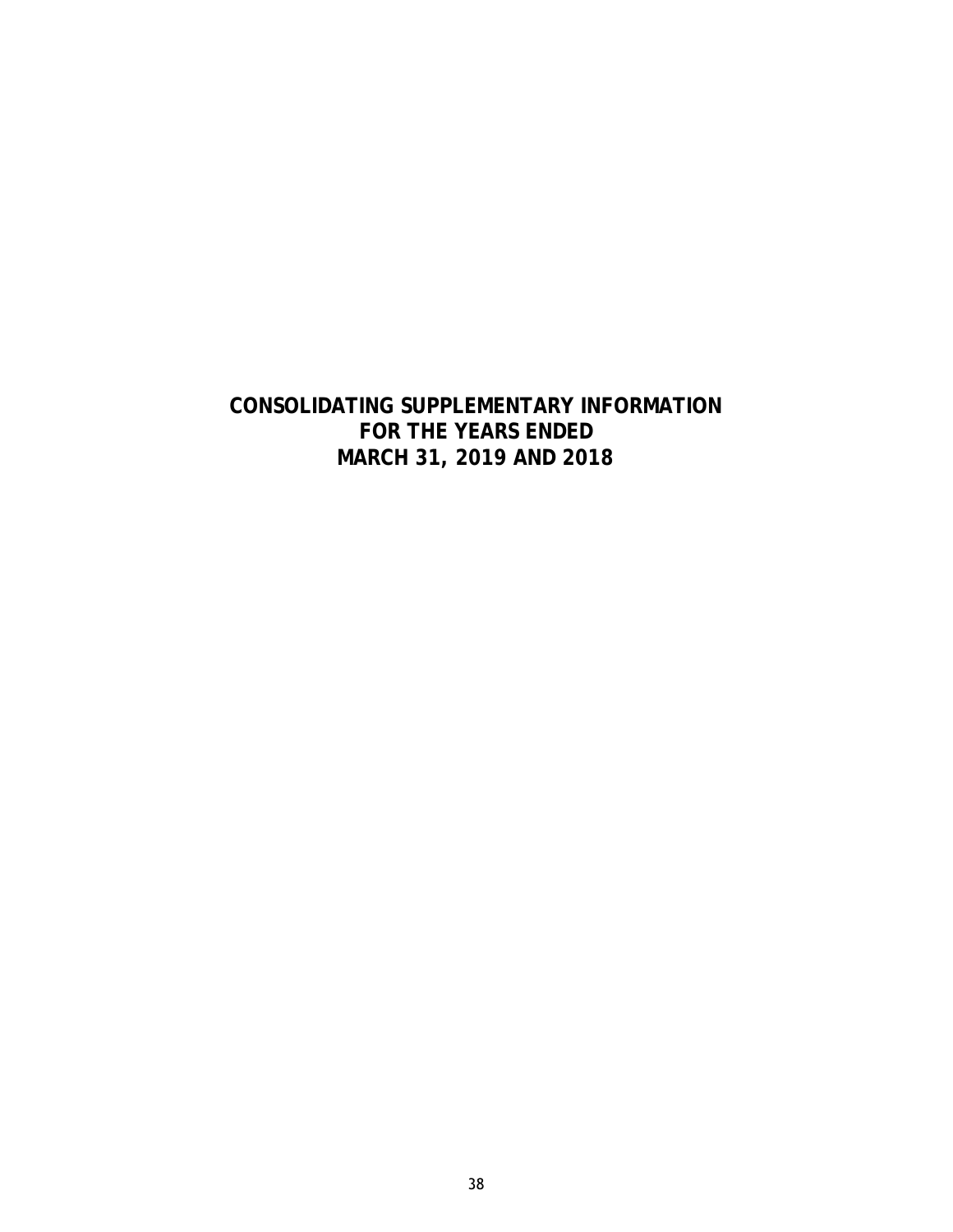**Consolidating Balance Sheet March 31, 2019**

*(amounts in thousands)*

|                                                     | Sun<br>Pharmaceutical<br>Industries, Inc. | Chattem<br>Chemicals,<br>Inc. | Mutual<br>Pharmaceutical<br>Company, Inc. | <b>DUSA</b><br>Pharmaceuticals,<br>Inc. | Pharmaulucence,<br>Inc.  | Taro<br>Development<br>Corporation | Morley &<br>Company,<br>Inc. | PI Real Estate Consolidating<br>Ventures, LLC | <b>Entries</b>           | Total                    |
|-----------------------------------------------------|-------------------------------------------|-------------------------------|-------------------------------------------|-----------------------------------------|--------------------------|------------------------------------|------------------------------|-----------------------------------------------|--------------------------|--------------------------|
| <b>ASSETS</b>                                       |                                           |                               |                                           |                                         |                          |                                    |                              |                                               |                          |                          |
| <b>Current assets</b>                               |                                           |                               |                                           |                                         |                          |                                    |                              |                                               |                          |                          |
| Cash and cash equivalents                           | \$<br>38,497                              | $1,330$ \$<br>S.              | 1,096                                     | $6,412$ \$<br>-\$                       | 10,550                   | -S                                 | $\sim$ 5<br>÷.               | Ŝ                                             |                          | 57,885                   |
| Accounts receivable, net                            | 472,262                                   | 4,152                         | 2,783                                     | 37,520                                  | 5,963                    |                                    |                              |                                               |                          | 522,680                  |
| Accounts receivable - Sun Limited<br>and affiliates | 160,156                                   | $\sim$                        | 81,321                                    | 22                                      | ۰.                       |                                    |                              |                                               | (81, 343)                | 160,156                  |
| Inventories                                         | 241,272                                   | 5,558                         | 12,884                                    | 5,366                                   | 5,381                    |                                    |                              |                                               |                          | 270,461                  |
| Prepaid expenses and other assets                   | 7,848                                     | 270                           | 1,922                                     | 303                                     | 794                      |                                    |                              |                                               |                          | 11,137                   |
|                                                     |                                           |                               |                                           |                                         |                          |                                    |                              |                                               |                          |                          |
| Total current assets                                | 920,035                                   | 11,310                        | 100,006                                   | 49,623                                  | 22,688                   |                                    |                              |                                               | (81, 343)                | 1,022,319                |
| Property, plant and equipment                       |                                           |                               |                                           |                                         |                          |                                    |                              |                                               |                          |                          |
| Land                                                |                                           | 322                           |                                           |                                         |                          |                                    |                              | 1,800                                         |                          | 2,122                    |
| Buildings and improvements                          | 425                                       | 15,403                        |                                           | 47                                      |                          |                                    |                              | 17,964                                        |                          | 33,839                   |
| Equipment                                           | 14,207                                    | 27,887                        |                                           | 9,217                                   | 17,462                   |                                    |                              |                                               |                          | 68,773                   |
| Furniture and fixtures                              | 705                                       | 182                           |                                           | 1,152                                   | 677                      |                                    |                              | 109                                           |                          | 2,825                    |
| Vehicles                                            | 16,864                                    |                               |                                           |                                         |                          |                                    |                              |                                               |                          | 16,864                   |
| Construction in process                             | 908                                       | 1,994                         |                                           | 44                                      | 12,696                   |                                    |                              |                                               |                          | 15,642                   |
| Total                                               | 33,109                                    | 45,788                        |                                           | 10,460                                  | 30,835                   |                                    |                              | 19,873                                        | $\overline{\phantom{a}}$ | 140,065                  |
| Less accumulated depreciation                       | 14,575                                    | 24,204                        |                                           | 10,331                                  | 7,437                    |                                    |                              | 1,675                                         | ٠                        | 58,222                   |
| Net property, plant and equipment                   | 18,534                                    | 21,584                        |                                           | 129                                     | 23,398                   |                                    |                              | 18,198                                        |                          | 81,843                   |
| Investments                                         |                                           |                               |                                           |                                         |                          |                                    |                              |                                               |                          |                          |
| Marketable equity securities                        | 9,405                                     |                               |                                           |                                         |                          | 253,098                            | 85                           |                                               |                          | 262,588                  |
| Nonmarketable equity securities                     | 7,361                                     |                               |                                           |                                         |                          |                                    |                              |                                               |                          | 7,361                    |
| Investment in unconsolidated subsidiaries           | 721,356                                   |                               |                                           |                                         | 29,773                   | 69                                 |                              |                                               | (643, 633)               | 107,565                  |
| Convertible notes                                   | 11,100                                    |                               |                                           |                                         |                          |                                    |                              |                                               |                          | 11,100                   |
| <b>Total investments</b>                            | 749,222                                   |                               |                                           |                                         | 29,773                   | 253,167                            | 85                           |                                               |                          | 388,614                  |
| Goodwill                                            |                                           | 12,422                        |                                           | 43,111                                  | 15,380                   |                                    |                              |                                               |                          | 70,913                   |
| Other intangible assets, net                        | 16,314                                    |                               | 5,163                                     | 41,041                                  | 25,340                   |                                    |                              |                                               |                          | 87,858                   |
| Advances to Parent                                  |                                           | 5,624                         | 23,238                                    | 45,887                                  | $\overline{\phantom{a}}$ | 5,614                              | $\overline{\bf 4}$           |                                               | (80, 367)                | $\overline{\phantom{a}}$ |
| <b>Total assets</b>                                 | 1,704,105<br>\$                           | $$50,940$ \$                  | 128,407 \$                                | 179,791 \$                              | 116,579                  | 258,781 \$<br>\$                   | 89                           | 18,198<br>$^{\circ}$                          | (805, 343)               | 1,651,547                |

See independent auditors' report on supplementary consolidating information.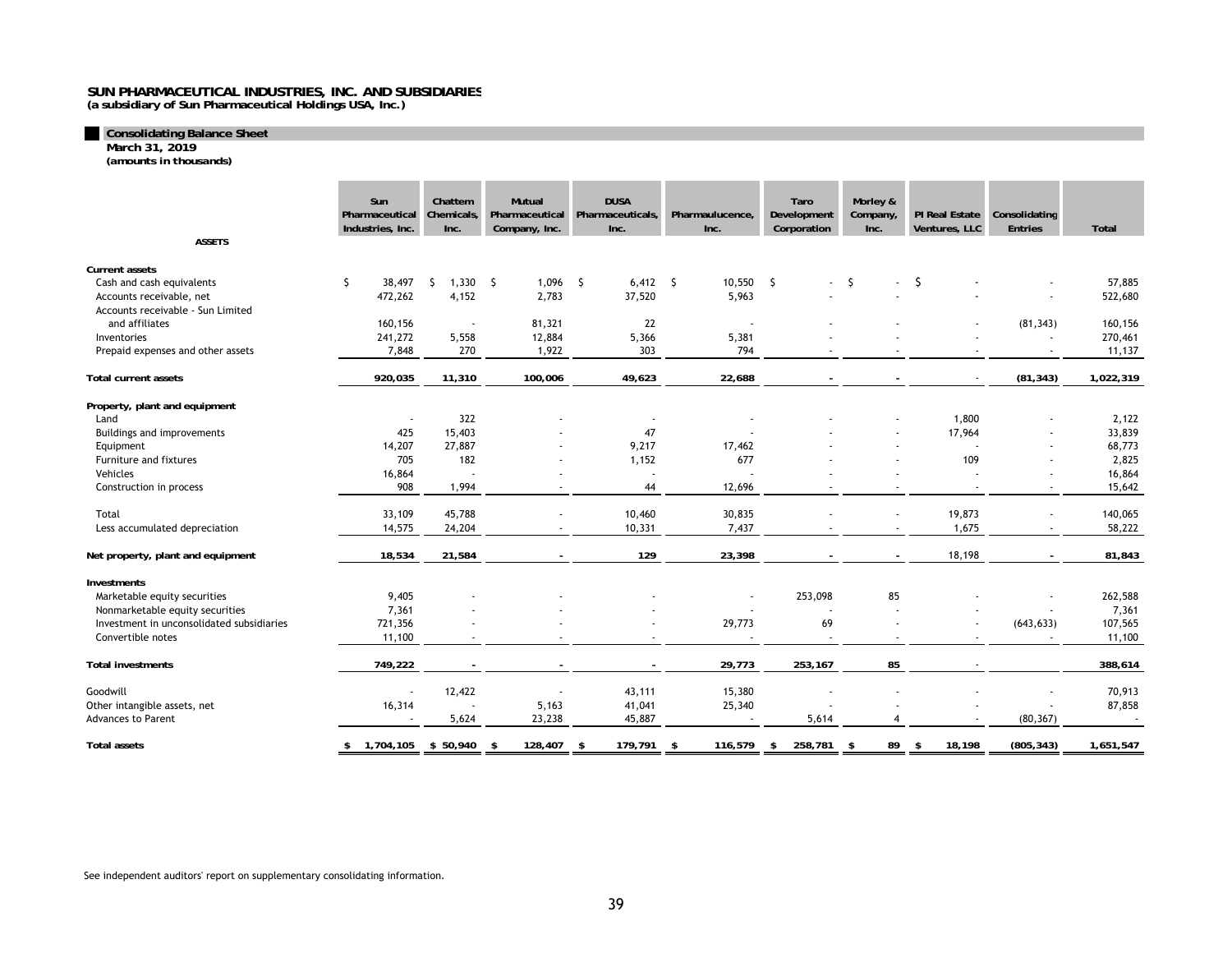### **Consolidating Balance Sheet March 31, 2019**

*(amounts in thousands)*

|                                            | Sun<br>Pharmaceutical<br>Industries, Inc. | Chattem<br>Chemicals.<br>Inc. | <b>Mutual</b><br>Pharmaceutical<br>Company, Inc. | <b>DUSA</b><br>Pharmaceuticals,<br>Inc. | Pharmaulucence.<br>Inc. | Taro<br>Development<br>Corporation | Morley &<br>Company<br>Inc. | PI Real Estate<br>Ventures, LLC | Consolidating<br><b>Entries</b> | <b>Total</b>             |
|--------------------------------------------|-------------------------------------------|-------------------------------|--------------------------------------------------|-----------------------------------------|-------------------------|------------------------------------|-----------------------------|---------------------------------|---------------------------------|--------------------------|
| LIABILITIES AND SHAREHOLDERS' EQUITY       |                                           |                               |                                                  |                                         |                         |                                    |                             |                                 |                                 |                          |
| <b>Current liabilities</b>                 |                                           |                               |                                                  |                                         |                         |                                    |                             |                                 |                                 |                          |
| Short-term borrowings                      | \$<br>370,000                             | -\$<br>$-5$                   | $\sim$                                           | -S<br>$\sim$                            | -\$<br>$\sim$           | -\$                                | $-5$                        | -\$                             |                                 | 370,000                  |
| Accounts payable - trade                   | 99,637                                    | 3,340                         | 316                                              | 5,303                                   | 1,708                   |                                    |                             |                                 | (81, 343)                       | 28,961                   |
| Accrued expenses                           | 134,741                                   |                               |                                                  | 1,535                                   | 1,196                   |                                    |                             |                                 |                                 | 137,472                  |
| Current portion of contingent              |                                           |                               |                                                  |                                         |                         |                                    |                             |                                 |                                 |                          |
| liability on acquisition                   | 6,250                                     |                               |                                                  |                                         |                         |                                    |                             |                                 |                                 | 6,250                    |
| Current portion of capital                 |                                           |                               |                                                  |                                         |                         |                                    |                             |                                 |                                 |                          |
| lease obligations                          | 4,551                                     |                               |                                                  |                                         |                         |                                    |                             |                                 |                                 | 4,551                    |
| Current portion of long-term debt          | $\overline{\phantom{a}}$                  | $\sim$                        | $\overline{a}$                                   |                                         |                         |                                    |                             |                                 |                                 | $\overline{\phantom{a}}$ |
| <b>Total current liabilities</b>           | 615,179                                   | 3,340                         | 316                                              | 6,838                                   | 2,904                   |                                    |                             |                                 | (81, 343)                       | 547,234                  |
| Advances from affiliates                   | 408,862                                   | $\overline{\phantom{a}}$      |                                                  |                                         | 20,334                  |                                    |                             | (11, 575)                       | (80, 367)                       | 337,254                  |
| Allocation of income taxes                 |                                           |                               |                                                  |                                         |                         |                                    |                             |                                 |                                 |                          |
| (receivable) payable                       | (2, 313)                                  | (244)                         | 14,773                                           | 15,472                                  | 4,816                   | (891)                              | $\overline{\phantom{a}}$    |                                 |                                 | 31,613                   |
| Deferred income taxes                      | (48, 609)                                 | 317                           | (16, 232)                                        | 8,158                                   | 2,431                   | 58,375                             | 20                          |                                 |                                 | 4,460                    |
| Capital lease obligations, net             |                                           |                               |                                                  |                                         |                         |                                    |                             |                                 |                                 |                          |
| of current portion                         | 13,337                                    |                               |                                                  |                                         |                         |                                    |                             |                                 |                                 | 13,337                   |
| Long-term debt, net of current portion     |                                           |                               |                                                  |                                         |                         |                                    |                             |                                 |                                 |                          |
| <b>Total liabilities</b>                   | 986,456                                   | 3,413                         | (1, 143)                                         | 30,468                                  | 30,485                  | 57,484                             | 20                          | (11, 575)                       | (161, 710)                      | 933,898                  |
| Shareholders' equity                       |                                           |                               |                                                  |                                         |                         |                                    |                             |                                 |                                 |                          |
| Common stock                               |                                           | 34,433                        |                                                  | 10                                      | 0                       |                                    | 3                           | 0                               | (34, 447)                       |                          |
| Additional paid-in capital                 | 565,595                                   |                               | 65,670                                           |                                         | 87,348                  |                                    |                             | 9,002                           | (162, 020)                      | 565,595                  |
| Retained earnings (Deficit)                | 152,054                                   | 13,094                        | 63,879                                           | 149,313                                 | (1, 254)                | 201,297                            | 66                          | 20,771                          | (447, 166)                      | 152,054                  |
|                                            |                                           |                               |                                                  |                                         |                         |                                    |                             | $\sim$                          |                                 |                          |
| Total shareholders' equity                 | 717,649                                   | 47,527                        | 129,550                                          | 149,323                                 | 86,094                  | 201,297                            | 69                          | 29,773                          | (643, 633)                      | 717,649                  |
| Total liabilities and shareholders' equity | 1,704,105<br>\$                           | \$50,940                      | 128,407<br>- \$                                  | 179,791<br>-\$                          | 116,579<br>-\$          | 258,781<br>\$                      | 89<br>- \$                  | 18,198<br>\$                    | (805, 343)                      | 1,651,547                |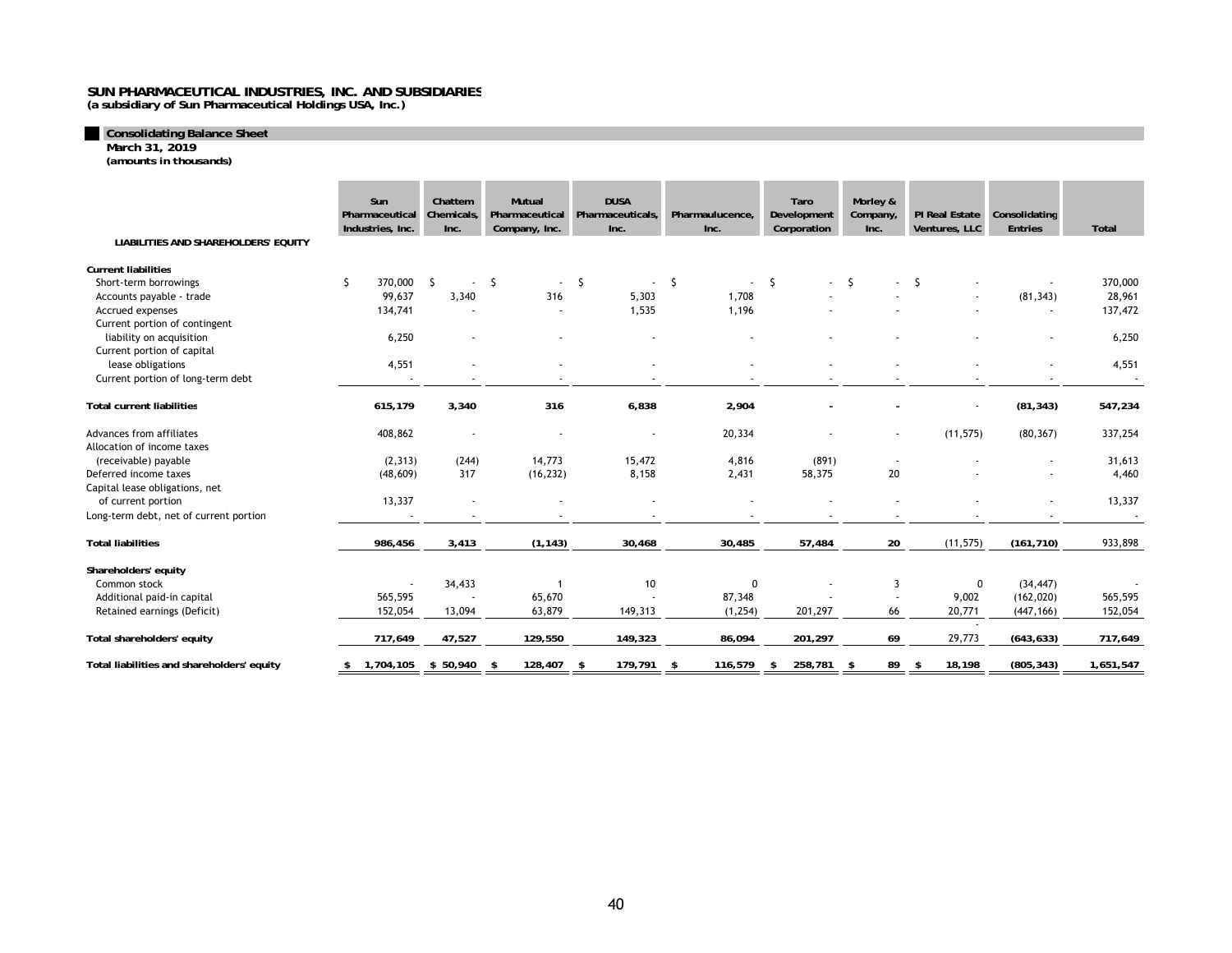**Consolidating Balance Sheet March 31, 2018**

*(amounts in thousands)* 

|                                                                 | Sun<br>Pharmaceutical<br>Industries, Inc. | Chattem<br>Chemicals,<br>Inc. | Mutual<br>Pharmaceutical<br>Company, Inc. | <b>DUSA</b><br>Pharmaceuticals,<br>Inc. | Pharmaulucence<br>$,$ Inc. | Taro<br>Development<br>Corporation | Morley &<br>Company,<br>Inc. | <b>PI Real Estate</b><br>Ventures, LLC | Consolidating<br><b>Entries</b> | <b>Total</b>      |
|-----------------------------------------------------------------|-------------------------------------------|-------------------------------|-------------------------------------------|-----------------------------------------|----------------------------|------------------------------------|------------------------------|----------------------------------------|---------------------------------|-------------------|
| <b>ASSETS</b>                                                   |                                           |                               |                                           |                                         |                            |                                    |                              |                                        |                                 |                   |
| Current assets                                                  |                                           |                               |                                           |                                         |                            |                                    |                              |                                        |                                 |                   |
| Cash and cash equivalents                                       | 88,037                                    | 2,094                         | 3,693                                     | 5,768                                   | 16,479                     |                                    |                              |                                        |                                 | 116,071           |
| Accounts receivable, net                                        | 295,456                                   | 4,497                         | ÷,                                        | 39,774                                  | 4,216                      |                                    |                              |                                        | $\overline{\phantom{a}}$        | 343,943           |
| Accounts receivable - Sun Limited and affiliates                | 24,307                                    |                               | 56,023                                    |                                         |                            |                                    |                              |                                        | (56, 023)                       | 24,307            |
| Inventories                                                     | 239,163                                   | 5,429                         | 17,560                                    | 8,354                                   | 6,552                      |                                    |                              |                                        |                                 | 277,058           |
| Prepaid expenses and other assets                               | 13,068                                    | 459                           | 172                                       | 1,781                                   | 751                        |                                    |                              |                                        |                                 | 16,231            |
| Current portion of note receivable                              |                                           |                               | 12,695                                    |                                         |                            |                                    |                              |                                        |                                 | 12,695            |
| <b>Total current assets</b>                                     | 660,031                                   | 12,479                        | 90,143                                    | 55,677                                  | 27,998                     |                                    |                              |                                        | (56, 023)                       | 790,305           |
| Property, plant and equipment                                   |                                           |                               |                                           |                                         |                            |                                    |                              |                                        |                                 |                   |
| Land                                                            | $\sim$                                    | 322                           |                                           | $\sim$                                  |                            |                                    |                              | 1,800                                  |                                 | 2,122             |
| Buildings and improvements                                      | 5,571                                     | 3,666                         |                                           | 934                                     |                            |                                    |                              | 17,964                                 |                                 | 28,135            |
| Equipment                                                       | 58,972                                    | 23,949                        |                                           | 919                                     | 19,992                     |                                    |                              |                                        |                                 | 103,832           |
| Furniture and fixtures                                          | 1,529                                     | 36                            | $\overline{\phantom{a}}$                  | 285                                     | 677                        |                                    |                              | 109                                    |                                 | 2,636             |
| Vehicles                                                        | 11,112                                    |                               |                                           |                                         |                            |                                    |                              |                                        |                                 | 11,112            |
| Construction in process                                         | 6,225                                     | 13,696                        | $\overline{\phantom{a}}$                  | $\sim$                                  | 13,604                     |                                    | $\overline{\phantom{a}}$     |                                        |                                 | 33,525            |
| Total                                                           | 83,409                                    | 41,669                        | $\overline{a}$                            | 2,138                                   | 34,273                     |                                    |                              | 19,873                                 |                                 | 181,362           |
| Less accumulated depreciation                                   | 45,277                                    | 22,857                        |                                           | 2,028                                   | 10,526                     |                                    |                              | 1,675                                  |                                 | 82,363            |
| Net property, plant and equipment                               | 38,132                                    | 18,812                        |                                           | 110                                     | 23,747                     |                                    | $\sim$                       | 18,198                                 |                                 | 98,999            |
| Investments                                                     |                                           |                               |                                           |                                         |                            |                                    |                              |                                        |                                 |                   |
| Marketable equity securities                                    | 2,777                                     |                               |                                           |                                         |                            |                                    |                              |                                        |                                 | 2,777             |
| Nonmarketable equity securities                                 | 16,723                                    |                               |                                           |                                         | $\blacksquare$             | 19,851                             | $\overline{2}$               |                                        |                                 | 36,576            |
| Investment in unconsolidated subsidiaries                       | 461,679                                   |                               |                                           |                                         | 29,066                     | $\overline{2}$                     |                              |                                        | (418,909)                       | 71,838            |
| Convertible notes                                               | 7,000                                     |                               |                                           |                                         |                            | $\overline{a}$                     | $\overline{\phantom{a}}$     |                                        |                                 | 7,000             |
| <b>Total investments</b>                                        | 488,179                                   |                               | $\sim$                                    |                                         | 29,066                     | 19,853                             | $\overline{2}$               |                                        | (418,909)                       | 118,191           |
|                                                                 |                                           |                               |                                           |                                         |                            |                                    |                              |                                        |                                 |                   |
| Goodwill                                                        | $\sim$                                    | 12,422                        | $\overline{\phantom{a}}$                  | 43,111                                  | 15,380<br>29,325           |                                    |                              |                                        |                                 | 70,913<br>126,597 |
| Other intangible assets, net<br>Allocated income tax receivable | 21,152                                    | $\sim$                        | 10,454                                    | 65,666                                  | $\overline{\phantom{a}}$   |                                    |                              |                                        |                                 |                   |
| Deferred income taxes                                           | 48,290                                    | (465)                         | 15,813                                    | (13, 113)                               | (3, 168)                   |                                    |                              |                                        |                                 | 47,357            |
| <b>Advances to Parent</b>                                       | $\overline{\phantom{a}}$                  | 6,818                         | 23,238                                    | $\sim$                                  | $\overline{\phantom{a}}$   |                                    |                              |                                        | (30, 056)                       | $\sim$            |
| <b>Total assets</b>                                             | 1,255,784                                 | 50,066                        | 139,648                                   | 151,451                                 |                            | 19,853                             |                              |                                        |                                 |                   |
|                                                                 |                                           |                               |                                           |                                         | 122,348                    |                                    | $\overline{2}$               | 18,198                                 | (504, 987)                      | 1,252,362         |

See independent auditors' report on supplementary consolidating information.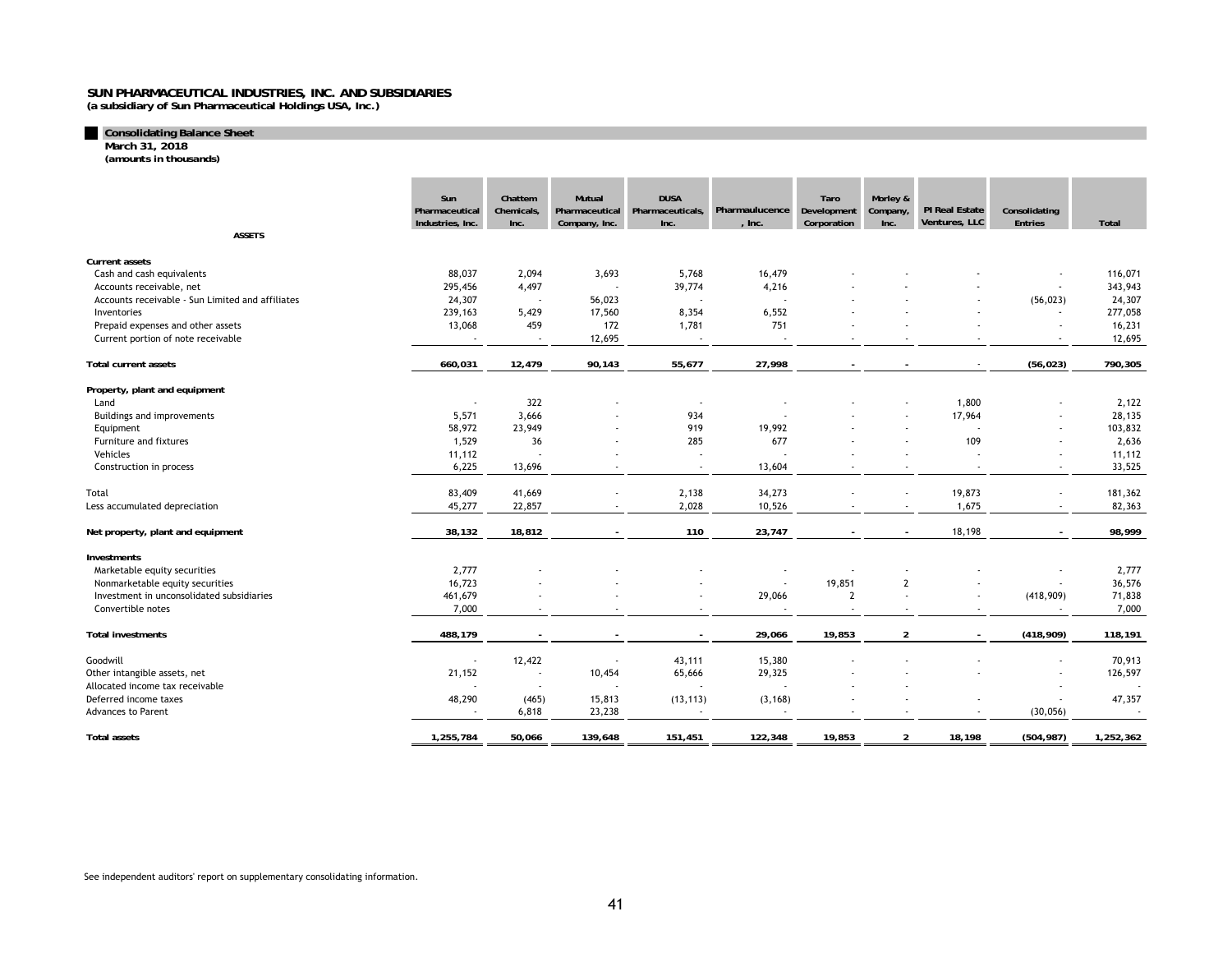### **Consolidating Balance Sheet March 31, 2018**

*(amounts in thousands)* 

|                                                             | Sun<br>Pharmaceutical<br>Industries, Inc. | Chattem<br>Chemicals,<br>Inc. | Mutual<br>Pharmaceutical<br>Company, Inc. | <b>DUSA</b><br>Pharmaceuticals,<br>Inc. | Pharmaulucence<br>, $Inc.$ | Taro<br>Development<br>Corporation | Morley &<br>Company,<br>Inc. | <b>PI Real Estate</b><br>Ventures, LLC | Consolidating<br><b>Entries</b> | Total     |
|-------------------------------------------------------------|-------------------------------------------|-------------------------------|-------------------------------------------|-----------------------------------------|----------------------------|------------------------------------|------------------------------|----------------------------------------|---------------------------------|-----------|
| LIABILITIES AND SHAREHOLDERS' EQUITY                        |                                           |                               |                                           |                                         |                            |                                    |                              |                                        |                                 |           |
| <b>Current liabilities</b>                                  |                                           |                               |                                           |                                         |                            |                                    |                              |                                        |                                 |           |
| Short-term borrowings                                       | 260,000                                   |                               |                                           |                                         |                            |                                    |                              |                                        |                                 | 260,000   |
| Accounts payable - trade                                    | 110,135                                   | 2,275                         | 1,295                                     | 5,992                                   | 1,919                      |                                    |                              |                                        | (56, 023)                       | 65,593    |
| Accrued expenses                                            | 132,405                                   |                               |                                           | 329                                     | 1,509                      |                                    |                              |                                        |                                 | 134,243   |
| Current portion of contingent liability on acquisition      | 15,625                                    |                               |                                           | $\overline{\phantom{a}}$                |                            |                                    |                              |                                        |                                 | 15,625    |
| Current portion of capital lease obligations                | 1,992                                     |                               |                                           | ٠                                       |                            |                                    |                              |                                        |                                 | 1,992     |
| Current portion of long-term debt                           |                                           |                               |                                           | ۰                                       |                            |                                    |                              | 788                                    |                                 | 788       |
| <b>Total current liabilities</b>                            | 520,157                                   | 2,275                         | 1,295                                     | 6,321                                   | 3,428                      |                                    |                              | 788                                    | (56, 023)                       | 478,241   |
| Advances from affiliate                                     | 207,855                                   | $\overline{\phantom{a}}$      |                                           | $\blacksquare$                          | 37,613                     | 19,861                             |                              | (27, 601)                              | (30, 054)                       | 207,673   |
| Allocation of income taxes (receivable) payable             | (5,079)                                   | (303)                         | 13,188                                    | 7,641                                   | 2,205                      |                                    |                              |                                        |                                 | 17,652    |
| Contingent liability on acquisition, net of current portion | 4,583                                     |                               |                                           | $\overline{a}$                          |                            |                                    |                              |                                        |                                 | 4,583     |
| Capital lease obligations, net of current portion           | 17,350                                    |                               |                                           |                                         |                            |                                    |                              |                                        |                                 | 17,350    |
| Long-term debt, net of current portion                      |                                           |                               |                                           |                                         |                            |                                    |                              | 15,945                                 |                                 | 15,945    |
| <b>Total liabilities</b>                                    | 744,866                                   | 1,972                         | 14,483                                    | 13,962                                  | 43,246                     | 19,861                             | -1                           | (10, 868)                              | (86, 077)                       | 741,444   |
| Shareholders' equity                                        |                                           |                               |                                           |                                         |                            |                                    |                              |                                        |                                 |           |
| Common stock                                                |                                           | 34,433                        |                                           | 10                                      |                            |                                    |                              |                                        | (34, 446)                       |           |
| Additional paid-in capital                                  | 565,595                                   |                               | 65,670                                    |                                         | 87,348                     |                                    | $\overline{\phantom{a}}$     | 9,002                                  | (162, 020)                      | 565,595   |
| Retained earnings (Accumulated Deficit)                     | (73, 953)                                 | 13,661                        | 59,495                                    | 137,479                                 | (8, 246)                   | (8)                                | (2)                          | 20,064                                 | (222, 444)                      | (73, 953) |
| Accumulated other comprehensive income                      | 19,276                                    |                               |                                           |                                         |                            | $\overline{\phantom{a}}$           | $\overline{\phantom{a}}$     |                                        |                                 | 19,276    |
| Total shareholders' equity                                  | 510,918                                   | 48,094                        | 125,165                                   | 137,489                                 | 79,102                     | (8)                                |                              | 29,066                                 | (418,910)                       | 510,918   |
| Total liabilities and shareholders' equity                  | 1,255,784                                 | 50.066                        | 139,648                                   | 151.451                                 | 122,348                    | 19,853                             | $\overline{2}$               | 18,198                                 | (504, 987)                      | 1,252,362 |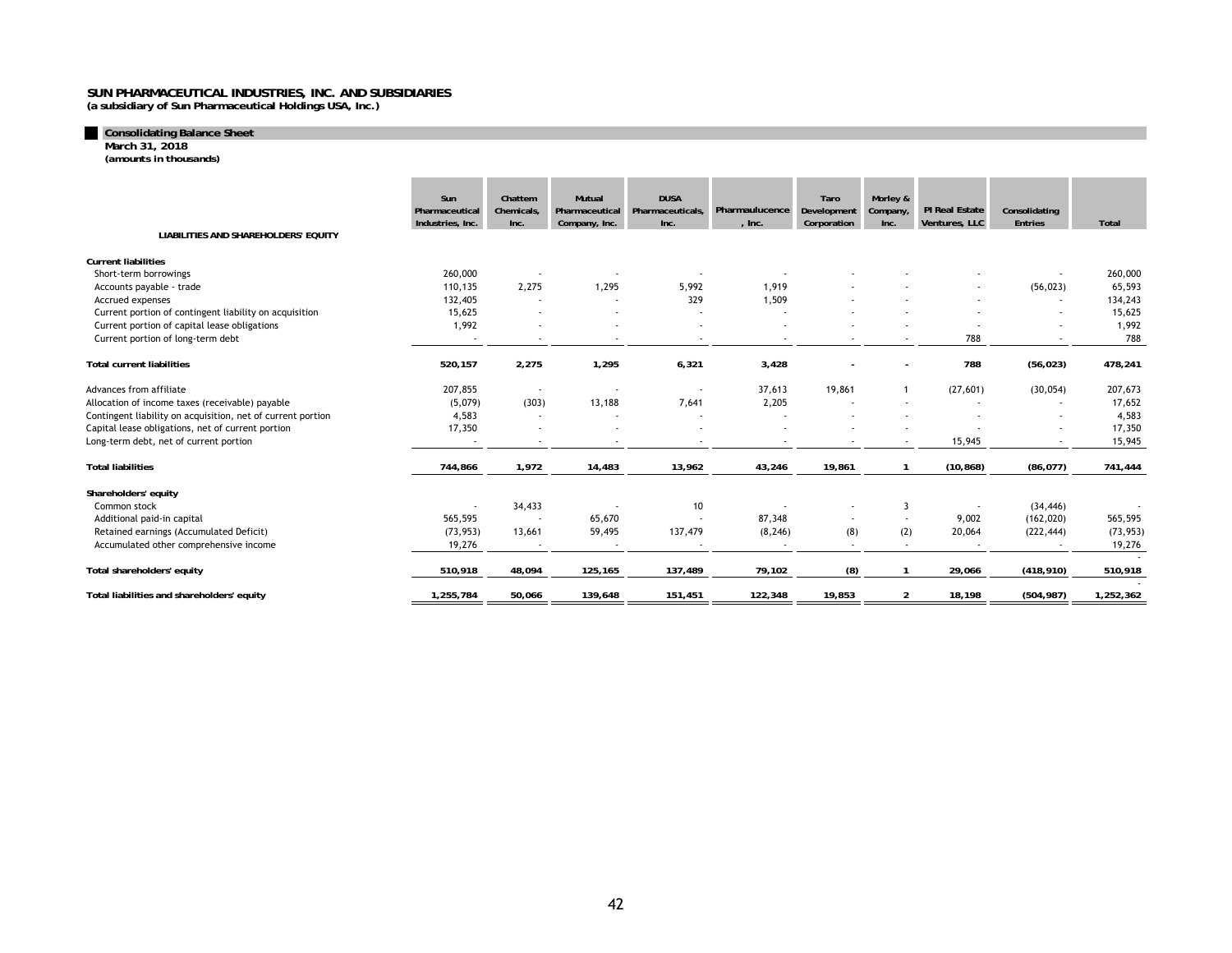(a subsidiary of Sun Pharmaceutical Holdings USA, Inc.)

### **Consolidating Statement of Income Year Ended March 31, 2019**

*(amounts in thousands)*

|                                                           | Sun<br>Pharmaceutical<br>Industries, Inc. |           | Chattem<br>Chemicals.<br>Inc. |    | <b>Mutual</b><br>Pharmaceutical<br>Company, Inc. | <b>DUSA</b><br>Pharmaceuticals,<br>Inc. |             | Pharmaulucence.<br>Inc.  | Taro<br>Development<br>Corporation |                          | Morley &<br>Company,<br>Inc. |                          | <b>PI Real Estate</b><br>Ventures, LLC | Consolidating<br><b>Entries</b> |           | Total                |
|-----------------------------------------------------------|-------------------------------------------|-----------|-------------------------------|----|--------------------------------------------------|-----------------------------------------|-------------|--------------------------|------------------------------------|--------------------------|------------------------------|--------------------------|----------------------------------------|---------------------------------|-----------|----------------------|
| Net sales                                                 | -S                                        | 767,056   | 22.639<br>S.                  | -S | 52,679                                           | - S                                     | 94,130 \$   | 34,802                   | -S                                 | $\blacksquare$           | \$                           | $\overline{\phantom{a}}$ | 3,000<br>S.                            | -S                              | (52, 286) | \$922,020            |
| Cost of goods sold                                        |                                           | 553,401   | 20,107                        |    | 45,141                                           |                                         | 31,836      | 12,059                   |                                    |                          |                              | ٠                        | 443                                    |                                 | (52, 286) | 610,701              |
| Selling, general and administrative expenses              |                                           | 225,769   | 2,459                         |    | 2,336                                            |                                         | 44,092      | 11,609                   |                                    |                          |                              | ٠                        | 1,110                                  |                                 |           | 287,375              |
| Research and development costs                            |                                           | 1,542     | 956                           |    |                                                  |                                         | 3,801       | 3,569                    |                                    |                          |                              |                          |                                        |                                 |           | 9,868                |
| Loss (gain) on disposal of property, plant, and equipment |                                           | 7,789     | 77                            |    |                                                  |                                         |             | (124)                    |                                    |                          |                              |                          |                                        |                                 |           | 7,742                |
| Operating (loss) income                                   |                                           | (21, 445) | (960)                         |    | 5,202                                            |                                         | 14,401      | 7,689                    |                                    | $\overline{\phantom{a}}$ |                              | $\blacksquare$           | 1,447                                  |                                 |           | 6,334                |
| Other (expense) income                                    |                                           |           |                               |    |                                                  |                                         |             |                          |                                    |                          |                              |                          |                                        |                                 |           |                      |
| Interest expense                                          |                                           | (20, 988) |                               |    |                                                  |                                         |             | 63                       |                                    |                          |                              |                          | (740)                                  |                                 | 1,353     | (20, 312)            |
| Dividend and interest income                              |                                           | 1,035     | 304                           |    | 350                                              |                                         | 538         | 161                      |                                    | 30,003                   |                              | 8                        | $\overline{\phantom{a}}$               |                                 | (1, 353)  | 31,046               |
| (Losses) gains on equity securities                       |                                           | (3,045)   | $\sim$                        |    |                                                  |                                         |             | $\overline{\phantom{a}}$ |                                    | 51,922                   |                              | 17                       |                                        |                                 |           | 48,894               |
| Equity in earnings from unconsolidated subsidiaries       |                                           | 108,140   | $\sim$                        |    |                                                  |                                         | ٠           | 707                      |                                    | 19                       |                              |                          |                                        |                                 | (87, 543) | 21,323               |
| Gain on sale of intangible asset                          |                                           | 149       |                               |    |                                                  |                                         | ٠           |                          |                                    |                          |                              |                          |                                        |                                 |           | 149                  |
| Other income                                              |                                           |           |                               |    |                                                  |                                         | 30          | 246                      |                                    |                          |                              |                          |                                        |                                 |           | 276                  |
| Other income, net                                         |                                           | 85,291    | 304                           |    | 350                                              |                                         | 568         | 1,177                    |                                    | 81,944                   | 25                           |                          | (740)                                  |                                 | (87, 543) | 81,376               |
| Income (loss) before allocated income taxes               |                                           | 63,846    | (656)                         |    | 5,552                                            |                                         | 14,969      | 8,866                    |                                    | 81,944                   |                              | 25                       | 707                                    | (87, 543)                       |           | 87,710               |
| Allocated income tax (benefit) expense                    |                                           | (3, 587)  | (89)                          |    | 1,167                                            |                                         | 3,135       | 1,874                    |                                    | 17,771                   |                              | 6                        |                                        |                                 |           | 20,277               |
| Net income (loss)                                         | S                                         | 67,433    | $(567)$ \$<br>-\$             |    | 4,385                                            | -\$                                     | $11,834$ \$ | 6,992                    | \$                                 | 64,173                   | - \$                         | 19S                      | 707                                    | \$                              |           | $(87,543)$ \$ 67,433 |

See independent auditors' report on supplementary consolidating information.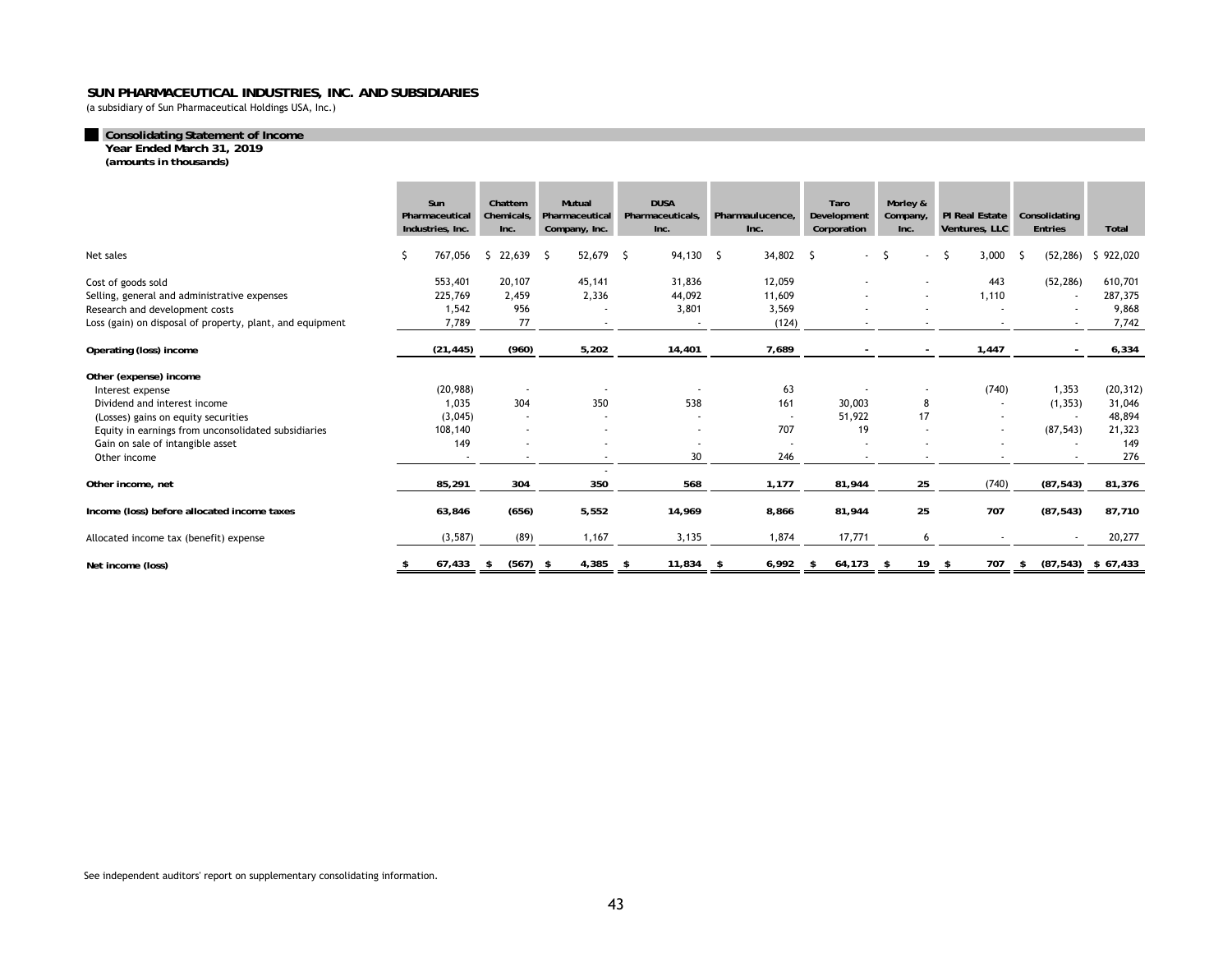(a subsidiary of Sun Pharmaceutical Holdings USA, Inc.)

### **Consolidating Statement of Income Year Ended March 31, 2018**

*(amounts in thousands)* 

|                                                              |              | Sun<br>Pharmaceutical<br>Industries, Inc. |    | Chattem<br>Chemicals, Inc. |    | Mutual<br>Pharmaceutical<br>Company, Inc. | <b>DUSA</b><br>Pharmaceuticals,<br>Inc. | Pharmaulucence,<br>Inc. | Taro<br>Development<br>Corporation | Morley &<br>Company,<br>Inc. |                          |      | <b>PI Real Estate</b><br>Ventures, LLC | Consolidating<br><b>Entries</b> |     | Total     |
|--------------------------------------------------------------|--------------|-------------------------------------------|----|----------------------------|----|-------------------------------------------|-----------------------------------------|-------------------------|------------------------------------|------------------------------|--------------------------|------|----------------------------------------|---------------------------------|-----|-----------|
| Net sales                                                    | <sub>S</sub> | 620,224                                   | -S | 22,147                     | -S | $67,517$ \$                               | 93,805 \$                               | 34,025 \$               | $\overline{\phantom{a}}$           | <sub>S</sub>                 | $\overline{\phantom{a}}$ | -S   | 3,300                                  | (67, 517)                       | - S | 773,501   |
| Cost of goods sold                                           |              | 479,282                                   |    | 19,440                     |    | 38,846                                    | 29,039                                  | 15.183                  |                                    |                              | $\overline{\phantom{a}}$ |      | 430                                    | (67, 517)                       |     | 514,703   |
| Selling, general and administrative expenses                 |              | 125,290                                   |    | 2,538                      |    | 5,127                                     | 28,126                                  | 8,065                   |                                    |                              |                          |      | 50                                     | $\sim$                          |     | 169,195   |
| Research and development costs                               |              | 3,295                                     |    | 876                        |    |                                           | 9,459                                   | 5,520                   |                                    |                              |                          |      |                                        |                                 |     | 19,150    |
| Loss on disposal of property, plant, and equipment           |              | 10,228                                    |    |                            |    |                                           |                                         | $\sim$                  |                                    |                              |                          |      |                                        |                                 |     | 10,228    |
| Operating income (loss)                                      |              | 2,129                                     |    | (707)                      |    | 23,544                                    | 27,181                                  | $\sim$<br>5,258         |                                    |                              |                          |      | 2,820                                  |                                 |     | 60,225    |
| Other (expense) income                                       |              |                                           |    |                            |    |                                           |                                         |                         |                                    |                              |                          |      |                                        |                                 |     |           |
| Interest expense                                             |              | (16, 074)                                 |    | $\overline{\phantom{a}}$   |    |                                           | (1, 416)                                | (126)                   |                                    |                              |                          |      | (740)                                  | 152                             |     | (18, 204) |
| Dividend and interest income                                 |              | 3,741                                     |    | 282                        |    | 1,267                                     |                                         | 19                      |                                    |                              |                          |      | $\overline{\phantom{a}}$               | (152)                           |     | 5,157     |
| Gains on equity securities                                   |              |                                           |    |                            |    |                                           |                                         |                         |                                    |                              |                          |      |                                        |                                 |     |           |
| Equity in earnings (losses) from unconsolidated subsidiaries |              | 32,787                                    |    |                            |    |                                           |                                         | 1,643                   |                                    |                              |                          |      | $\overline{\phantom{a}}$               | (40, 470)                       |     | (6,040)   |
| Gain on sale of intangible asset                             |              |                                           |    |                            |    |                                           |                                         |                         |                                    |                              |                          |      |                                        |                                 |     |           |
| Impairment of goodwill                                       |              | (413)                                     |    |                            |    |                                           |                                         |                         |                                    |                              |                          |      |                                        |                                 |     | (413)     |
| Other income                                                 |              | $\sim$                                    |    |                            |    |                                           |                                         | 1,333                   |                                    |                              |                          |      |                                        |                                 |     | 1,333     |
| Other income (expense), net                                  |              | 20,041                                    |    | 282                        |    | 1,267                                     | (1, 416)                                | 2,869                   |                                    |                              |                          |      | (740)                                  | (40, 470)                       |     | (18, 167) |
|                                                              |              |                                           |    |                            |    |                                           |                                         |                         |                                    |                              |                          |      |                                        |                                 |     |           |
| Income (loss) before allocated income taxes                  |              | 22,170                                    |    | (425)                      |    | 24,811                                    | 25,765                                  | 8,127                   |                                    |                              |                          |      | 2,080                                  | (40, 470)                       |     | 42,058    |
| Allocated income tax expense (benefit)                       |              | 4,853                                     |    | (209)                      |    | 9,605                                     | 7,958                                   | 2,097                   |                                    |                              |                          |      | 437                                    |                                 |     | 24,741    |
| Net income (loss)                                            |              | 17,317                                    | -9 | $(216)$ \$                 |    | 15,206 \$                                 | 17,807                                  | \$<br>6,030             | - \$<br>$\sim$                     | - \$                         | $\sim$                   | - \$ | 1,643                                  | $(40, 470)$ \$<br>- \$          |     | 17,317    |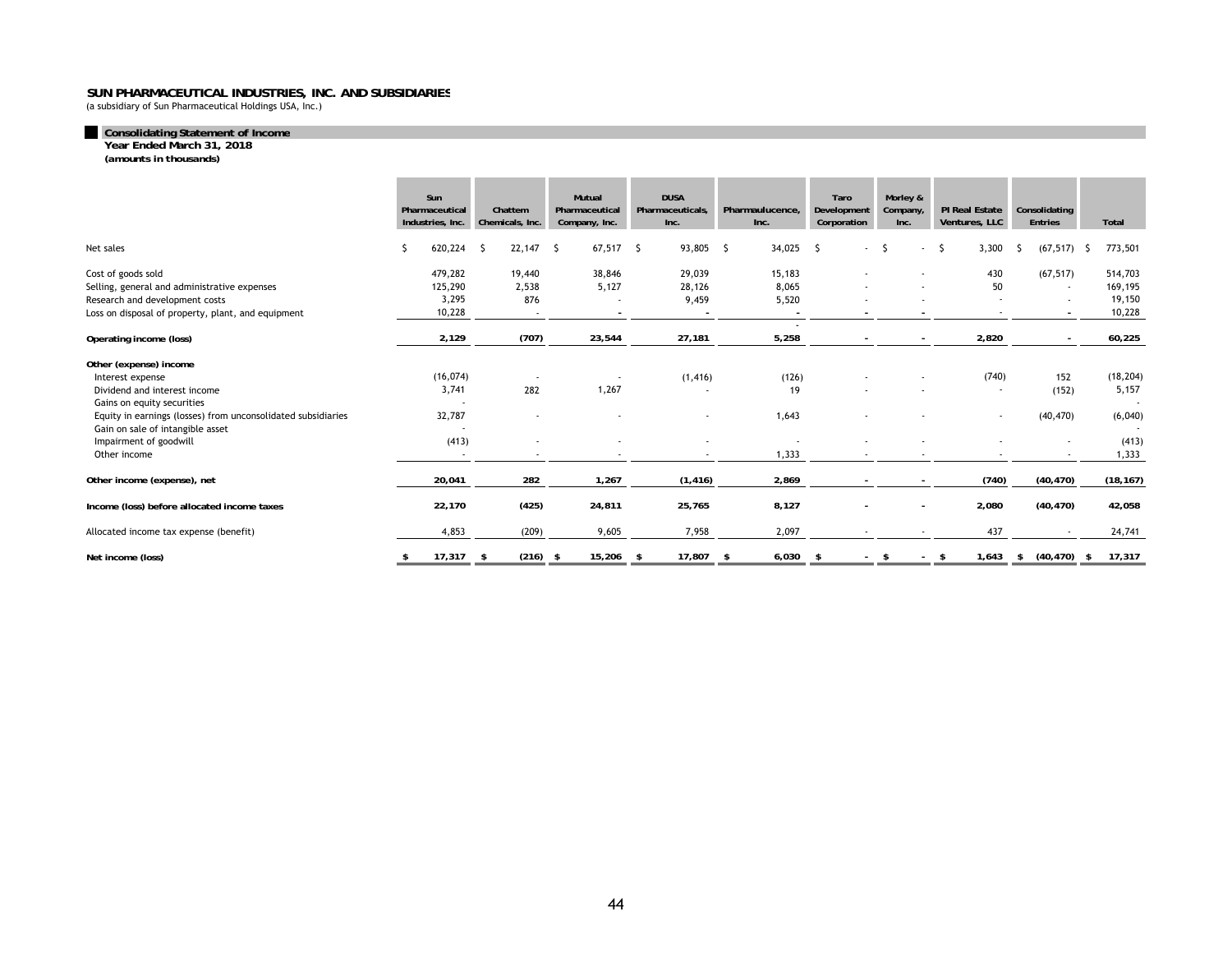(a subsidiary of Sun Pharmaceutical Holdings USA, Inc.)

### **Consolidating Statements of Shareholders' Equity March 31, 2019 and 2018**

*(amounts in thousands)*

|                                                        | Sun<br>Pharmaceutical<br>Industries, Inc. | Chattem<br>Chemicals, Inc. | Mutual<br>Pharmaceutical<br>Company, Inc. | <b>DUSA</b><br>Pharmaceuticals,<br>Inc. | Pharmaulucence,<br>Inc. | <b>Taro Development</b><br>Corporation | Morley &<br>Company,<br>Inc. | <b>PI Real Estate</b><br>Ventures, LLC | Consolidating<br><b>Entries</b> | <b>Total</b> |
|--------------------------------------------------------|-------------------------------------------|----------------------------|-------------------------------------------|-----------------------------------------|-------------------------|----------------------------------------|------------------------------|----------------------------------------|---------------------------------|--------------|
| Balances, April 1, 2017                                | 483,162                                   | 48,310                     | 109,959                                   | 119,682                                 | 73,072                  | (8)                                    |                              | 27,423                                 | (378, 439)                      | 483,162      |
| Comprehensive income (loss)                            | 27,756                                    | (216)                      | 15,206                                    | 17,807                                  | 6,030                   |                                        |                              | 1,643                                  | (40, 470)                       | 27,756       |
| Balances, March 31, 2018                               | 510,918                                   | 48,094                     | 125,165                                   | 137,489                                 | 79,102                  | (8)                                    |                              | 29,066                                 | (418,909)                       | 510,918      |
| Net income (loss)                                      | 67,433                                    | (567)                      | 4,385                                     | 11,834                                  | 6,992                   | 64,173                                 | 19                           | 707                                    | (87, 543)                       | 67,433       |
| Cumulative effect of change in<br>accounting principle | 147,353                                   |                            |                                           |                                         | $\sim$                  | 137,132                                | 49                           | $\sim$                                 | (137, 181)                      | 147,353      |
| Distributions                                          | (8,055)                                   |                            |                                           |                                         |                         |                                        |                              |                                        |                                 | (8,055)      |
| Balances, March 31, 2019                               | 717,649                                   | 47,527                     | 129,550                                   | 149,323                                 | 86,094                  | 201,297                                | 69                           | 29,773                                 | (643, 633)                      | 717,649      |

See independent auditors' report on supplementary consolidating information.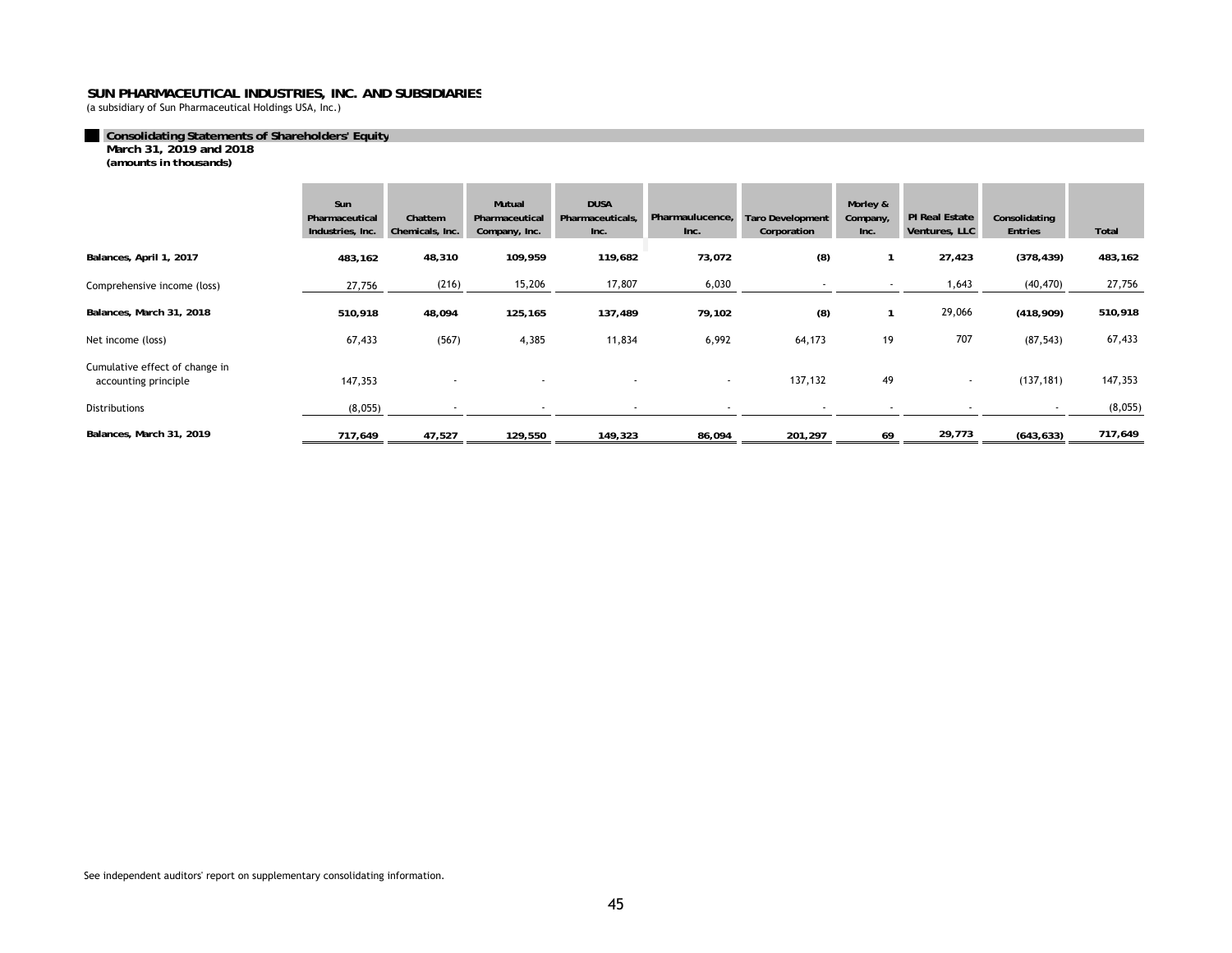(a subsidiary of Sun Pharmaceutical Holdings USA, Inc.)

#### **CONSOLIDATING STATEMENT OF CASH FLOWS**

**Year Ended March 31, 2019** *(amounts in thousands)* 

|                                                                                                   | Sun<br>Pharmaceutical<br>Industries, Inc. | Chattem<br>Chemicals,<br>Inc. | <b>Mutual</b><br>Pharmaceutical<br>Company, Inc. | <b>DUSA</b><br>Pharmaceuticals,<br>Inc. |
|---------------------------------------------------------------------------------------------------|-------------------------------------------|-------------------------------|--------------------------------------------------|-----------------------------------------|
| Cash flows from operating activities                                                              |                                           |                               |                                                  |                                         |
| Net income (loss)                                                                                 | \$<br>67,433                              | \$<br>(567)                   | \$<br>4,385                                      | \$<br>11,834                            |
| Adjustments to reconcile net income to net cash (used in)                                         |                                           |                               |                                                  |                                         |
| provided by operating activities                                                                  |                                           |                               |                                                  |                                         |
| Depreciation                                                                                      | 14,575                                    | 1,634                         |                                                  | 40                                      |
| Amortization                                                                                      | 4,644                                     |                               | 5,290                                            | 24,625                                  |
| Losses (gains) on equity securities                                                               | 3,045                                     |                               |                                                  |                                         |
| Equity in earnings from unconsolidated subsidiaries                                               | (108, 140)                                |                               |                                                  |                                         |
| Stock dividend from investee                                                                      | (913)                                     |                               |                                                  |                                         |
| Loss (gain) on disposal of property, plant, and equipment                                         | 7,789                                     | 94                            |                                                  |                                         |
| Gain on sale of intangible asset                                                                  | (149)                                     |                               |                                                  |                                         |
| Deferred income taxes (benefit)                                                                   | (3,624)                                   | (147)                         | (418)                                            | (4,955)                                 |
| Recovery of doubtful accounts                                                                     |                                           |                               | (1,633)                                          |                                         |
| Changes in operating assets and liabilities                                                       |                                           |                               |                                                  |                                         |
| which (used) provided cash                                                                        |                                           |                               |                                                  |                                         |
| Accounts receivable                                                                               | (176, 806)                                | 345                           | (2,783)                                          | 2,254                                   |
| Due from related parties                                                                          | (135, 849)                                |                               | (25, 298)                                        | (22)                                    |
| Inventories                                                                                       | (2, 109)                                  | (129)                         | 4,676                                            | 2,988                                   |
| Allocated income tax receivable / payable                                                         | 2,766                                     | 59                            | 1,585                                            | 7,831                                   |
| Prepaid expenses and other assets                                                                 | 5,220                                     | 189                           | (1,750)                                          | 1,478                                   |
| Accounts payable                                                                                  | (10, 498)                                 | 1,065                         | (979)                                            | (689)                                   |
| Accrued expenses                                                                                  | (11, 622)                                 |                               |                                                  | 1,206                                   |
|                                                                                                   |                                           |                               |                                                  |                                         |
| Net cash (used in) provided by operating activities                                               | (344, 238)                                | 2,543                         | (16, 925)                                        | 46,590                                  |
| Cash flows from investing activities                                                              |                                           |                               |                                                  |                                         |
| Purchases and construction of property, plant and equipment                                       |                                           |                               |                                                  |                                         |
|                                                                                                   | (4, 473)<br>1,172                         | (4, 501)                      | 14,328                                           | (59)                                    |
| Proceeds on disposal of property, plant, and equipment<br>Proceeds from sale of intangible assets | 344                                       |                               |                                                  |                                         |
|                                                                                                   |                                           |                               |                                                  |                                         |
| Investment in unconsolidated entities                                                             | (6, 111)                                  |                               |                                                  |                                         |
| Distributions from unconsolidated subsidiaries                                                    | 5,831                                     |                               |                                                  |                                         |
| Issuance of convertible note                                                                      | (4, 100)                                  |                               |                                                  |                                         |
| Net cash (used in) provided by investing activities                                               | (7, 337)                                  | (4, 501)                      | 14,328                                           | (59)                                    |
| Cash flows from financing activities                                                              |                                           |                               |                                                  |                                         |
| Net proceeds from short-term borrowings                                                           | 110,000                                   |                               |                                                  |                                         |
| Advances from (repayments to) affiliates, net                                                     | 201,009                                   | 1,194                         |                                                  | (45, 887)                               |
| Repayment of long-term debt                                                                       |                                           |                               |                                                  |                                         |
| Repayment of capital lease obligations                                                            | (8,974)                                   |                               |                                                  |                                         |
| Net cash provided by (used in) financing activities                                               | 302,035                                   | 1,194                         |                                                  | (45, 887)                               |
| Net (decrease) increase in cash and cash equivalents                                              | (49, 540)                                 | (764)                         | (2, 597)                                         | 644                                     |
| Cash and cash equivalents, beginning of year                                                      | 88,037                                    | 2,094                         | 3,693                                            | 5,768                                   |
| Cash and cash equivalents, end of year                                                            | \$<br>38,497                              | 1,330<br>\$                   | \$<br>1,096                                      | \$<br>6,412                             |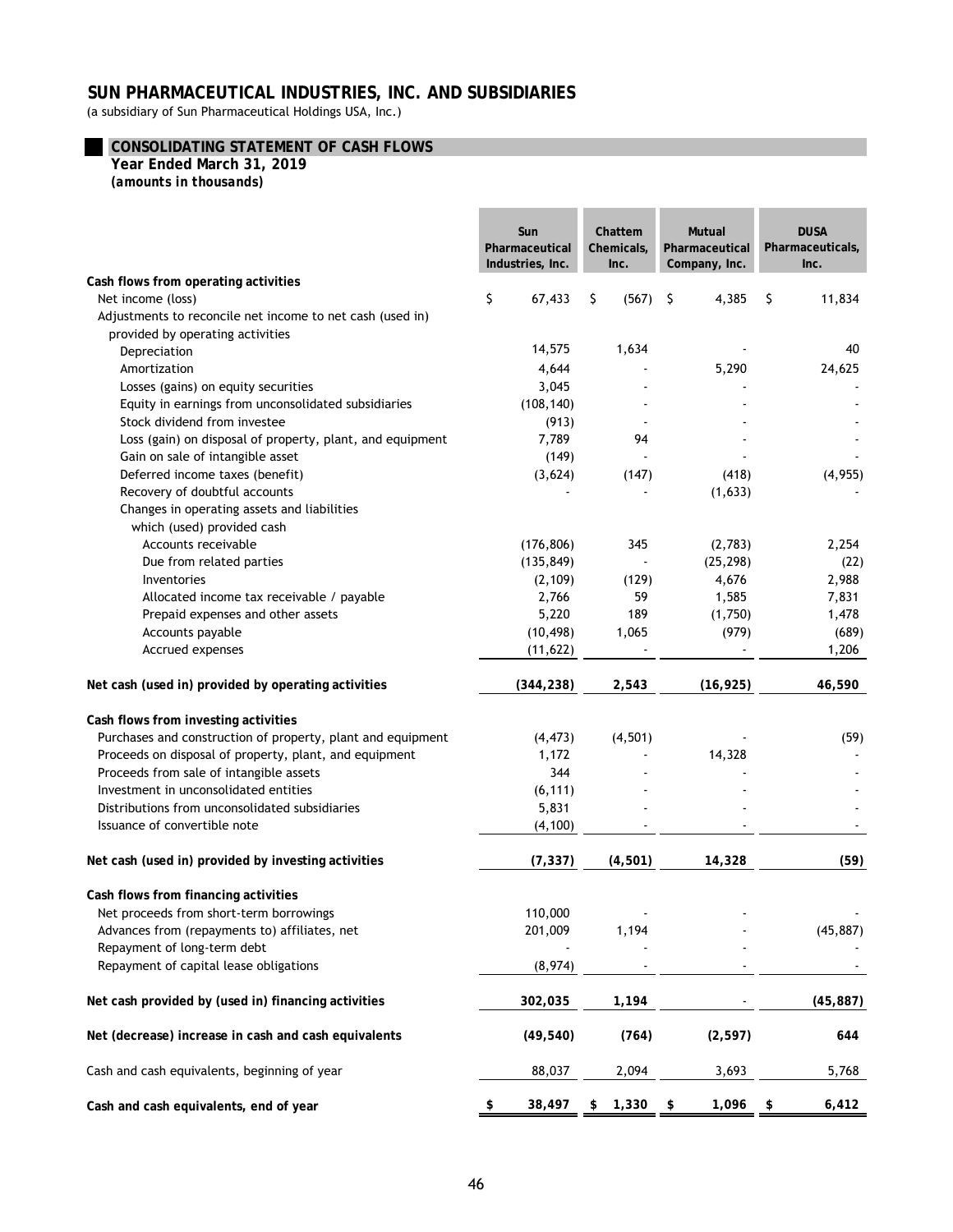#### **CONSOLIDATING STATEMENT OF CASH FLOWS**

**Year Ended March 31, 2019**

| (amounts in thousands) |  |
|------------------------|--|
|------------------------|--|

|                                                             | Pharmaulucence,<br>Inc. |           | Taro<br>Development<br>Corporation |           | Morley &<br>Company, Inc. | <b>PI Real Estate</b><br>Ventures, LLC | Consolidating<br><b>Entries</b> |               | <b>Total</b> |            |
|-------------------------------------------------------------|-------------------------|-----------|------------------------------------|-----------|---------------------------|----------------------------------------|---------------------------------|---------------|--------------|------------|
| Cash flows from operating activities                        |                         |           |                                    |           |                           |                                        |                                 |               |              |            |
| Net income (loss)                                           | $\mathsf{S}$            | 6,992     | \$                                 | 64,173    | \$<br>19                  | \$<br>707                              | $\mathsf{\hat{S}}$              | $(87,543)$ \$ |              | 67,433     |
| Adjustments to reconcile net income to net cash (used in)   |                         |           |                                    |           |                           |                                        |                                 |               |              |            |
| provided by operating activities                            |                         |           |                                    |           |                           |                                        |                                 |               |              |            |
| Depreciation                                                |                         | 2,071     |                                    |           |                           | 443                                    |                                 |               |              | 18,763     |
| Amortization                                                |                         | 3,984     |                                    |           |                           |                                        |                                 |               |              | 38,543     |
| Losses (gains) on equity securities                         |                         |           |                                    | (51, 922) | (17)                      |                                        |                                 |               |              | (48, 894)  |
| Equity in earnings from unconsolidated subsidiaries         |                         | (707)     |                                    | (19)      |                           |                                        |                                 | 87,543        |              | (21, 323)  |
| Stock dividend from investee                                |                         |           |                                    |           |                           |                                        |                                 |               |              | (913)      |
| Loss (gain) on disposal of property, plant, and equipment   |                         | (124)     |                                    |           |                           |                                        |                                 |               |              | 7,759      |
| Gain on sale of intangible asset                            |                         |           |                                    |           |                           |                                        |                                 |               |              | (149)      |
| Deferred income taxes (benefit)                             |                         | (737)     |                                    | 14,134    | 3                         |                                        |                                 |               |              | 4,256      |
| Recovery of doubtful accounts                               |                         |           |                                    |           |                           |                                        |                                 |               |              | (1,633)    |
| Changes in operating assets and liabilities                 |                         |           |                                    |           |                           |                                        |                                 |               |              |            |
| which (used) provided cash                                  |                         |           |                                    |           |                           |                                        |                                 |               |              |            |
| Accounts receivable                                         |                         | (1,747)   |                                    |           |                           |                                        |                                 |               |              | (178, 737) |
| Due from related parties                                    |                         |           |                                    |           |                           |                                        |                                 | 25,320        |              | (135, 849) |
| Inventories                                                 |                         | 1,171     |                                    |           |                           |                                        |                                 |               |              | 6,597      |
| Allocated income tax receivable / payable                   |                         | 2,611     |                                    | (891)     |                           |                                        |                                 |               |              | 13,961     |
| Prepaid expenses and other assets                           |                         | (43)      |                                    |           |                           |                                        |                                 |               |              | 5,094      |
| Accounts payable                                            |                         | (211)     |                                    |           |                           |                                        |                                 | (25, 320)     |              | (36, 632)  |
| Accrued expenses                                            |                         | (313)     |                                    |           |                           |                                        |                                 |               |              | (10, 729)  |
|                                                             |                         |           |                                    |           |                           |                                        |                                 |               |              |            |
| Net cash (used in) provided by operating activities         |                         | 12,947    |                                    | 25,475    | 5                         | 1,150                                  |                                 | (0)           |              | (272, 454) |
| Cash flows from investing activities                        |                         |           |                                    |           |                           |                                        |                                 |               |              |            |
| Purchases and construction of property, plant and equipment |                         | (3, 647)  |                                    |           |                           |                                        |                                 |               |              | (12,680)   |
| Proceeds on disposal of property, plant, and equipment      |                         | 1,609     |                                    |           |                           |                                        |                                 |               |              | 17,109     |
| Proceeds from sale of intangible assets                     |                         |           |                                    |           |                           |                                        |                                 |               |              | 344        |
| Investment in unconsolidated entities                       |                         |           |                                    |           |                           |                                        |                                 |               |              | (6, 111)   |
| Distributions from unconsolidated subsidiaries              |                         |           |                                    |           |                           |                                        |                                 |               |              | 5,831      |
| Issuance of convertible note                                |                         |           |                                    |           |                           |                                        |                                 |               |              | (4, 100)   |
| Net cash (used in) provided by investing activities         |                         | (2,038)   |                                    |           |                           |                                        |                                 |               |              | 393        |
|                                                             |                         |           |                                    |           |                           |                                        |                                 |               |              |            |
| Cash flows from financing activities                        |                         |           |                                    |           |                           |                                        |                                 |               |              |            |
| Net proceeds from short-term borrowings                     |                         |           |                                    |           |                           |                                        |                                 |               |              | 110,000    |
| Advances from (repayments to) affiliates, net               |                         | (105)     |                                    | (25, 475) | (5)                       | (1, 150)                               |                                 |               |              | 129,581    |
| Repayment of long-term debt                                 |                         | (16, 733) |                                    |           |                           |                                        |                                 |               |              | (16, 733)  |
| Repayment of capital lease obligations                      |                         |           |                                    |           |                           |                                        |                                 |               |              | (8,974)    |
|                                                             |                         |           |                                    |           |                           |                                        |                                 |               |              |            |
| Net cash provided by (used in) financing activities         |                         | (16, 838) |                                    | (25, 475) | (5)                       | (1, 150)                               |                                 |               |              | 213,874    |
| Net (decrease) increase in cash and cash equivalents        |                         | (5, 929)  |                                    |           |                           |                                        |                                 | (0)           |              | (58, 187)  |
| Cash and cash equivalents, beginning of year                |                         | 16,479    |                                    |           |                           |                                        |                                 |               |              | 116,071    |
| Cash and cash equivalents, end of year                      | \$                      | 10,550    | \$                                 | ×,        | \$<br>×.                  | \$                                     | \$                              | (0)           | - \$         | 57,885     |

See independent auditors' report on supplementary consolidating information.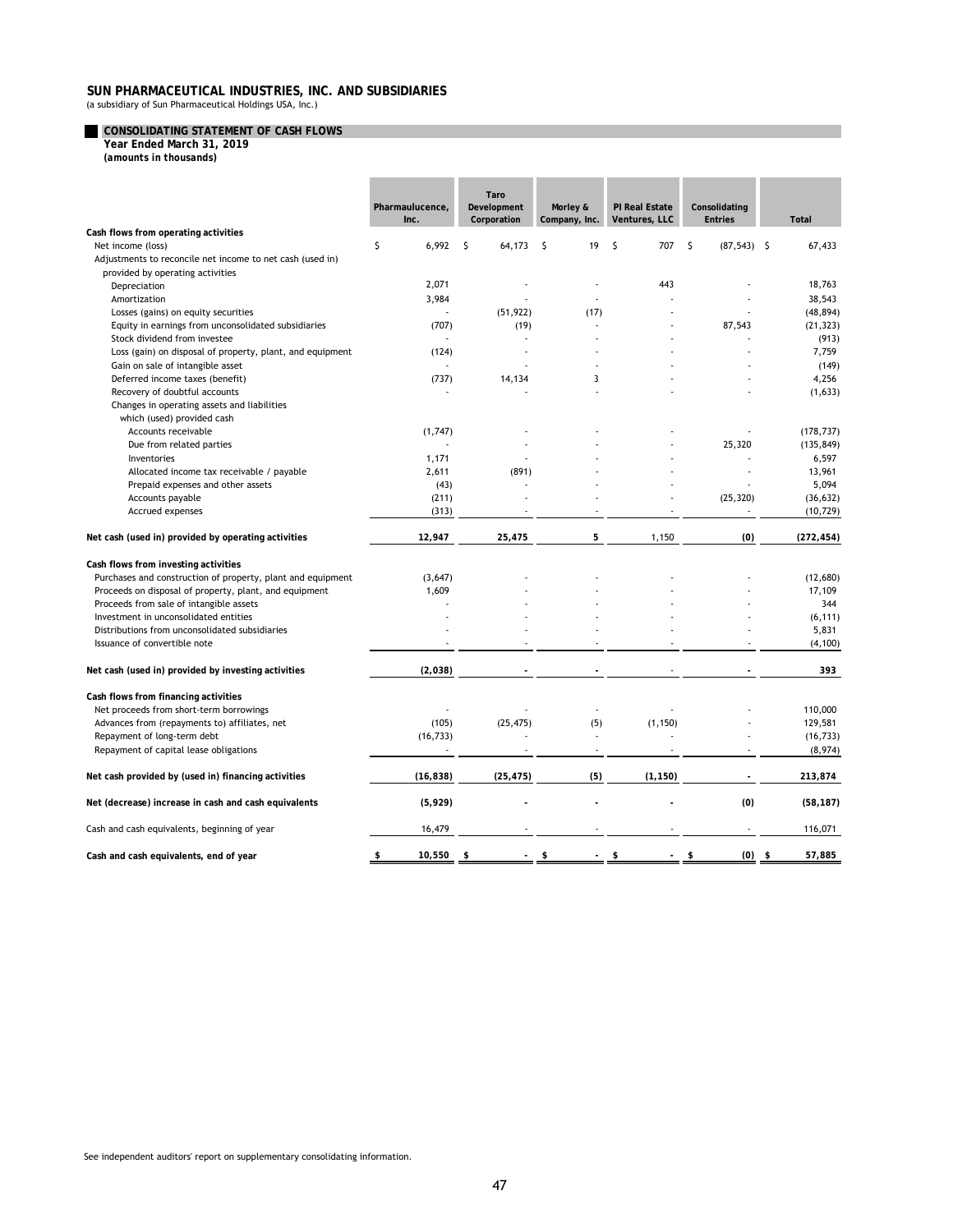(a subsidiary of Sun Pharmaceutical Holdings USA, Inc.)

#### **Consolidating Statement of Cash Flows**

**Year Ended March 31, 2018**

*(amounts in thousands)* 

|                                                                                     | Sun<br>Pharmaceutical<br>Industries, Inc. | Chattem<br>Chemicals,<br>Inc. | <b>Mutual</b><br>Pharmaceutical<br>Company, Inc. | <b>DUSA</b><br>Pharmaceuticals.<br>Inc. |  |
|-------------------------------------------------------------------------------------|-------------------------------------------|-------------------------------|--------------------------------------------------|-----------------------------------------|--|
| Cash flows from operating activities                                                |                                           |                               |                                                  |                                         |  |
| Net income (loss)                                                                   | \$<br>17,317                              | \$<br>$(216)$ \$              | 15,206                                           | S.<br>17,807                            |  |
| Adjustments to reconcile net income (loss) to net cash (used in)                    |                                           |                               |                                                  |                                         |  |
| provided by operating activities                                                    |                                           |                               |                                                  |                                         |  |
| Depreciation                                                                        | 10,614                                    | 1,491                         |                                                  | 86                                      |  |
| Amortization                                                                        | 4,547                                     |                               | 4,613                                            | 24,625                                  |  |
| Gains on equity securities                                                          |                                           |                               |                                                  |                                         |  |
| Equity in earnings from unconsolidated subsidiaries                                 | (32, 787)                                 |                               |                                                  |                                         |  |
| Stock dividend from investee                                                        |                                           |                               |                                                  |                                         |  |
| Loss on disposal of property, plant, and equipment                                  | 10,228                                    |                               |                                                  |                                         |  |
| Gain on sale of intangible asset                                                    |                                           |                               |                                                  |                                         |  |
| Deferred income taxes (benefit)                                                     | 14,280                                    | 24                            | (3, 584)                                         | 317                                     |  |
| (Recovery of) provision for doubtful accounts                                       |                                           |                               |                                                  |                                         |  |
| Contingent earn-out interest expense                                                | 227                                       |                               |                                                  |                                         |  |
| Share-based compensation                                                            |                                           |                               |                                                  |                                         |  |
| Goodwill impairment charge                                                          | (413)                                     |                               |                                                  |                                         |  |
| Changes in operating assets and liabilities                                         |                                           |                               |                                                  |                                         |  |
| which (used) provided cash                                                          |                                           |                               |                                                  |                                         |  |
| Accounts receivable                                                                 | (24, 102)                                 | (837)                         | (31, 374)                                        | 13,051                                  |  |
| Due from related parties                                                            | 203,942                                   |                               |                                                  |                                         |  |
| Inventories                                                                         | 648                                       | 1,885                         | (5,012)                                          | 1,466                                   |  |
| Allocated income tax receivable / payable                                           | 955                                       | (232)                         | 13,188                                           | 7,641                                   |  |
| Prepaid expenses and other assets                                                   | 6,101                                     | (95)                          | 316                                              | 327                                     |  |
| Accounts payable                                                                    | (118,989)                                 | 1,585                         | (4, 521)                                         | 1,792                                   |  |
| Deferred revenue                                                                    |                                           |                               |                                                  |                                         |  |
| Accrued expenses                                                                    | 59,627                                    | (1, 129)                      |                                                  | (1, 264)                                |  |
| Net cash provided by (used in) operating activities                                 | 152,195                                   | 2,476                         | (11, 168)                                        | 65,848                                  |  |
|                                                                                     |                                           |                               |                                                  |                                         |  |
| Cash flows from investing activities                                                |                                           |                               |                                                  |                                         |  |
| Purchases and construction of property, plant and equipment                         | (9,740)                                   | (5,901)                       | 3,956                                            | (13)                                    |  |
| Proceeds on disposal of property, plant, and equipment                              | 3,242                                     |                               |                                                  |                                         |  |
| Proceeds from sale of intangible assets<br>Investment in unconsolidated entities    |                                           |                               |                                                  |                                         |  |
| Distributions from unconsolidated subsidiaries                                      | (13, 943)                                 |                               |                                                  |                                         |  |
|                                                                                     | 5,132                                     |                               |                                                  |                                         |  |
| Issuance of convertible note<br>Proceeds from dissolution of joint venture interest | 2,598                                     |                               |                                                  |                                         |  |
|                                                                                     |                                           |                               |                                                  |                                         |  |
| Net cash (used in) provided by investing activities                                 | (12, 711)                                 | (5,901)                       | 3,956                                            | (13)                                    |  |
| Cash flows from financing activities                                                |                                           |                               |                                                  |                                         |  |
| Proceeds from short-term bank borrowings                                            |                                           |                               |                                                  |                                         |  |
| Repayment of short-term borrowings                                                  | (50,000)                                  |                               |                                                  |                                         |  |
| (Repayment) advances from affiliates, net                                           | (58, 772)                                 | (261)                         | 8,500                                            | (64, 668)                               |  |
| Repayment of long-term debt                                                         |                                           |                               |                                                  |                                         |  |
| Repayment of capital lease obligations                                              | (2, 513)                                  |                               |                                                  |                                         |  |
|                                                                                     |                                           |                               |                                                  |                                         |  |
| Net cash (used in) provided by financing activities                                 | (111, 285)                                | (261)                         | 8,500                                            | (64, 668)                               |  |
| Net increase (decrease) in cash and cash equivalents                                | 28,199                                    | (3,686)                       | 1,288                                            | 1,167                                   |  |
| Cash and cash equivalents, beginning of year                                        | 59,838                                    | 5,780                         | 2,405                                            | 4,601                                   |  |
| Cash and cash equivalents, end of year                                              | 88,037<br>\$                              | \$2,094                       | 3,693<br>- \$                                    | 5,768<br>- \$                           |  |